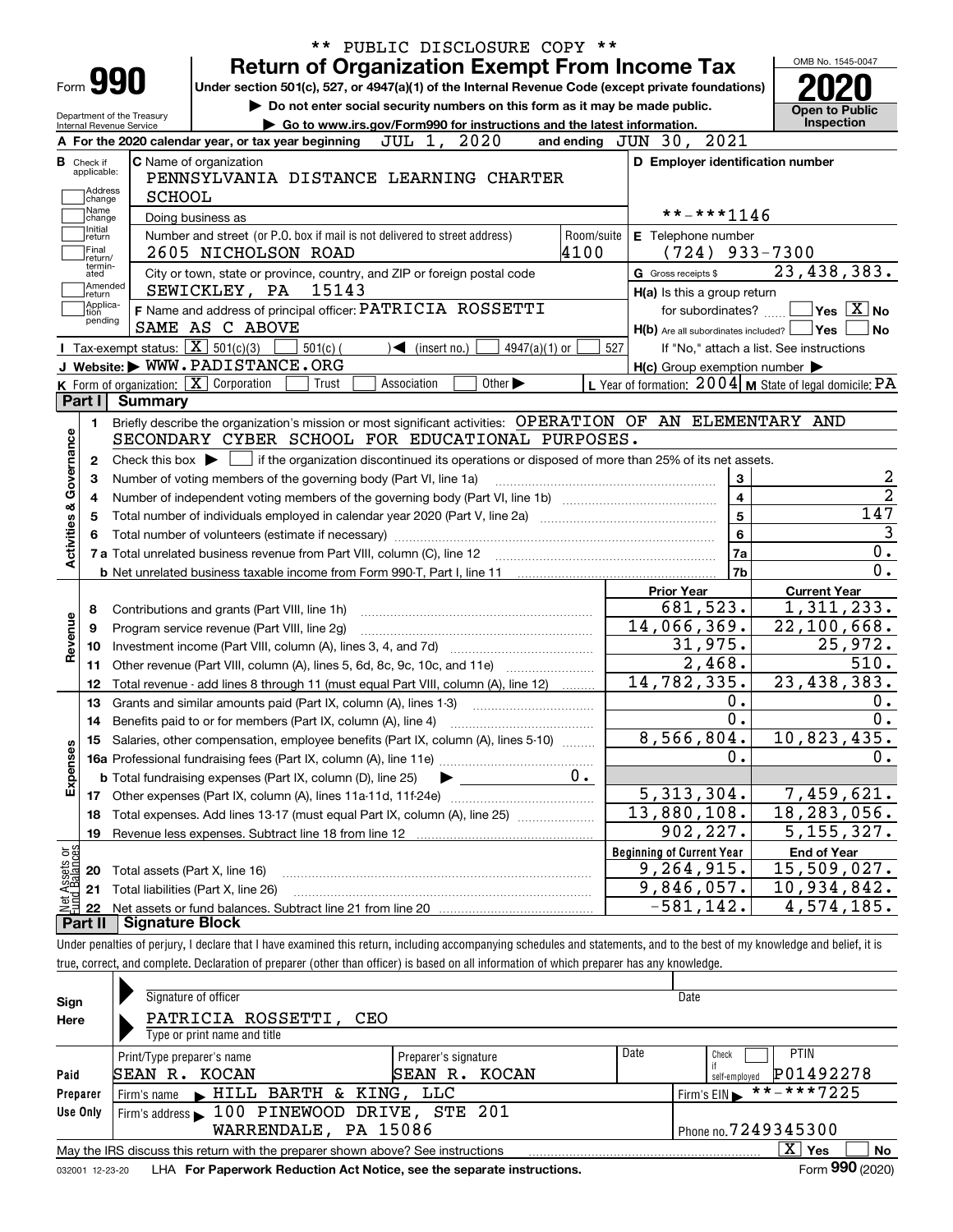|              | PENNSYLVANIA DISTANCE LEARNING CHARTER<br>**-***1146                                                                                         |
|--------------|----------------------------------------------------------------------------------------------------------------------------------------------|
|              | SCHOOL<br>Page 2<br>Form 990 (2020)<br><b>Statement of Program Service Accomplishments</b><br>Part III                                       |
|              |                                                                                                                                              |
| $\mathbf{1}$ | Briefly describe the organization's mission:                                                                                                 |
|              | PENNSYLVANIA DISTANCE LEARNING CHARTER SCHOOL'S MISSION IS TO BLEND                                                                          |
|              | PROVEN CLASSROOM TECHNIQUES WITH EDUCATIONAL TECHNOLOGIES TO PROMOTE                                                                         |
|              | ACADEMIC GROWTH FOR ALL STUDENTS.                                                                                                            |
|              |                                                                                                                                              |
| $\mathbf{2}$ | Did the organization undertake any significant program services during the year which were not listed on the                                 |
|              | $\overline{\ }$ Yes $\overline{\phantom{X}}$ No<br>prior Form 990 or 990-EZ?                                                                 |
|              | If "Yes," describe these new services on Schedule O.                                                                                         |
| 3            | $ Yes X $ No<br>Did the organization cease conducting, or make significant changes in how it conducts, any program services?                 |
|              | If "Yes," describe these changes on Schedule O.                                                                                              |
| 4            | Describe the organization's program service accomplishments for each of its three largest program services, as measured by expenses.         |
|              | Section 501(c)(3) and 501(c)(4) organizations are required to report the amount of grants and allocations to others, the total expenses, and |
|              | revenue, if any, for each program service reported.                                                                                          |
| 4a           | $\overline{22,100},668.$<br>11,717,534. including grants of \$<br>) (Expenses \$<br>) (Revenue \$<br>(Code:                                  |
|              | THE SCHOOL PROVIDES PERSONALIZED, BASIC AND ENHANCED LEARNING                                                                                |
|              | OPPORTUNITIES FOR K-12 STUDENTS THROUGH A HOME-BASED DELIVERED                                                                               |
|              | EDUCATION. THE SCHOOL INVOLVES AND EMPOWERS PARENTS OF STUDENTS TO THE                                                                       |
|              | IN THE ROLE OF THE EDUCATOR. STUDENTS ACHIEVE THEIR<br>HIGHEST DEGREE                                                                        |
|              | OPTIMUM LEVELS OF DEVELOPMENT WITHIN THE SAFE ENVIRONMENT OF THEIR HOME                                                                      |
|              | USING ALL THE SCHOOL'S RESOURCES. THE SCHOOL HAS SERVED 1,720 STUDENTS                                                                       |
|              | IN 310 SCHOOL DISTRICTS THROUGHOUT PENNSYLVANIA.                                                                                             |
|              |                                                                                                                                              |
|              |                                                                                                                                              |
|              |                                                                                                                                              |
|              |                                                                                                                                              |
| 4b           | $($ Revenue \$                                                                                                                               |
|              |                                                                                                                                              |
|              |                                                                                                                                              |
|              |                                                                                                                                              |
|              |                                                                                                                                              |
|              |                                                                                                                                              |
|              |                                                                                                                                              |
|              |                                                                                                                                              |
|              |                                                                                                                                              |
|              |                                                                                                                                              |
|              |                                                                                                                                              |
|              |                                                                                                                                              |
|              |                                                                                                                                              |
| 4с           | $\left(\text{Code:}\right)$ $\left(\text{Expenses $}\right)$<br>including grants of $$$<br>$\angle$ (Revenue \$                              |
|              |                                                                                                                                              |
|              |                                                                                                                                              |
|              |                                                                                                                                              |
|              |                                                                                                                                              |
|              |                                                                                                                                              |
|              |                                                                                                                                              |
|              |                                                                                                                                              |
|              |                                                                                                                                              |
|              |                                                                                                                                              |
|              |                                                                                                                                              |
|              |                                                                                                                                              |
|              |                                                                                                                                              |
| 4d           | Other program services (Describe on Schedule O.)                                                                                             |
|              | (Expenses \$<br>including grants of \$<br>(Revenue \$<br>11,717,534.                                                                         |
|              | 4e Total program service expenses<br>$\sim$                                                                                                  |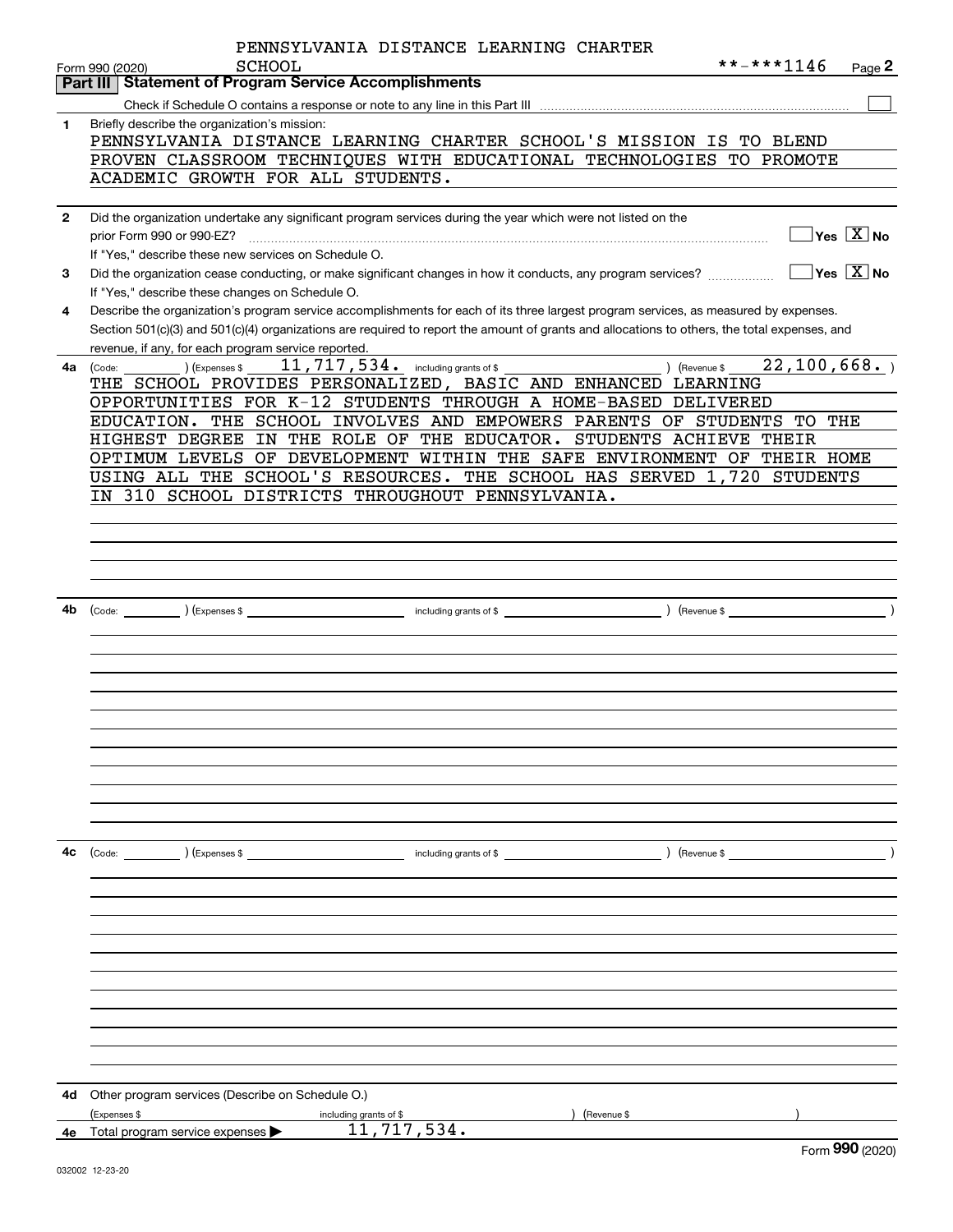|     |                                                                                                                                  |                 |             | Yes   No |
|-----|----------------------------------------------------------------------------------------------------------------------------------|-----------------|-------------|----------|
| 1   | Is the organization described in section $501(c)(3)$ or $4947(a)(1)$ (other than a private foundation)?                          |                 |             |          |
|     |                                                                                                                                  | 1.              | Χ           |          |
| 2   |                                                                                                                                  | $\overline{2}$  | $\mathbf X$ |          |
| 3   | Did the organization engage in direct or indirect political campaign activities on behalf of or in opposition to candidates for  |                 |             |          |
|     |                                                                                                                                  | 3               |             | x        |
| 4   | Section 501(c)(3) organizations. Did the organization engage in lobbying activities, or have a section 501(h) election in effect |                 |             |          |
|     |                                                                                                                                  | 4               |             | x        |
| 5.  | Is the organization a section 501(c)(4), 501(c)(5), or 501(c)(6) organization that receives membership dues, assessments, or     |                 |             |          |
|     |                                                                                                                                  | 5               |             | x        |
| 6   | Did the organization maintain any donor advised funds or any similar funds or accounts for which donors have the right to        |                 |             |          |
|     | provide advice on the distribution or investment of amounts in such funds or accounts? If "Yes," complete Schedule D, Part I     | 6               |             | x        |
| 7   | Did the organization receive or hold a conservation easement, including easements to preserve open space,                        |                 |             |          |
|     |                                                                                                                                  | $\overline{7}$  |             | x        |
| 8   | Did the organization maintain collections of works of art, historical treasures, or other similar assets? If "Yes," complete     |                 |             |          |
|     |                                                                                                                                  | 8               |             | x        |
| 9   | Did the organization report an amount in Part X, line 21, for escrow or custodial account liability, serve as a custodian for    |                 |             |          |
|     | amounts not listed in Part X; or provide credit counseling, debt management, credit repair, or debt negotiation services?        |                 |             |          |
|     |                                                                                                                                  | 9               |             | x        |
| 10  | Did the organization, directly or through a related organization, hold assets in donor-restricted endowments                     |                 |             |          |
|     |                                                                                                                                  | 10              |             | x        |
| 11  | If the organization's answer to any of the following questions is "Yes," then complete Schedule D, Parts VI, VII, VIII, IX, or X |                 |             |          |
|     | as applicable.                                                                                                                   |                 |             |          |
| a   | Did the organization report an amount for land, buildings, and equipment in Part X, line 10? If "Yes," complete Schedule D.      |                 | X           |          |
|     |                                                                                                                                  | 11a             |             |          |
| b   | Did the organization report an amount for investments - other securities in Part X, line 12, that is 5% or more of its total     |                 |             | x        |
|     |                                                                                                                                  | 11b             |             |          |
| c   | Did the organization report an amount for investments - program related in Part X, line 13, that is 5% or more of its total      | 11c             |             | x        |
|     | d Did the organization report an amount for other assets in Part X, line 15, that is 5% or more of its total assets reported in  |                 |             |          |
|     |                                                                                                                                  | 11d             | х           |          |
|     | Did the organization report an amount for other liabilities in Part X, line 25? If "Yes," complete Schedule D, Part X            | 11e             | $\mathbf X$ |          |
| f   | Did the organization's separate or consolidated financial statements for the tax year include a footnote that addresses          |                 |             |          |
|     | the organization's liability for uncertain tax positions under FIN 48 (ASC 740)? If "Yes," complete Schedule D, Part X           | 11f             |             | x        |
|     | 12a Did the organization obtain separate, independent audited financial statements for the tax year? If "Yes," complete          |                 |             |          |
|     |                                                                                                                                  | 12a             | x           |          |
|     | <b>b</b> Was the organization included in consolidated, independent audited financial statements for the tax year?               |                 |             |          |
|     | If "Yes," and if the organization answered "No" to line 12a, then completing Schedule D, Parts XI and XII is optional            | 12 <sub>b</sub> |             | 4        |
| 13  |                                                                                                                                  | 13              |             | X        |
| 14a | Did the organization maintain an office, employees, or agents outside of the United States?                                      | 14a             |             | X        |
| b   | Did the organization have aggregate revenues or expenses of more than \$10,000 from grantmaking, fundraising, business,          |                 |             |          |
|     | investment, and program service activities outside the United States, or aggregate foreign investments valued at \$100,000       |                 |             |          |
|     |                                                                                                                                  | 14b             |             | x        |
| 15  | Did the organization report on Part IX, column (A), line 3, more than \$5,000 of grants or other assistance to or for any        |                 |             |          |
|     |                                                                                                                                  | 15              |             | x        |
| 16  | Did the organization report on Part IX, column (A), line 3, more than \$5,000 of aggregate grants or other assistance to         |                 |             |          |
|     |                                                                                                                                  | 16              |             | x        |
| 17  | Did the organization report a total of more than \$15,000 of expenses for professional fundraising services on Part IX,          |                 |             |          |
|     |                                                                                                                                  | 17              |             | x        |
| 18  | Did the organization report more than \$15,000 total of fundraising event gross income and contributions on Part VIII, lines     |                 |             |          |
|     |                                                                                                                                  | 18              |             | x        |
| 19  | Did the organization report more than \$15,000 of gross income from gaming activities on Part VIII, line 9a? If "Yes."           |                 |             |          |
|     |                                                                                                                                  | 19              |             | x        |
| 20a |                                                                                                                                  | 20a             |             | X        |
|     | <b>b</b> If "Yes" to line 20a, did the organization attach a copy of its audited financial statements to this return?            | 20 <sub>b</sub> |             |          |
| 21  | Did the organization report more than \$5,000 of grants or other assistance to any domestic organization or                      |                 |             |          |
|     |                                                                                                                                  | 21              |             | x        |

Form (2020) **990**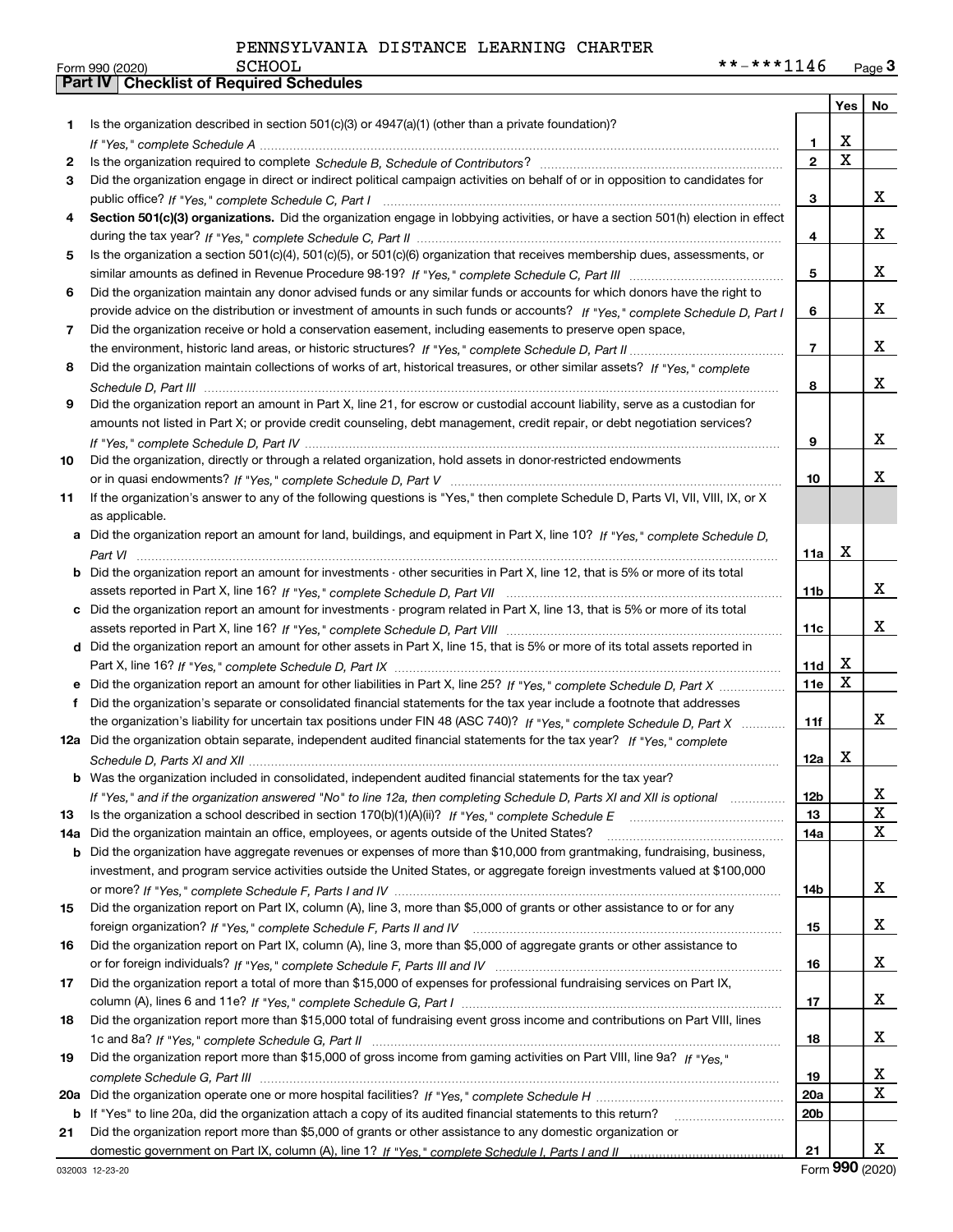| **-***1146 | Page 4 |
|------------|--------|
|------------|--------|

|               | SCHOOL<br>**-***1146<br>Form 990 (2020)                                                                                      |                 |     | Page 4                       |
|---------------|------------------------------------------------------------------------------------------------------------------------------|-----------------|-----|------------------------------|
|               | <b>Part IV   Checklist of Required Schedules</b> (continued)                                                                 |                 |     |                              |
|               |                                                                                                                              |                 | Yes | No                           |
| 22            | Did the organization report more than \$5,000 of grants or other assistance to or for domestic individuals on                |                 |     |                              |
|               |                                                                                                                              | 22              |     | x                            |
| 23            | Did the organization answer "Yes" to Part VII, Section A, line 3, 4, or 5 about compensation of the organization's current   |                 |     |                              |
|               | and former officers, directors, trustees, key employees, and highest compensated employees? If "Yes," complete               |                 |     |                              |
|               |                                                                                                                              | 23              | x   |                              |
|               | 24a Did the organization have a tax-exempt bond issue with an outstanding principal amount of more than \$100,000 as of the  |                 |     |                              |
|               |                                                                                                                              |                 |     |                              |
|               | last day of the year, that was issued after December 31, 2002? If "Yes," answer lines 24b through 24d and complete           |                 |     |                              |
|               |                                                                                                                              | 24a             |     | x                            |
|               | <b>b</b> Did the organization invest any proceeds of tax-exempt bonds beyond a temporary period exception?                   | 24b             |     |                              |
|               | c Did the organization maintain an escrow account other than a refunding escrow at any time during the year to defease       |                 |     |                              |
|               |                                                                                                                              | 24c             |     |                              |
|               |                                                                                                                              | 24d             |     |                              |
|               | 25a Section 501(c)(3), 501(c)(4), and 501(c)(29) organizations. Did the organization engage in an excess benefit             |                 |     |                              |
|               |                                                                                                                              | 25a             |     | x                            |
|               | b Is the organization aware that it engaged in an excess benefit transaction with a disqualified person in a prior year, and |                 |     |                              |
|               | that the transaction has not been reported on any of the organization's prior Forms 990 or 990-EZ? If "Yes," complete        |                 |     |                              |
|               | Schedule L, Part I                                                                                                           | 25 <sub>b</sub> |     | X                            |
| 26            | Did the organization report any amount on Part X, line 5 or 22, for receivables from or payables to any current              |                 |     |                              |
|               | or former officer, director, trustee, key employee, creator or founder, substantial contributor, or 35%                      |                 |     |                              |
|               | controlled entity or family member of any of these persons? If "Yes," complete Schedule L, Part II                           | 26              |     | X                            |
| 27            | Did the organization provide a grant or other assistance to any current or former officer, director, trustee, key employee,  |                 |     |                              |
|               | creator or founder, substantial contributor or employee thereof, a grant selection committee member, or to a 35% controlled  |                 |     |                              |
|               | entity (including an employee thereof) or family member of any of these persons? If "Yes," complete Schedule L, Part III     | 27              |     | x                            |
|               | Was the organization a party to a business transaction with one of the following parties (see Schedule L, Part IV            |                 |     |                              |
| 28            |                                                                                                                              |                 |     |                              |
|               | instructions, for applicable filing thresholds, conditions, and exceptions):                                                 |                 |     |                              |
|               | a A current or former officer, director, trustee, key employee, creator or founder, or substantial contributor? If           |                 |     |                              |
|               |                                                                                                                              | 28a             |     | x<br>$\overline{\mathtt{x}}$ |
|               |                                                                                                                              | 28b             |     |                              |
|               | c A 35% controlled entity of one or more individuals and/or organizations described in lines 28a or 28b? If                  |                 |     |                              |
|               |                                                                                                                              | 28c             |     | x                            |
| 29            |                                                                                                                              | 29              |     | $\overline{\mathbf{x}}$      |
| 30            | Did the organization receive contributions of art, historical treasures, or other similar assets, or qualified conservation  |                 |     |                              |
|               |                                                                                                                              | 30              |     | $\overline{\mathbf{x}}$      |
| 31            | Did the organization liquidate, terminate, or dissolve and cease operations? If "Yes," complete Schedule N, Part I           | 31              |     | $\overline{\mathtt{x}}$      |
| 32            | Did the organization sell, exchange, dispose of, or transfer more than 25% of its net assets? If "Yes," complete             |                 |     |                              |
|               |                                                                                                                              | 32              |     | x                            |
| 33            | Did the organization own 100% of an entity disregarded as separate from the organization under Regulations                   |                 |     |                              |
|               |                                                                                                                              | 33              |     | x                            |
| 34            | Was the organization related to any tax-exempt or taxable entity? If "Yes," complete Schedule R, Part II, III, or IV, and    |                 |     |                              |
|               |                                                                                                                              | 34              |     | X                            |
|               | 35a Did the organization have a controlled entity within the meaning of section 512(b)(13)?                                  | <b>35a</b>      |     | $\overline{\mathbf{x}}$      |
|               | b If "Yes" to line 35a, did the organization receive any payment from or engage in any transaction with a controlled entity  |                 |     |                              |
|               |                                                                                                                              |                 |     |                              |
|               |                                                                                                                              | 35b             |     |                              |
| 36            | Section 501(c)(3) organizations. Did the organization make any transfers to an exempt non-charitable related organization?   |                 |     |                              |
|               |                                                                                                                              | 36              |     | x                            |
| 37            | Did the organization conduct more than 5% of its activities through an entity that is not a related organization             |                 |     |                              |
|               |                                                                                                                              | 37              |     | x                            |
| 38            | Did the organization complete Schedule O and provide explanations in Schedule O for Part VI, lines 11b and 19?               |                 |     |                              |
|               | Note: All Form 990 filers are required to complete Schedule O                                                                | 38              | х   |                              |
| <b>Part V</b> | <b>Statements Regarding Other IRS Filings and Tax Compliance</b>                                                             |                 |     |                              |
|               | Check if Schedule O contains a response or note to any line in this Part V                                                   |                 |     |                              |
|               |                                                                                                                              |                 | Yes | No                           |
|               | 13<br>1a                                                                                                                     |                 |     |                              |
| b             | 0<br>Enter the number of Forms W-2G included in line 1a. Enter -0- if not applicable<br>1b                                   |                 |     |                              |
| c             | Did the organization comply with backup withholding rules for reportable payments to vendors and reportable gaming           |                 |     |                              |
|               |                                                                                                                              | 1c              |     |                              |

Form 990 (2020)

SCHOOL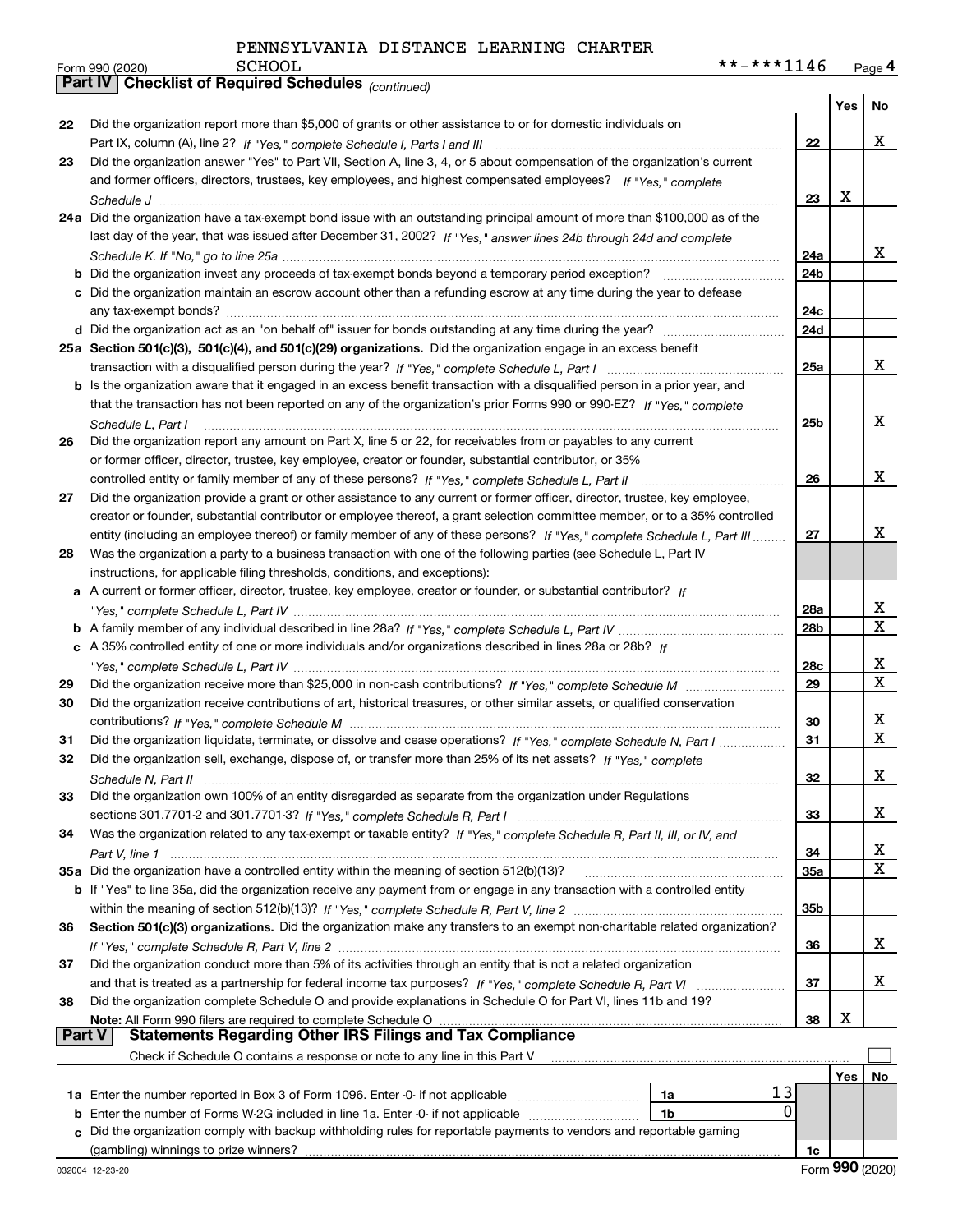|         | <b>SCHOOL</b><br>Form 990 (2020)                                                                                                                                                                                                                 |                 | **-***1146 |     |     | Page $5$ |
|---------|--------------------------------------------------------------------------------------------------------------------------------------------------------------------------------------------------------------------------------------------------|-----------------|------------|-----|-----|----------|
| Part V  | Statements Regarding Other IRS Filings and Tax Compliance (continued)                                                                                                                                                                            |                 |            |     |     |          |
|         |                                                                                                                                                                                                                                                  |                 |            |     | Yes | No       |
|         | 2a Enter the number of employees reported on Form W-3, Transmittal of Wage and Tax Statements,                                                                                                                                                   |                 |            |     |     |          |
|         | filed for the calendar year ending with or within the year covered by this return                                                                                                                                                                | 2a              | 147        |     |     |          |
|         |                                                                                                                                                                                                                                                  |                 |            | 2b  | х   |          |
|         |                                                                                                                                                                                                                                                  |                 |            |     |     |          |
| За      | Did the organization have unrelated business gross income of \$1,000 or more during the year?                                                                                                                                                    |                 |            | 3a  |     | х        |
|         |                                                                                                                                                                                                                                                  |                 |            | 3b  |     |          |
|         | 4a At any time during the calendar year, did the organization have an interest in, or a signature or other authority over, a                                                                                                                     |                 |            |     |     |          |
|         |                                                                                                                                                                                                                                                  |                 |            | 4a  |     | х        |
|         | <b>b</b> If "Yes," enter the name of the foreign country $\blacktriangleright$                                                                                                                                                                   |                 |            |     |     |          |
|         | See instructions for filing requirements for FinCEN Form 114, Report of Foreign Bank and Financial Accounts (FBAR).                                                                                                                              |                 |            |     |     |          |
| 5a      | Was the organization a party to a prohibited tax shelter transaction at any time during the tax year?                                                                                                                                            |                 |            | 5a  |     | х        |
| b       |                                                                                                                                                                                                                                                  |                 |            | 5b  |     | Χ        |
| с       |                                                                                                                                                                                                                                                  |                 |            | 5c  |     |          |
|         | 6a Does the organization have annual gross receipts that are normally greater than \$100,000, and did the organization solicit                                                                                                                   |                 |            |     |     |          |
|         | any contributions that were not tax deductible as charitable contributions?                                                                                                                                                                      |                 |            | 6a  |     | x        |
|         | <b>b</b> If "Yes," did the organization include with every solicitation an express statement that such contributions or gifts                                                                                                                    |                 |            |     |     |          |
|         | were not tax deductible?                                                                                                                                                                                                                         |                 |            | 6b  |     |          |
| 7       | Organizations that may receive deductible contributions under section 170(c).                                                                                                                                                                    |                 |            |     |     |          |
| a       | Did the organization receive a payment in excess of \$75 made partly as a contribution and partly for goods and services provided to the payor?                                                                                                  |                 |            | 7a  |     | х        |
| b       | If "Yes," did the organization notify the donor of the value of the goods or services provided?                                                                                                                                                  |                 |            | 7b  |     |          |
|         | Did the organization sell, exchange, or otherwise dispose of tangible personal property for which it was required                                                                                                                                |                 |            |     |     | x        |
|         |                                                                                                                                                                                                                                                  | 7d              |            | 7c  |     |          |
| d       |                                                                                                                                                                                                                                                  |                 |            | 7e  |     | х        |
| е       | Did the organization receive any funds, directly or indirectly, to pay premiums on a personal benefit contract?                                                                                                                                  |                 |            | 7f  |     | х        |
| f       | Did the organization, during the year, pay premiums, directly or indirectly, on a personal benefit contract?<br>If the organization received a contribution of qualified intellectual property, did the organization file Form 8899 as required? |                 |            | 7g  |     |          |
| g<br>h. | If the organization received a contribution of cars, boats, airplanes, or other vehicles, did the organization file a Form 1098-C?                                                                                                               |                 |            | 7h  |     |          |
| 8       | Sponsoring organizations maintaining donor advised funds. Did a donor advised fund maintained by the                                                                                                                                             |                 |            |     |     |          |
|         | sponsoring organization have excess business holdings at any time during the year?                                                                                                                                                               |                 |            | 8   |     |          |
| 9       | Sponsoring organizations maintaining donor advised funds.                                                                                                                                                                                        |                 |            |     |     |          |
| a       | Did the sponsoring organization make any taxable distributions under section 4966?                                                                                                                                                               |                 |            | 9а  |     |          |
| b       | Did the sponsoring organization make a distribution to a donor, donor advisor, or related person?                                                                                                                                                |                 |            | 9b  |     |          |
| 10      | Section 501(c)(7) organizations. Enter:                                                                                                                                                                                                          |                 |            |     |     |          |
|         |                                                                                                                                                                                                                                                  | 10a             |            |     |     |          |
|         | Gross receipts, included on Form 990, Part VIII, line 12, for public use of club facilities                                                                                                                                                      | 10 <sub>b</sub> |            |     |     |          |
| 11      | Section 501(c)(12) organizations. Enter:                                                                                                                                                                                                         |                 |            |     |     |          |
| а       | Gross income from members or shareholders                                                                                                                                                                                                        | 11a             |            |     |     |          |
| b       | Gross income from other sources (Do not net amounts due or paid to other sources against                                                                                                                                                         |                 |            |     |     |          |
|         | amounts due or received from them.)                                                                                                                                                                                                              | 11b             |            |     |     |          |
|         | 12a Section 4947(a)(1) non-exempt charitable trusts. Is the organization filing Form 990 in lieu of Form 1041?                                                                                                                                   |                 |            | 12a |     |          |
|         | <b>b</b> If "Yes," enter the amount of tax-exempt interest received or accrued during the year                                                                                                                                                   | 12b             |            |     |     |          |
| 13      | Section 501(c)(29) qualified nonprofit health insurance issuers.                                                                                                                                                                                 |                 |            |     |     |          |
|         | a Is the organization licensed to issue qualified health plans in more than one state?                                                                                                                                                           |                 |            | 13a |     |          |
|         | Note: See the instructions for additional information the organization must report on Schedule O.                                                                                                                                                |                 |            |     |     |          |
|         | <b>b</b> Enter the amount of reserves the organization is required to maintain by the states in which the                                                                                                                                        |                 |            |     |     |          |
|         |                                                                                                                                                                                                                                                  | 13 <sub>b</sub> |            |     |     |          |
| c       |                                                                                                                                                                                                                                                  | 13с             |            |     |     |          |
| 14a     | Did the organization receive any payments for indoor tanning services during the tax year?                                                                                                                                                       |                 |            | 14a |     | х        |
|         | <b>b</b> If "Yes," has it filed a Form 720 to report these payments? If "No," provide an explanation on Schedule O                                                                                                                               |                 |            | 14b |     |          |
| 15      | Is the organization subject to the section 4960 tax on payment(s) of more than \$1,000,000 in remuneration or                                                                                                                                    |                 |            |     |     |          |
|         |                                                                                                                                                                                                                                                  |                 |            | 15  |     | X        |
|         | If "Yes," see instructions and file Form 4720, Schedule N.                                                                                                                                                                                       |                 |            |     |     |          |
| 16      | Is the organization an educational institution subject to the section 4968 excise tax on net investment income?                                                                                                                                  |                 |            | 16  |     | X        |
|         | If "Yes," complete Form 4720, Schedule O.                                                                                                                                                                                                        |                 |            |     |     |          |

Form (2020) **990**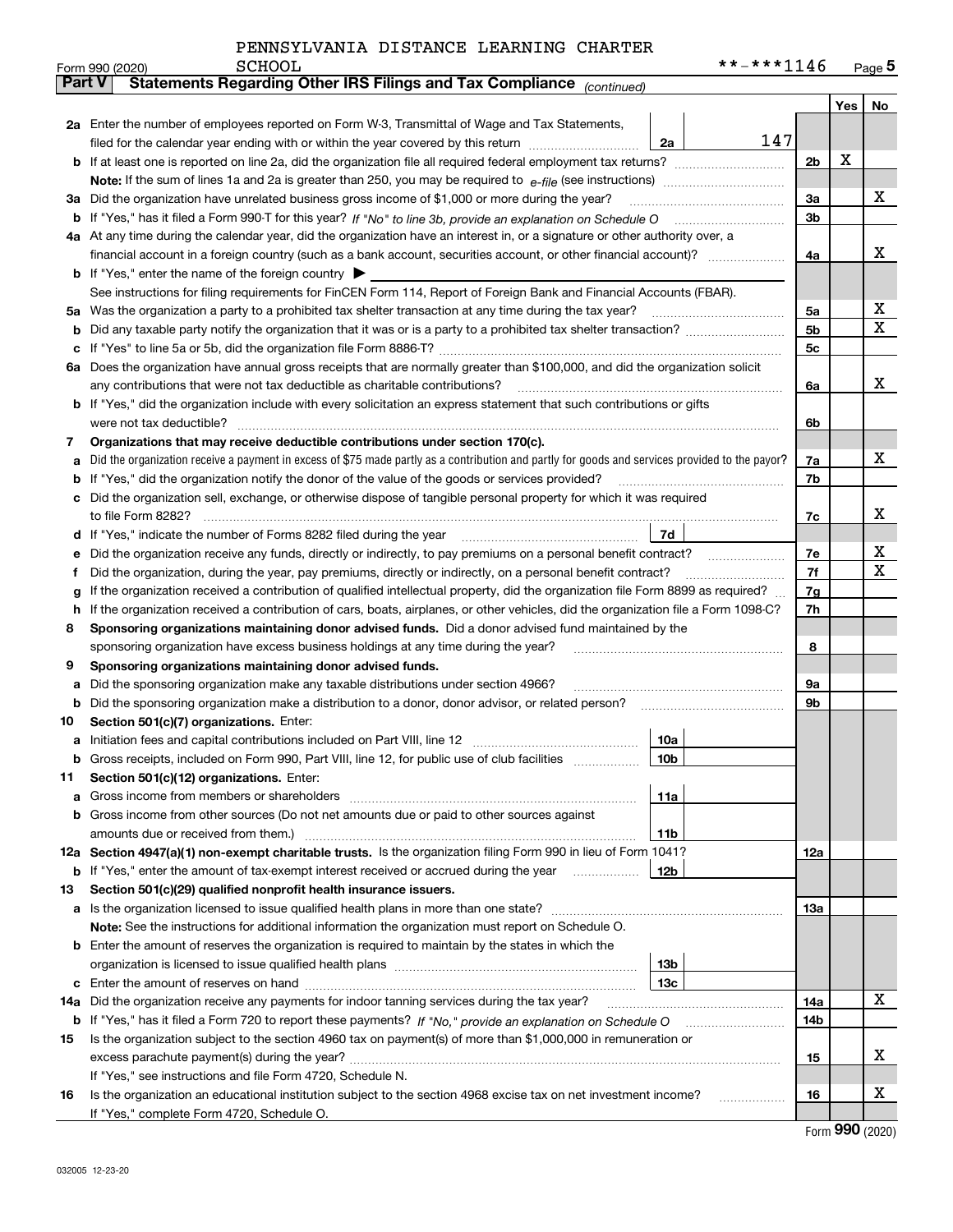|    | **-***1146<br><b>SCHOOL</b><br>Form 990 (2020)                                                                                                                                                                                 |                 |                 | <u>Page</u> 6           |
|----|--------------------------------------------------------------------------------------------------------------------------------------------------------------------------------------------------------------------------------|-----------------|-----------------|-------------------------|
|    | <b>Part VI</b><br>Governance, Management, and Disclosure For each "Yes" response to lines 2 through 7b below, and for a "No" response                                                                                          |                 |                 |                         |
|    | to line 8a, 8b, or 10b below, describe the circumstances, processes, or changes on Schedule O. See instructions.                                                                                                               |                 |                 |                         |
|    | Check if Schedule O contains a response or note to any line in this Part VI                                                                                                                                                    |                 |                 | $\overline{\mathbf{x}}$ |
|    | <b>Section A. Governing Body and Management</b>                                                                                                                                                                                |                 |                 |                         |
|    |                                                                                                                                                                                                                                |                 | Yes             | No                      |
|    | <b>1a</b> Enter the number of voting members of the governing body at the end of the tax year<br>1a                                                                                                                            | 2               |                 |                         |
|    | If there are material differences in voting rights among members of the governing body, or if the governing                                                                                                                    |                 |                 |                         |
|    | body delegated broad authority to an executive committee or similar committee, explain on Schedule O.                                                                                                                          |                 |                 |                         |
| b  | Enter the number of voting members included on line 1a, above, who are independent<br>1b                                                                                                                                       | 2               |                 |                         |
| 2  | Did any officer, director, trustee, or key employee have a family relationship or a business relationship with any other                                                                                                       |                 |                 |                         |
|    | officer, director, trustee, or key employee?<br>.                                                                                                                                                                              | 2               |                 | х                       |
| З  | Did the organization delegate control over management duties customarily performed by or under the direct supervision                                                                                                          |                 |                 |                         |
|    | of officers, directors, trustees, or key employees to a management company or other person?                                                                                                                                    | 3               | х               |                         |
| 4  | Did the organization make any significant changes to its governing documents since the prior Form 990 was filed?                                                                                                               | 4               |                 | X                       |
| 5  |                                                                                                                                                                                                                                | 5               |                 | X                       |
| 6  | Did the organization have members or stockholders?                                                                                                                                                                             | 6               |                 | X                       |
| 7a | Did the organization have members, stockholders, or other persons who had the power to elect or appoint one or                                                                                                                 |                 |                 |                         |
|    | more members of the governing body?                                                                                                                                                                                            | 7a              |                 | х                       |
|    | <b>b</b> Are any governance decisions of the organization reserved to (or subject to approval by) members, stockholders, or                                                                                                    |                 |                 |                         |
|    | persons other than the governing body?                                                                                                                                                                                         | 7b              |                 | x                       |
| 8  | Did the organization contemporaneously document the meetings held or written actions undertaken during the vear by the following:                                                                                              |                 |                 |                         |
| a  | The governing body?                                                                                                                                                                                                            | 8a              | х               |                         |
| b  | Each committee with authority to act on behalf of the governing body? [11] manufactures manufactures with authority to act on behalf of the governing body? [11] manufactures manufactures with authority of the state with an | 8b              |                 | X                       |
| 9  | Is there any officer, director, trustee, or key employee listed in Part VII, Section A, who cannot be reached at the                                                                                                           |                 |                 |                         |
|    |                                                                                                                                                                                                                                | 9               |                 | X                       |
|    | Section B. Policies <i>(This Section B requests information about policies not required by the Internal Revenue Code.)</i>                                                                                                     |                 |                 |                         |
|    |                                                                                                                                                                                                                                |                 | Yes             | No                      |
|    |                                                                                                                                                                                                                                | 10a             |                 | х                       |
|    | b If "Yes," did the organization have written policies and procedures governing the activities of such chapters, affiliates,                                                                                                   |                 |                 |                         |
|    | and branches to ensure their operations are consistent with the organization's exempt purposes?                                                                                                                                | 10 <sub>b</sub> |                 |                         |
|    | 11a Has the organization provided a complete copy of this Form 990 to all members of its governing body before filing the form?                                                                                                | 11a             | X               |                         |
|    | <b>b</b> Describe in Schedule O the process, if any, used by the organization to review this Form 990.                                                                                                                         |                 |                 |                         |
|    |                                                                                                                                                                                                                                | 12a             | х               |                         |
|    |                                                                                                                                                                                                                                | 12 <sub>b</sub> | X               |                         |
|    | c Did the organization regularly and consistently monitor and enforce compliance with the policy? If "Yes," describe                                                                                                           |                 |                 |                         |
|    | in Schedule O how this was done measured and contain an according to the state of the state of how this was done                                                                                                               | 12c             | х               |                         |
|    |                                                                                                                                                                                                                                | 13              | $\mathbf X$     |                         |
| 14 | Did the organization have a written document retention and destruction policy?                                                                                                                                                 | 14              | X               |                         |
| 15 | Did the process for determining compensation of the following persons include a review and approval by independent                                                                                                             |                 |                 |                         |
|    | persons, comparability data, and contemporaneous substantiation of the deliberation and decision?                                                                                                                              |                 |                 |                         |
|    | a The organization's CEO, Executive Director, or top management official manufactured content content of the organization's CEO, Executive Director, or top management official manufactured content of the state of the state | 15a             | х               |                         |
|    |                                                                                                                                                                                                                                | 15b             | x               |                         |
|    | If "Yes" to line 15a or 15b, describe the process in Schedule O (see instructions).                                                                                                                                            |                 |                 |                         |
|    | 16a Did the organization invest in, contribute assets to, or participate in a joint venture or similar arrangement with a                                                                                                      |                 |                 |                         |
|    | taxable entity during the year?                                                                                                                                                                                                | 16a             |                 | x                       |
|    | b If "Yes," did the organization follow a written policy or procedure requiring the organization to evaluate its participation                                                                                                 |                 |                 |                         |
|    | in joint venture arrangements under applicable federal tax law, and take steps to safeguard the organization's                                                                                                                 |                 |                 |                         |
|    | <b>Section C. Disclosure</b>                                                                                                                                                                                                   | 16b             |                 |                         |
|    | NONE                                                                                                                                                                                                                           |                 |                 |                         |
| 17 | List the states with which a copy of this Form 990 is required to be filed $\blacktriangleright$                                                                                                                               |                 |                 |                         |
| 18 | Section 6104 requires an organization to make its Forms 1023 (1024 or 1024-A, if applicable), 990, and 990-T (Section 501(c)(3)s only) available                                                                               |                 |                 |                         |
|    | for public inspection. Indicate how you made these available. Check all that apply.                                                                                                                                            |                 |                 |                         |
|    | $X$ Own website<br>$X$ Another's website<br>$\lfloor x \rfloor$ Upon request<br>Other (explain on Schedule O)                                                                                                                  |                 |                 |                         |
| 19 | Describe on Schedule O whether (and if so, how) the organization made its governing documents, conflict of interest policy, and financial                                                                                      |                 |                 |                         |
|    | statements available to the public during the tax year.<br>State the name, address, and telephone number of the person who possesses the organization's books and records                                                      |                 |                 |                         |
| 20 | MICHAEL WHISMAN, CPA - 215-481-9777                                                                                                                                                                                            |                 |                 |                         |
|    | 19038<br>222 KESWICK AVENUE, GLENSIDE, PA                                                                                                                                                                                      |                 |                 |                         |
|    | 032006 12-23-20                                                                                                                                                                                                                |                 | Form 990 (2020) |                         |
|    |                                                                                                                                                                                                                                |                 |                 |                         |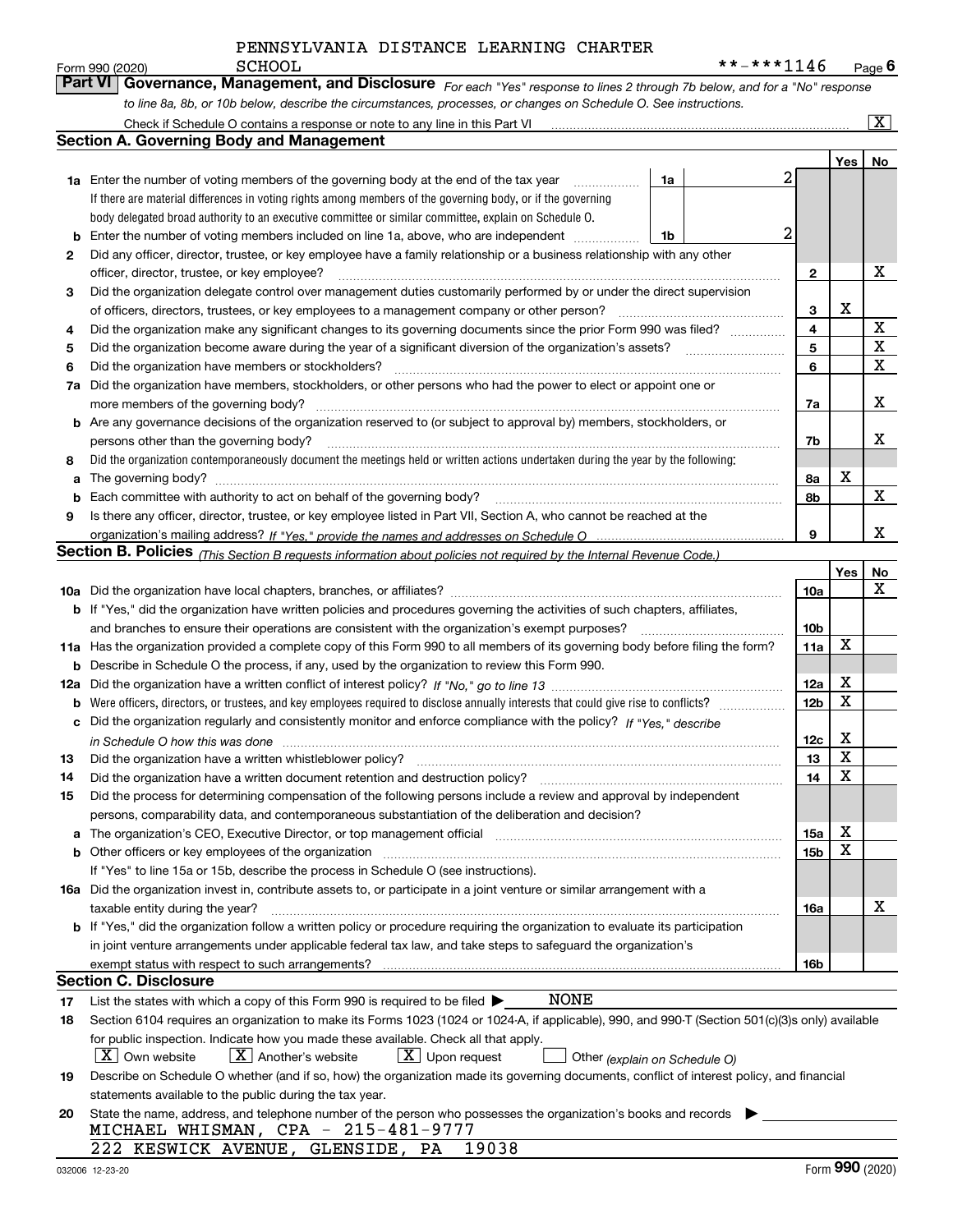$\mathcal{L}^{\text{max}}$ 

| Form 990 (2020) | SCHOOL                                        | **-***1146                                                                                 | Page $\prime$ |
|-----------------|-----------------------------------------------|--------------------------------------------------------------------------------------------|---------------|
|                 |                                               | Part VII Compensation of Officers, Directors, Trustees, Key Employees, Highest Compensated |               |
|                 | <b>Employees, and Independent Contractors</b> |                                                                                            |               |

### Check if Schedule O contains a response or note to any line in this Part VII

**Section A. Officers, Directors, Trustees, Key Employees, and Highest Compensated Employees**

**1a**  Complete this table for all persons required to be listed. Report compensation for the calendar year ending with or within the organization's tax year. **•** List all of the organization's current officers, directors, trustees (whether individuals or organizations), regardless of amount of compensation.

Enter -0- in columns (D), (E), and (F) if no compensation was paid.

 $\bullet$  List all of the organization's  $\,$ current key employees, if any. See instructions for definition of "key employee."

**•** List the organization's five current highest compensated employees (other than an officer, director, trustee, or key employee) who received reportable compensation (Box 5 of Form W-2 and/or Box 7 of Form 1099-MISC) of more than \$100,000 from the organization and any related organizations.

**•** List all of the organization's former officers, key employees, and highest compensated employees who received more than \$100,000 of reportable compensation from the organization and any related organizations.

**former directors or trustees**  ¥ List all of the organization's that received, in the capacity as a former director or trustee of the organization, more than \$10,000 of reportable compensation from the organization and any related organizations.

See instructions for the order in which to list the persons above.

Check this box if neither the organization nor any related organization compensated any current officer, director, or trustee.  $\mathcal{L}^{\text{max}}$ 

| (A)                                 | (B)                  |                                |                                                                  | (C)                     |              |                                   |        | (D)                             | (E)             | (F)                         |
|-------------------------------------|----------------------|--------------------------------|------------------------------------------------------------------|-------------------------|--------------|-----------------------------------|--------|---------------------------------|-----------------|-----------------------------|
| Name and title                      | Average              |                                | (do not check more than one                                      | Position                |              |                                   |        | Reportable                      | Reportable      | Estimated                   |
|                                     | hours per            |                                | box, unless person is both an<br>officer and a director/trustee) |                         |              |                                   |        | compensation                    | compensation    | amount of                   |
|                                     | week                 |                                |                                                                  |                         |              |                                   | from   | from related                    | other           |                             |
|                                     | (list any            |                                |                                                                  |                         |              |                                   |        | the                             | organizations   | compensation                |
|                                     | hours for<br>related |                                |                                                                  |                         |              |                                   |        | organization<br>(W-2/1099-MISC) | (W-2/1099-MISC) | from the                    |
|                                     | organizations        |                                |                                                                  |                         |              |                                   |        |                                 |                 | organization<br>and related |
|                                     | below                |                                |                                                                  |                         |              |                                   |        |                                 |                 | organizations               |
|                                     | line)                | Individual trustee or director | Institutional trustee                                            | Officer                 | Key employee | Highest compensated<br>  employee | Former |                                 |                 |                             |
| (1) PATRICIA ROSSETTI               | 40.00                |                                |                                                                  |                         |              |                                   |        |                                 |                 |                             |
| CEO                                 |                      |                                |                                                                  | X                       |              |                                   |        | 141,157.                        | $0$ .           | 66,762.                     |
| (2) AUBREY PLOESCH                  | 40.00                |                                |                                                                  |                         |              |                                   |        |                                 |                 |                             |
| ELEMENTARY PRINCIPAL                |                      |                                |                                                                  | X                       |              |                                   |        | 99,676.                         | 0.              | 54,784.                     |
| (3) KELLY CROOKS                    | 40.00                |                                |                                                                  |                         |              |                                   |        |                                 |                 |                             |
| MIDDLE SCHOOL/HIGH SCHOOL PRINCIPAL |                      |                                |                                                                  | X                       |              |                                   |        | 99,677.                         | $0$ .           | 53,369.                     |
| (4) NICHOLAS KOCUBA                 | 40.00                |                                |                                                                  |                         |              |                                   |        |                                 |                 |                             |
| DIRECTOR OF TECHNOLOGY              |                      |                                |                                                                  | $\overline{\textbf{X}}$ |              |                                   |        | 94,167.                         | 0.              | 51,480.                     |
| (5) SHERYL ALLMON                   | 40.00                |                                |                                                                  |                         |              |                                   |        |                                 |                 |                             |
| DIRECTOR OF STUDENT SERVICES        |                      |                                |                                                                  | X                       |              |                                   |        | 81,430.                         | 0.              | 47,092.                     |
| (6) JAMIE DESROCHERS                | 40.00                |                                |                                                                  |                         |              |                                   |        |                                 |                 |                             |
| DIRECTOR OF SPECIAL EDUCATION       |                      |                                |                                                                  | X                       |              |                                   |        | 53,324.                         | 0.              | 18,301.                     |
| (7) JOHN MAROUS                     | $\overline{2.00}$    |                                |                                                                  |                         |              |                                   |        |                                 |                 |                             |
| PRESIDENT                           |                      | $\mathbf X$                    |                                                                  | X                       |              |                                   |        | 0.                              | $0$ .           | $\mathbf 0$ .               |
| (8) WILLIAM DONAHUE                 | 1.00                 |                                |                                                                  |                         |              |                                   |        |                                 |                 |                             |
| VICE PRESIDENT                      |                      | $\mathbf x$                    |                                                                  | X                       |              |                                   |        | $0$ .                           | 0.              | $0_{.}$                     |
| (9) GREG DOLAN                      | 1.00                 |                                |                                                                  |                         |              |                                   |        |                                 |                 |                             |
| TREASURER                           |                      | $\mathbf X$                    |                                                                  | $\mathbf X$             |              |                                   |        | 0.                              | 0.              | 0.                          |
|                                     |                      |                                |                                                                  |                         |              |                                   |        |                                 |                 |                             |
|                                     |                      |                                |                                                                  |                         |              |                                   |        |                                 |                 |                             |
|                                     |                      |                                |                                                                  |                         |              |                                   |        |                                 |                 |                             |
|                                     |                      |                                |                                                                  |                         |              |                                   |        |                                 |                 |                             |
|                                     |                      |                                |                                                                  |                         |              |                                   |        |                                 |                 |                             |
|                                     |                      |                                |                                                                  |                         |              |                                   |        |                                 |                 |                             |
|                                     |                      |                                |                                                                  |                         |              |                                   |        |                                 |                 |                             |
|                                     |                      |                                |                                                                  |                         |              |                                   |        |                                 |                 |                             |
|                                     |                      |                                |                                                                  |                         |              |                                   |        |                                 |                 |                             |
|                                     |                      |                                |                                                                  |                         |              |                                   |        |                                 |                 |                             |
|                                     |                      |                                |                                                                  |                         |              |                                   |        |                                 |                 |                             |
|                                     |                      |                                |                                                                  |                         |              |                                   |        |                                 |                 |                             |
|                                     |                      |                                |                                                                  |                         |              |                                   |        |                                 |                 |                             |
|                                     |                      |                                |                                                                  |                         |              |                                   |        |                                 |                 |                             |
|                                     |                      |                                |                                                                  |                         |              |                                   |        |                                 |                 |                             |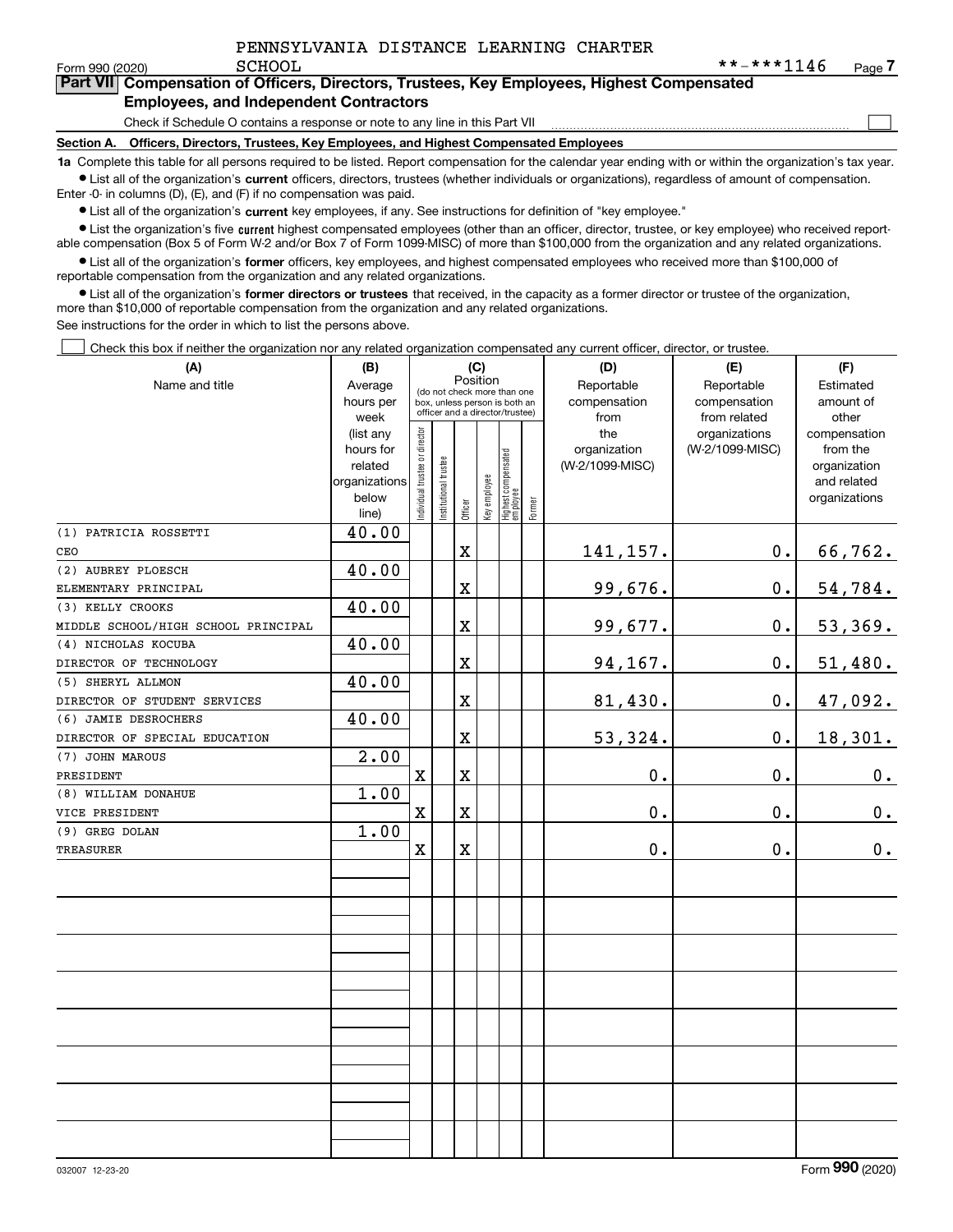| <b>SCHOOL</b><br>Form 990 (2020)                                                                                                                                                                                                                                                                         |                                                                      |                                |                       |                                                                                                             |              |                                 |        | PENNSYLVANIA DISTANCE LEARNING CHARTER    | **-***1146                                        |                           |                     |                                                                          | Page 8         |
|----------------------------------------------------------------------------------------------------------------------------------------------------------------------------------------------------------------------------------------------------------------------------------------------------------|----------------------------------------------------------------------|--------------------------------|-----------------------|-------------------------------------------------------------------------------------------------------------|--------------|---------------------------------|--------|-------------------------------------------|---------------------------------------------------|---------------------------|---------------------|--------------------------------------------------------------------------|----------------|
| Part VII<br>Section A. Officers, Directors, Trustees, Key Employees, and Highest Compensated Employees (continued)                                                                                                                                                                                       |                                                                      |                                |                       |                                                                                                             |              |                                 |        |                                           |                                                   |                           |                     |                                                                          |                |
| (A)<br>Name and title                                                                                                                                                                                                                                                                                    | (B)<br>Average<br>hours per<br>week                                  |                                |                       | Position<br>(do not check more than one<br>box, unless person is both an<br>officer and a director/trustee) | (C)          |                                 |        | (D)<br>Reportable<br>compensation<br>from | (E)<br>Reportable<br>compensation<br>from related |                           |                     | (F)<br>Estimated<br>amount of<br>other                                   |                |
|                                                                                                                                                                                                                                                                                                          | (list any<br>hours for<br>related<br>organizations<br>below<br>line) | Individual trustee or director | Institutional trustee | Officer                                                                                                     | Key employee | Highest compensated<br>employee | Former | the<br>organization<br>(W-2/1099-MISC)    | organizations<br>(W-2/1099-MISC)                  |                           |                     | compensation<br>from the<br>organization<br>and related<br>organizations |                |
|                                                                                                                                                                                                                                                                                                          |                                                                      |                                |                       |                                                                                                             |              |                                 |        |                                           |                                                   |                           |                     |                                                                          |                |
|                                                                                                                                                                                                                                                                                                          |                                                                      |                                |                       |                                                                                                             |              |                                 |        |                                           |                                                   |                           |                     |                                                                          |                |
|                                                                                                                                                                                                                                                                                                          |                                                                      |                                |                       |                                                                                                             |              |                                 |        |                                           |                                                   |                           |                     |                                                                          |                |
|                                                                                                                                                                                                                                                                                                          |                                                                      |                                |                       |                                                                                                             |              |                                 |        |                                           |                                                   |                           |                     |                                                                          |                |
|                                                                                                                                                                                                                                                                                                          |                                                                      |                                |                       |                                                                                                             |              |                                 |        |                                           |                                                   |                           |                     |                                                                          |                |
|                                                                                                                                                                                                                                                                                                          |                                                                      |                                |                       |                                                                                                             |              |                                 |        |                                           |                                                   |                           |                     |                                                                          |                |
| 1b Subtotal                                                                                                                                                                                                                                                                                              |                                                                      |                                |                       |                                                                                                             |              |                                 |        | 569, 431.<br>0.                           |                                                   | $0$ .<br>$\overline{0}$ . |                     |                                                                          | 291,788.<br>0. |
| d Total (add lines 1b and 1c).<br>Total number of individuals (including but not limited to those listed above) who received more than \$100,000 of reportable<br>2                                                                                                                                      |                                                                      |                                |                       |                                                                                                             |              |                                 |        | 569, 431.                                 |                                                   | $\overline{0}$ .          |                     |                                                                          | 291,788.       |
| compensation from the organization $\blacktriangleright$                                                                                                                                                                                                                                                 |                                                                      |                                |                       |                                                                                                             |              |                                 |        |                                           |                                                   |                           |                     | Yes                                                                      | No             |
| Did the organization list any former officer, director, trustee, key employee, or highest compensated employee on<br>з<br>line 1a? If "Yes," complete Schedule J for such individual manufactured contained and the Yes," complete Schedule J for such individual                                        |                                                                      |                                |                       |                                                                                                             |              |                                 |        |                                           |                                                   |                           | 3                   |                                                                          | X              |
| For any individual listed on line 1a, is the sum of reportable compensation and other compensation from the organization<br>4                                                                                                                                                                            |                                                                      |                                |                       |                                                                                                             |              |                                 |        |                                           |                                                   |                           | 4                   | х                                                                        |                |
| Did any person listed on line 1a receive or accrue compensation from any unrelated organization or individual for services<br>5                                                                                                                                                                          |                                                                      |                                |                       |                                                                                                             |              |                                 |        |                                           |                                                   |                           | 5                   |                                                                          | X              |
| <b>Section B. Independent Contractors</b><br>Complete this table for your five highest compensated independent contractors that received more than \$100,000 of compensation from<br>1<br>the organization. Report compensation for the calendar year ending with or within the organization's tax year. |                                                                      |                                |                       |                                                                                                             |              |                                 |        |                                           |                                                   |                           |                     |                                                                          |                |
| (A)<br>Name and business address                                                                                                                                                                                                                                                                         |                                                                      |                                |                       |                                                                                                             |              |                                 |        | (B)<br>Description of services            |                                                   |                           | (C)<br>Compensation |                                                                          |                |
| CLOUDCAST, LLC, 125 TECHNOLOGY DRIVE,<br>SUITE 3, CANONSBURG, PA 15317                                                                                                                                                                                                                                   |                                                                      |                                |                       |                                                                                                             |              |                                 |        | IT SUPPORT                                |                                                   |                           |                     |                                                                          | 694,960.       |
| CHARTER CHOICES, INC.<br>222 KESWICK AVENUE, GLENSIDE, PA 19038<br><b>BD&amp;E</b>                                                                                                                                                                                                                       |                                                                      |                                |                       |                                                                                                             |              |                                 |        | BUSINESS SERVICES                         |                                                   |                           |                     |                                                                          | 625,032.       |
| 681 ANDERSEN DRIVE, PITTSBURGH, PA 15220<br>THERAPY SOURCE, 5215 MILITIA HILL ROAD,                                                                                                                                                                                                                      |                                                                      |                                |                       |                                                                                                             |              |                                 |        | <b>BUSINESS SERVICES</b>                  |                                                   |                           |                     |                                                                          | 400,677.       |
| SUITE A, PLYMOUTH MEETING, PA 19462<br>PRESENCE LEARNING, INC.                                                                                                                                                                                                                                           |                                                                      |                                |                       |                                                                                                             |              |                                 |        | SPECIAL EDUCATION                         |                                                   |                           |                     |                                                                          | 387,557.       |
| P.O. BOX 743532, LOS ANGELES, CA 90074<br>Total number of independent contractors (including but not limited to those listed above) who received more than<br>$\mathbf{2}$                                                                                                                               |                                                                      |                                |                       |                                                                                                             |              |                                 |        | SPECIAL EDUCATION                         |                                                   |                           |                     |                                                                          | 288,704.       |
| \$100,000 of compensation from the organization >                                                                                                                                                                                                                                                        |                                                                      |                                |                       |                                                                                                             | 5            |                                 |        |                                           |                                                   |                           |                     |                                                                          |                |

| $$100,000$ of compensation from the organization $\triangleright$ |  |
|-------------------------------------------------------------------|--|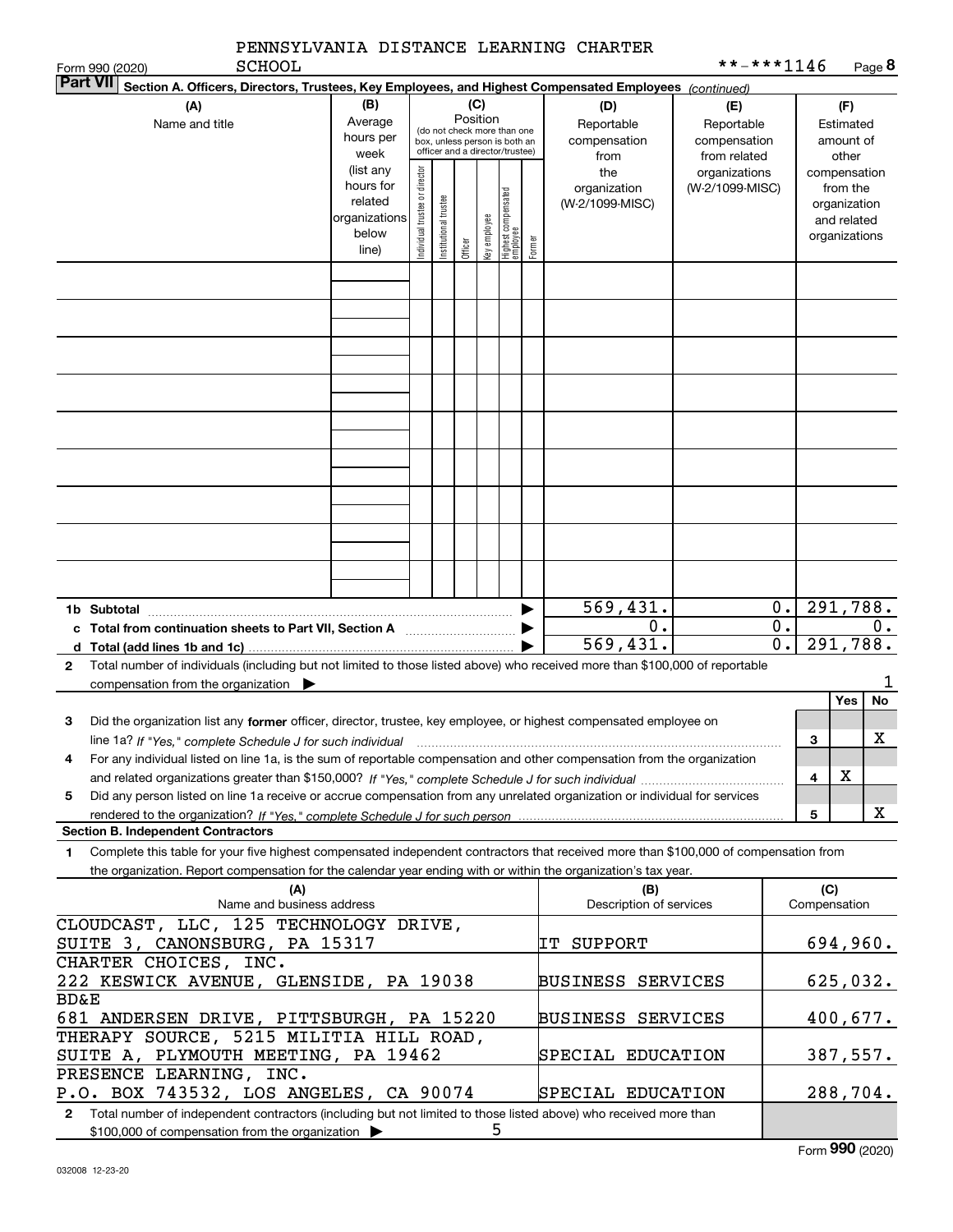SCHOOL

|                                               | <b>Part VIII</b> |   | <b>Statement of Revenue</b>                                                   |                                |                      |                                              |                                                   |                                                                 |
|-----------------------------------------------|------------------|---|-------------------------------------------------------------------------------|--------------------------------|----------------------|----------------------------------------------|---------------------------------------------------|-----------------------------------------------------------------|
|                                               |                  |   | Check if Schedule O contains a response or note to any line in this Part VIII |                                |                      |                                              |                                                   |                                                                 |
|                                               |                  |   |                                                                               |                                | (A)<br>Total revenue | (B)<br>Related or exempt<br>function revenue | $\overline{(C)}$<br>Unrelated<br>business revenue | (D)<br>Revenue excluded<br>from tax under<br>sections 512 - 514 |
|                                               |                  |   | <b>1 a</b> Federated campaigns<br>1a                                          |                                |                      |                                              |                                                   |                                                                 |
| , Grants<br>mounts                            |                  |   | 1 <sub>b</sub><br><b>b</b> Membership dues                                    |                                |                      |                                              |                                                   |                                                                 |
|                                               |                  |   | 1c<br>c Fundraising events                                                    |                                |                      |                                              |                                                   |                                                                 |
|                                               |                  |   | 1 <sub>d</sub><br>d Related organizations<br>.                                |                                |                      |                                              |                                                   |                                                                 |
|                                               |                  |   | 1e<br>e Government grants (contributions)                                     | 1, 311, 233.                   |                      |                                              |                                                   |                                                                 |
|                                               |                  |   | f All other contributions, gifts, grants, and                                 |                                |                      |                                              |                                                   |                                                                 |
|                                               |                  |   | similar amounts not included above<br>1f                                      |                                |                      |                                              |                                                   |                                                                 |
| Contributions, Gifts,<br>and Other Similar Ar |                  |   | $1g$ $\frac{1}{3}$<br>Noncash contributions included in lines 1a-1f           |                                |                      |                                              |                                                   |                                                                 |
|                                               |                  |   |                                                                               |                                | 1, 311, 233.         |                                              |                                                   |                                                                 |
|                                               |                  |   |                                                                               | <b>Business Code</b>           |                      |                                              |                                                   |                                                                 |
|                                               |                  |   | 2 a DISTRICT FUNDING                                                          | 611710                         | 22,100,668.          | 22,100,668.                                  |                                                   |                                                                 |
| Program Service<br>Revenue                    |                  | b |                                                                               |                                |                      |                                              |                                                   |                                                                 |
|                                               |                  | c | <u> 1980 - Johann John Stone, markin fizikar (h. 1980).</u>                   |                                |                      |                                              |                                                   |                                                                 |
|                                               |                  | d | <u> 1989 - Johann Barn, amerikansk politiker (d. 1989)</u>                    |                                |                      |                                              |                                                   |                                                                 |
|                                               |                  | е |                                                                               |                                |                      |                                              |                                                   |                                                                 |
|                                               |                  |   | f All other program service revenue                                           |                                |                      |                                              |                                                   |                                                                 |
|                                               |                  | a |                                                                               | ▶                              | 22,100,668.          |                                              |                                                   |                                                                 |
|                                               | 3                |   | Investment income (including dividends, interest, and                         |                                |                      |                                              |                                                   |                                                                 |
|                                               |                  |   |                                                                               |                                | 25,972.              |                                              |                                                   | 25,972.                                                         |
|                                               | 4                |   | Income from investment of tax-exempt bond proceeds                            |                                |                      |                                              |                                                   |                                                                 |
|                                               | 5                |   | (i) Real                                                                      | (ii) Personal                  |                      |                                              |                                                   |                                                                 |
|                                               |                  |   |                                                                               |                                |                      |                                              |                                                   |                                                                 |
|                                               |                  |   | <b>6 a</b> Gross rents<br>6a<br>.<br><b>b</b> Less: rental expenses<br>6b     |                                |                      |                                              |                                                   |                                                                 |
|                                               |                  |   | 6c<br>c Rental income or (loss)                                               |                                |                      |                                              |                                                   |                                                                 |
|                                               |                  |   | d Net rental income or (loss)                                                 |                                |                      |                                              |                                                   |                                                                 |
|                                               |                  |   | (i) Securities<br>7 a Gross amount from sales of                              | (ii) Other                     |                      |                                              |                                                   |                                                                 |
|                                               |                  |   | assets other than inventory<br>7a                                             |                                |                      |                                              |                                                   |                                                                 |
|                                               |                  |   | <b>b</b> Less: cost or other basis                                            |                                |                      |                                              |                                                   |                                                                 |
|                                               |                  |   | and sales expenses<br>7b                                                      |                                |                      |                                              |                                                   |                                                                 |
| Revenue                                       |                  |   | 7c <br>c Gain or (loss)                                                       |                                |                      |                                              |                                                   |                                                                 |
|                                               |                  |   |                                                                               | ▶                              |                      |                                              |                                                   |                                                                 |
| <b>Othe</b>                                   |                  |   | 8 a Gross income from fundraising events (not<br>including \$                 |                                |                      |                                              |                                                   |                                                                 |
|                                               |                  |   | contributions reported on line 1c). See                                       |                                |                      |                                              |                                                   |                                                                 |
|                                               |                  |   | 8a                                                                            |                                |                      |                                              |                                                   |                                                                 |
|                                               |                  |   | 8b                                                                            |                                |                      |                                              |                                                   |                                                                 |
|                                               |                  |   | c Net income or (loss) from fundraising events                                |                                |                      |                                              |                                                   |                                                                 |
|                                               |                  |   | 9 a Gross income from gaming activities. See                                  |                                |                      |                                              |                                                   |                                                                 |
|                                               |                  |   | 9a                                                                            |                                |                      |                                              |                                                   |                                                                 |
|                                               |                  |   | 9 <sub>b</sub><br><b>b</b> Less: direct expenses <b>manually</b>              |                                |                      |                                              |                                                   |                                                                 |
|                                               |                  |   | c Net income or (loss) from gaming activities                                 | .                              |                      |                                              |                                                   |                                                                 |
|                                               |                  |   | 10 a Gross sales of inventory, less returns                                   |                                |                      |                                              |                                                   |                                                                 |
|                                               |                  |   | 10a                                                                           |                                |                      |                                              |                                                   |                                                                 |
|                                               |                  |   | 10bl<br><b>b</b> Less: cost of goods sold                                     |                                |                      |                                              |                                                   |                                                                 |
|                                               |                  |   | c Net income or (loss) from sales of inventory                                |                                |                      |                                              |                                                   |                                                                 |
|                                               |                  |   | 11 a MISCELLANEOUS REVENUE                                                    | <b>Business Code</b><br>900099 | 510.                 | 510.                                         |                                                   |                                                                 |
|                                               |                  |   |                                                                               |                                |                      |                                              |                                                   |                                                                 |
| Miscellaneous<br>Revenue                      |                  | b |                                                                               |                                |                      |                                              |                                                   |                                                                 |
|                                               |                  | c |                                                                               |                                |                      |                                              |                                                   |                                                                 |
|                                               |                  |   |                                                                               | ▶                              | 510.                 |                                              |                                                   |                                                                 |
|                                               | 12               |   |                                                                               |                                | 23, 438, 383.        | 22, 101, 178.                                | $\mathbf{0}$ .                                    | 25,972.                                                         |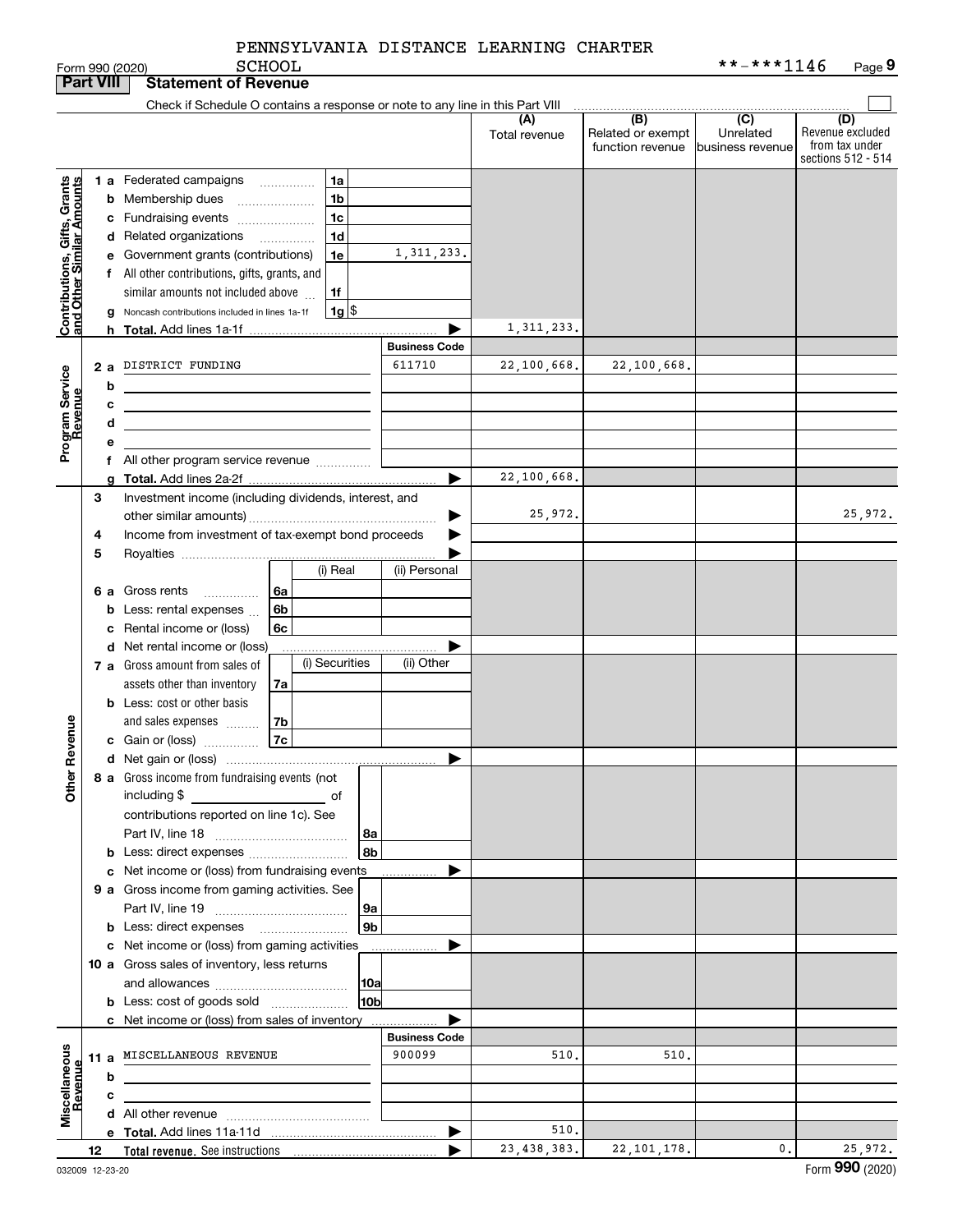|              | Form 990 (2020)<br><b>PCHOOT</b><br><b>Part IX   Statement of Functional Expenses</b>                                                                                                                      |                                  |                                    |                                           | * * - * * * 1146<br>Page 10    |
|--------------|------------------------------------------------------------------------------------------------------------------------------------------------------------------------------------------------------------|----------------------------------|------------------------------------|-------------------------------------------|--------------------------------|
|              | Section 501(c)(3) and 501(c)(4) organizations must complete all columns. All other organizations must complete column (A).                                                                                 |                                  |                                    |                                           |                                |
|              | Check if Schedule O contains a response or note to any line in this Part IX                                                                                                                                |                                  |                                    |                                           | $\overline{\mathbf{x}}$        |
|              | Do not include amounts reported on lines 6b,<br>7b, 8b, 9b, and 10b of Part VIII.                                                                                                                          | (A)<br>Total expenses            | (B)<br>Program service<br>expenses | (C)<br>Management and<br>general expenses | (D)<br>Fundraising<br>expenses |
| 1.           | Grants and other assistance to domestic organizations                                                                                                                                                      |                                  |                                    |                                           |                                |
|              | and domestic governments. See Part IV, line 21<br>$\mathbb{R}$                                                                                                                                             |                                  |                                    |                                           |                                |
| $\mathbf{2}$ | Grants and other assistance to domestic                                                                                                                                                                    |                                  |                                    |                                           |                                |
|              | individuals. See Part IV, line 22                                                                                                                                                                          |                                  |                                    |                                           |                                |
| 3            | Grants and other assistance to foreign                                                                                                                                                                     |                                  |                                    |                                           |                                |
|              | organizations, foreign governments, and foreign                                                                                                                                                            |                                  |                                    |                                           |                                |
|              | individuals. See Part IV, lines 15 and 16                                                                                                                                                                  |                                  |                                    |                                           |                                |
| 4            | Benefits paid to or for members                                                                                                                                                                            |                                  |                                    |                                           |                                |
| 5            | Compensation of current officers, directors,                                                                                                                                                               |                                  |                                    |                                           |                                |
|              |                                                                                                                                                                                                            | 456,373.                         | 207,007.                           | 249,366.                                  |                                |
| 6            | Compensation not included above to disqualified                                                                                                                                                            |                                  |                                    |                                           |                                |
|              | persons (as defined under section 4958(f)(1)) and                                                                                                                                                          |                                  |                                    |                                           |                                |
|              | persons described in section 4958(c)(3)(B)                                                                                                                                                                 |                                  |                                    |                                           |                                |
| 7            |                                                                                                                                                                                                            | 6, 712, 919.                     | 4, 515, 333.                       | 2,197,586.                                |                                |
| 8            | Pension plan accruals and contributions (include                                                                                                                                                           |                                  |                                    |                                           |                                |
|              | section 401(k) and 403(b) employer contributions)                                                                                                                                                          | 1,304,337.                       | 834,578.                           | 469,759.                                  |                                |
| 9            |                                                                                                                                                                                                            | 1,766,050.                       | 1, 163, 279.                       | 602,771.                                  |                                |
| 10           |                                                                                                                                                                                                            | 583,756.                         | 403,484.                           | 180,272.                                  |                                |
| 11           | Fees for services (nonemployees):                                                                                                                                                                          |                                  |                                    |                                           |                                |
| a            |                                                                                                                                                                                                            |                                  |                                    |                                           |                                |
| b            |                                                                                                                                                                                                            | 33,526.<br>$\overline{26,710}$ . |                                    | 33,526.<br>26,710.                        |                                |
| c            |                                                                                                                                                                                                            |                                  |                                    |                                           |                                |
| d            |                                                                                                                                                                                                            |                                  |                                    |                                           |                                |
| е            | Professional fundraising services. See Part IV, line 17                                                                                                                                                    |                                  |                                    |                                           |                                |
| f            | Investment management fees                                                                                                                                                                                 |                                  |                                    |                                           |                                |
| $\mathbf{q}$ | Other. (If line 11g amount exceeds 10% of line 25,                                                                                                                                                         | 4,424,598.                       | 2,987,295.                         | 1,437,303.                                |                                |
|              | column (A) amount, list line 11g expenses on Sch O.)                                                                                                                                                       | 406, 238.                        |                                    | 406,238.                                  |                                |
| 12<br>13     |                                                                                                                                                                                                            | 430,231.                         | 323,572.                           | 106,659.                                  |                                |
| 14           |                                                                                                                                                                                                            |                                  |                                    |                                           |                                |
| 15           |                                                                                                                                                                                                            |                                  |                                    |                                           |                                |
| 16           | Occupancy                                                                                                                                                                                                  | 1,099,501.                       | 558,858.                           | 540,643.                                  |                                |
| 17           | Travel                                                                                                                                                                                                     |                                  |                                    |                                           |                                |
| 18           | Payments of travel or entertainment expenses                                                                                                                                                               |                                  |                                    |                                           |                                |
|              | for any federal, state, or local public officials                                                                                                                                                          |                                  |                                    |                                           |                                |
| 19           | Conferences, conventions, and meetings                                                                                                                                                                     |                                  |                                    |                                           |                                |
| 20           | Interest                                                                                                                                                                                                   |                                  |                                    |                                           |                                |
| 21           |                                                                                                                                                                                                            |                                  |                                    |                                           |                                |
| 22           | Depreciation, depletion, and amortization                                                                                                                                                                  | 511,790.                         | 307,074.                           | 204,716.                                  |                                |
| 23           | Insurance                                                                                                                                                                                                  | 57,309.                          |                                    | 57,309.                                   |                                |
| 24           | Other expenses. Itemize expenses not covered<br>above (List miscellaneous expenses on line 24e. If<br>line 24e amount exceeds 10% of line 25, column (A)<br>amount, list line 24e expenses on Schedule O.) |                                  |                                    |                                           |                                |
| a            | INSTRUCTIONAL AND STUDE                                                                                                                                                                                    | 397,576.                         | 383,589.                           | 13,987.                                   |                                |
| b            | STUDENT ACTIVITIES                                                                                                                                                                                         | 39,177.                          | 500.                               | 38,677.                                   |                                |
|              | PROFESSIONAL DEVELOPMEN                                                                                                                                                                                    | 25,222.                          | 25,222.                            |                                           |                                |
| d            | MISCELLANEOUS                                                                                                                                                                                              | 7,743.                           | 7,743.                             |                                           |                                |
| е            | All other expenses                                                                                                                                                                                         |                                  |                                    |                                           |                                |
| 25           | Total functional expenses. Add lines 1 through 24e                                                                                                                                                         | 18, 283, 056.                    | 11,717,534.                        | 6, 565, 522.                              | $0$ .                          |
| 26           | Joint costs. Complete this line only if the organization                                                                                                                                                   |                                  |                                    |                                           |                                |
|              | reported in column (B) joint costs from a combined<br>educational campaign and fundraising solicitation.                                                                                                   |                                  |                                    |                                           |                                |
|              | Check here $\blacktriangleright$<br>if following SOP 98-2 (ASC 958-720)                                                                                                                                    |                                  |                                    |                                           |                                |
|              |                                                                                                                                                                                                            |                                  |                                    |                                           |                                |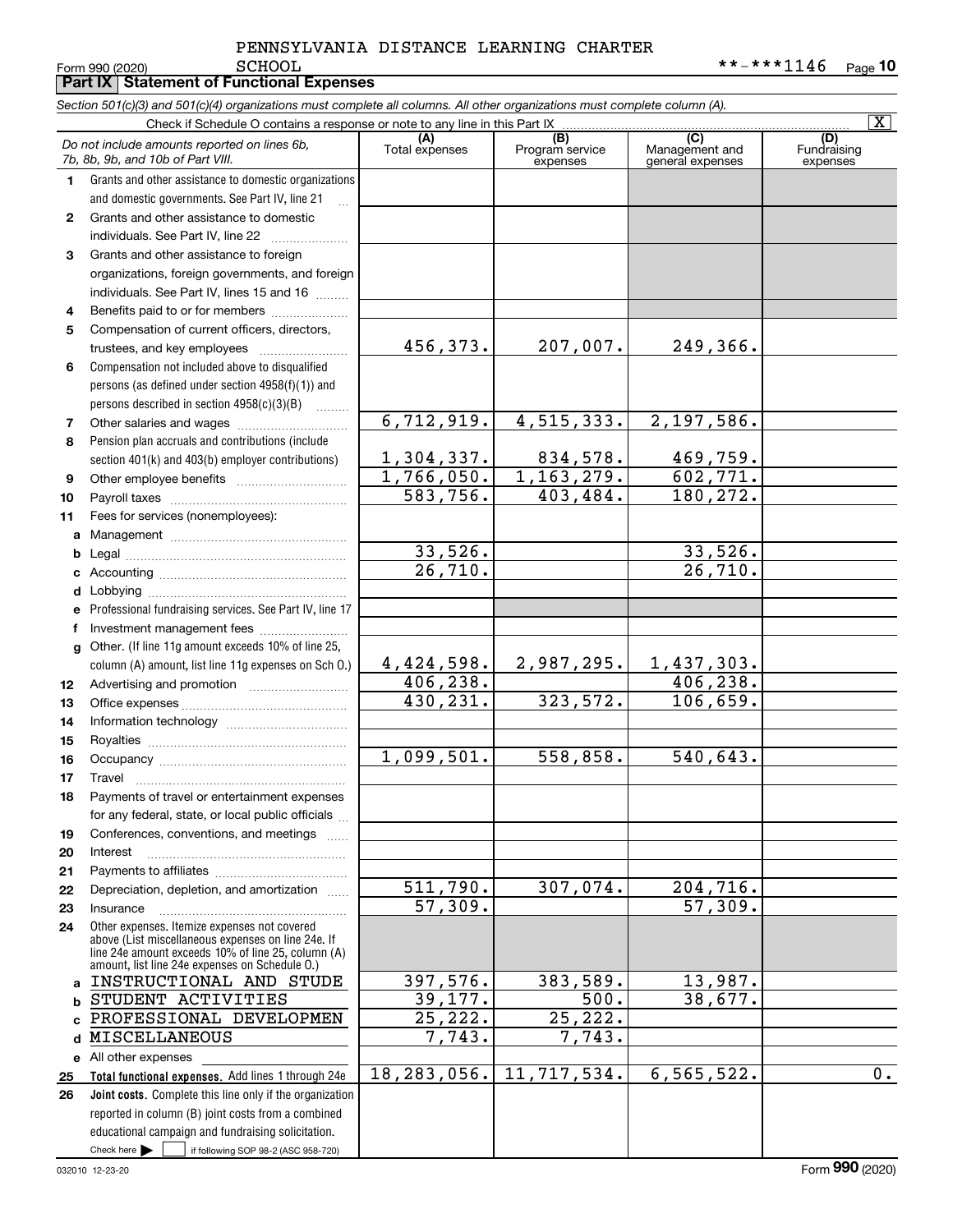| PENNSYLVANIA DISTANCE LEARNING CHARTER |  |  |
|----------------------------------------|--|--|
|                                        |  |  |

Form 990 (2020) Page **11** SCHOOL \*\*-\*\*\*1146

|                             | Part X | <b>Balance Sheet</b>                                                                                                                                                                                                           |                 |                             |                          |                 |                         |
|-----------------------------|--------|--------------------------------------------------------------------------------------------------------------------------------------------------------------------------------------------------------------------------------|-----------------|-----------------------------|--------------------------|-----------------|-------------------------|
|                             |        | Check if Schedule O contains a response or note to any line in this Part X                                                                                                                                                     |                 |                             |                          |                 |                         |
|                             |        |                                                                                                                                                                                                                                |                 |                             | (A)<br>Beginning of year |                 | (B)<br>End of year      |
|                             | 1.     |                                                                                                                                                                                                                                |                 |                             | 2,397,532.               | 1               | 7,059,686.              |
|                             | 2      |                                                                                                                                                                                                                                |                 |                             | 2,574,086.               | $\mathbf{2}$    | 2,582,633.              |
|                             | з      |                                                                                                                                                                                                                                |                 |                             | 11,958.                  | 3               | 618,634.                |
|                             | 4      |                                                                                                                                                                                                                                |                 | 1,429,011.                  | 4                        | 1,332,664.      |                         |
|                             | 5      | Loans and other receivables from any current or former officer, director,                                                                                                                                                      |                 |                             |                          |                 |                         |
|                             |        | trustee, key employee, creator or founder, substantial contributor, or 35%                                                                                                                                                     |                 |                             |                          |                 |                         |
|                             |        | controlled entity or family member of any of these persons                                                                                                                                                                     |                 |                             |                          | 5               |                         |
|                             | 6      | Loans and other receivables from other disqualified persons (as defined                                                                                                                                                        |                 |                             |                          |                 |                         |
|                             |        | under section 4958(f)(1)), and persons described in section 4958(c)(3)(B)                                                                                                                                                      |                 | 1.1.1.1                     |                          | 6               |                         |
|                             | 7      |                                                                                                                                                                                                                                |                 |                             |                          | 7               |                         |
| Assets                      | 8      |                                                                                                                                                                                                                                |                 |                             |                          | 8               |                         |
|                             | 9      | Prepaid expenses and deferred charges                                                                                                                                                                                          |                 |                             | 89,430.                  | 9               | 291,587.                |
|                             |        | <b>10a</b> Land, buildings, and equipment: cost or other                                                                                                                                                                       |                 |                             |                          |                 |                         |
|                             |        | basis. Complete Part VI of Schedule D                                                                                                                                                                                          | 10a             | $\frac{1,858,555}{351,982}$ |                          |                 |                         |
|                             |        |                                                                                                                                                                                                                                | 10 <sub>b</sub> |                             | 1,100,129.               | 10 <sub>c</sub> | 1,506,573.              |
|                             | 11     |                                                                                                                                                                                                                                |                 |                             |                          | 11              |                         |
|                             | 12     |                                                                                                                                                                                                                                |                 |                             |                          | 12              |                         |
|                             | 13     |                                                                                                                                                                                                                                |                 |                             | 13                       |                 |                         |
|                             | 14     |                                                                                                                                                                                                                                |                 | 14                          |                          |                 |                         |
|                             | 15     |                                                                                                                                                                                                                                | 1,662,769.      | 15                          | 2,117,250.               |                 |                         |
|                             | 16     |                                                                                                                                                                                                                                |                 |                             | 9,264,915.               | 16              | 15,509,027.             |
|                             | 17     |                                                                                                                                                                                                                                |                 | 813,990.                    | 17                       | 1,183,538.      |                         |
|                             | 18     |                                                                                                                                                                                                                                |                 |                             |                          | 18              |                         |
|                             | 19     | Deferred revenue manual contracts and contracts are all the contracts and contracts are contracted and contracts are contracted and contract are contracted and contract are contracted and contract are contracted and contra |                 |                             |                          | 19              |                         |
|                             | 20     |                                                                                                                                                                                                                                |                 |                             |                          | 20              |                         |
|                             | 21     | Escrow or custodial account liability. Complete Part IV of Schedule D                                                                                                                                                          |                 |                             |                          | 21              |                         |
|                             | 22     | Loans and other payables to any current or former officer, director,                                                                                                                                                           |                 |                             |                          |                 |                         |
| Liabilities                 |        | trustee, key employee, creator or founder, substantial contributor, or 35%                                                                                                                                                     |                 |                             |                          |                 |                         |
|                             |        | controlled entity or family member of any of these persons                                                                                                                                                                     |                 |                             |                          | 22              |                         |
|                             | 23     | Secured mortgages and notes payable to unrelated third parties                                                                                                                                                                 |                 |                             |                          | 23              |                         |
|                             | 24     |                                                                                                                                                                                                                                |                 |                             |                          | 24              |                         |
|                             | 25     | Other liabilities (including federal income tax, payables to related third                                                                                                                                                     |                 |                             |                          |                 |                         |
|                             |        | parties, and other liabilities not included on lines 17-24). Complete Part X<br>of Schedule D                                                                                                                                  |                 |                             | 9,032,067.               | 25              | <u>9,751,304.</u>       |
|                             | 26     | Total liabilities. Add lines 17 through 25                                                                                                                                                                                     |                 |                             | 9,846,057.               | 26              | 10,934,842.             |
|                             |        | Organizations that follow FASB ASC 958, check here ▶ │                                                                                                                                                                         |                 |                             |                          |                 |                         |
|                             |        | and complete lines 27, 28, 32, and 33.                                                                                                                                                                                         |                 |                             |                          |                 |                         |
|                             | 27     | Net assets without donor restrictions                                                                                                                                                                                          |                 |                             |                          | 27              |                         |
|                             | 28     |                                                                                                                                                                                                                                |                 |                             |                          | 28              |                         |
|                             |        | Organizations that do not follow FASB ASC 958, check here $\triangleright \boxed{X}$                                                                                                                                           |                 |                             |                          |                 |                         |
|                             |        | and complete lines 29 through 33.                                                                                                                                                                                              |                 |                             |                          |                 |                         |
|                             | 29     |                                                                                                                                                                                                                                |                 |                             | ο.                       | 29              | υ.                      |
|                             | 30     | Paid-in or capital surplus, or land, building, or equipment fund                                                                                                                                                               |                 |                             | 1,100,129.               | 30              | 1,506,573.              |
| Net Assets or Fund Balances | 31     | Retained earnings, endowment, accumulated income, or other funds                                                                                                                                                               |                 |                             | $-1,681,271.$            | 31              | 3,067,612.              |
|                             | 32     |                                                                                                                                                                                                                                |                 |                             | $-581, 142.$             | 32              | $\overline{4,}574,185.$ |
|                             | 33     |                                                                                                                                                                                                                                | 9, 264, 915.    | 33                          | 15,509,027.              |                 |                         |

Form (2020) **990**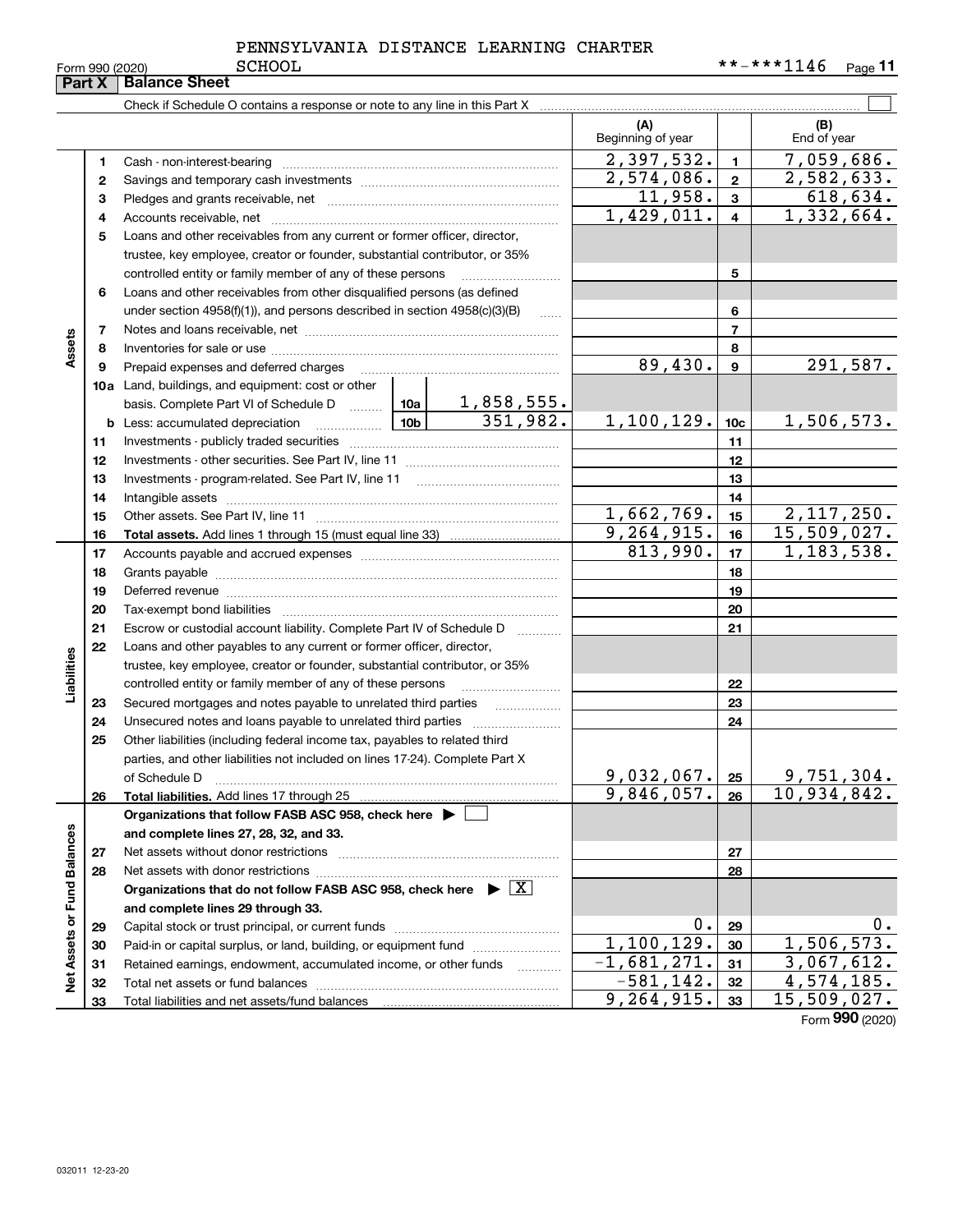| PENNSYLVANIA DISTANCE LEARNING CHARTER |  |  |
|----------------------------------------|--|--|
|                                        |  |  |

|    | <b>SCHOOL</b><br>Form 990 (2020)                                                                                                | **-***1146              |                |             | $Page$ 12 |
|----|---------------------------------------------------------------------------------------------------------------------------------|-------------------------|----------------|-------------|-----------|
|    | Part XI   Reconciliation of Net Assets                                                                                          |                         |                |             |           |
|    |                                                                                                                                 |                         |                |             |           |
|    |                                                                                                                                 |                         |                |             |           |
| 1  | Total revenue (must equal Part VIII, column (A), line 12)                                                                       | $\mathbf{1}$            | 23, 438, 383.  |             |           |
| 2  |                                                                                                                                 | $\mathbf{2}$            | 18,283,056.    |             |           |
| З  | Revenue less expenses. Subtract line 2 from line 1                                                                              | $\mathbf{3}$            | 5, 155, 327.   |             |           |
| 4  |                                                                                                                                 | $\overline{\mathbf{4}}$ | $-581, 142.$   |             |           |
| 5  | Net unrealized gains (losses) on investments                                                                                    | 5                       |                |             |           |
| 6  |                                                                                                                                 | 6                       |                |             |           |
| 7  | Investment expenses www.communication.communication.com/www.communication.com/www.communication.com                             | $\overline{7}$          |                |             |           |
| 8  | Prior period adjustments www.communication.communication.com/news/communications/communications/communications                  | 8                       |                |             |           |
| 9  | Other changes in net assets or fund balances (explain on Schedule O)                                                            | $\mathbf{q}$            |                |             | 0.        |
| 10 | Net assets or fund balances at end of year. Combine lines 3 through 9 (must equal Part X, line 32,                              |                         |                |             |           |
|    | column (B)).                                                                                                                    | 10                      | 4,574,185.     |             |           |
|    | Part XII Financial Statements and Reporting                                                                                     |                         |                |             |           |
|    |                                                                                                                                 |                         |                |             | X         |
|    |                                                                                                                                 |                         |                | <b>Yes</b>  | No        |
| 1  | $ \mathbf{X} $ Accrual<br>Accounting method used to prepare the Form 990: <u>June</u> Cash<br>Other                             |                         |                |             |           |
|    | If the organization changed its method of accounting from a prior year or checked "Other," explain in Schedule O.               |                         |                |             |           |
|    | 2a Were the organization's financial statements compiled or reviewed by an independent accountant?                              |                         | 2a             |             | х         |
|    | If "Yes," check a box below to indicate whether the financial statements for the year were compiled or reviewed on a            |                         |                |             |           |
|    | separate basis, consolidated basis, or both:                                                                                    |                         |                |             |           |
|    | Separate basis<br><b>Consolidated basis</b><br>Both consolidated and separate basis                                             |                         |                |             |           |
|    | <b>b</b> Were the organization's financial statements audited by an independent accountant?                                     |                         | 2 <sub>b</sub> | $\mathbf X$ |           |
|    | If "Yes," check a box below to indicate whether the financial statements for the year were audited on a separate basis,         |                         |                |             |           |
|    | consolidated basis, or both:                                                                                                    |                         |                |             |           |
|    | $\boxed{\textbf{X}}$ Separate basis<br>Consolidated basis<br><b>Both consolidated and separate basis</b>                        |                         |                |             |           |
|    | c If "Yes" to line 2a or 2b, does the organization have a committee that assumes responsibility for oversight of the audit,     |                         |                |             |           |
|    |                                                                                                                                 |                         | 2c             | х           |           |
|    | If the organization changed either its oversight process or selection process during the tax year, explain on Schedule O.       |                         |                |             |           |
|    | 3a As a result of a federal award, was the organization required to undergo an audit or audits as set forth in the Single Audit |                         |                |             |           |
|    |                                                                                                                                 |                         | За             | X           |           |
|    | b If "Yes," did the organization undergo the required audit or audits? If the organization did not undergo the required audit   |                         |                |             |           |
|    |                                                                                                                                 |                         | 3 <sub>b</sub> | x           |           |

Form (2020) **990**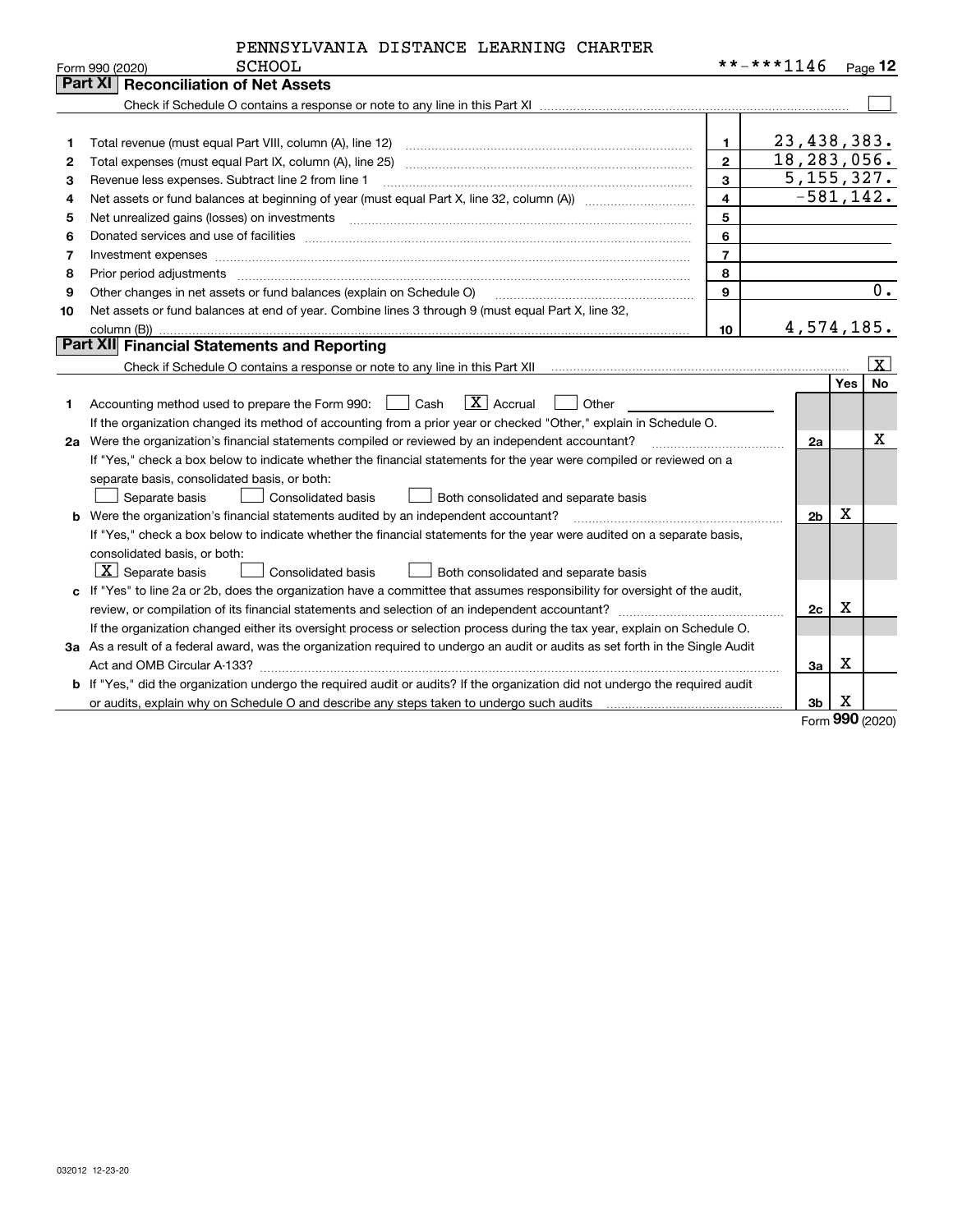| <b>SCHEDULE A</b>                                      |              |                                             |               |                                                                                                                                  |                                                                                                                                                                                                                                                    |                                                                                                                      |                                                                |                                                      | OMB No. 1545-0047 |                                                    |  |
|--------------------------------------------------------|--------------|---------------------------------------------|---------------|----------------------------------------------------------------------------------------------------------------------------------|----------------------------------------------------------------------------------------------------------------------------------------------------------------------------------------------------------------------------------------------------|----------------------------------------------------------------------------------------------------------------------|----------------------------------------------------------------|------------------------------------------------------|-------------------|----------------------------------------------------|--|
| (Form 990 or 990-EZ)                                   |              |                                             |               | <b>Public Charity Status and Public Support</b><br>Complete if the organization is a section 501(c)(3) organization or a section |                                                                                                                                                                                                                                                    |                                                                                                                      |                                                                |                                                      |                   |                                                    |  |
|                                                        |              |                                             |               |                                                                                                                                  | 4947(a)(1) nonexempt charitable trust.                                                                                                                                                                                                             |                                                                                                                      |                                                                |                                                      |                   |                                                    |  |
| Department of the Treasury<br>Internal Revenue Service |              |                                             |               |                                                                                                                                  | Attach to Form 990 or Form 990-EZ.<br>Go to www.irs.gov/Form990 for instructions and the latest information.                                                                                                                                       |                                                                                                                      |                                                                |                                                      |                   | <b>Open to Public</b><br>Inspection                |  |
|                                                        |              | Name of the organization                    |               |                                                                                                                                  | PENNSYLVANIA DISTANCE LEARNING CHARTER                                                                                                                                                                                                             |                                                                                                                      |                                                                |                                                      |                   | <b>Employer identification number</b>              |  |
|                                                        |              |                                             | <b>SCHOOL</b> |                                                                                                                                  |                                                                                                                                                                                                                                                    |                                                                                                                      |                                                                |                                                      |                   | **-***1146                                         |  |
| Part I                                                 |              |                                             |               |                                                                                                                                  | Reason for Public Charity Status. (All organizations must complete this part.) See instructions.                                                                                                                                                   |                                                                                                                      |                                                                |                                                      |                   |                                                    |  |
|                                                        |              |                                             |               |                                                                                                                                  | The organization is not a private foundation because it is: (For lines 1 through 12, check only one box.)                                                                                                                                          |                                                                                                                      |                                                                |                                                      |                   |                                                    |  |
| 1                                                      |              |                                             |               |                                                                                                                                  | A church, convention of churches, or association of churches described in section 170(b)(1)(A)(i).                                                                                                                                                 |                                                                                                                      |                                                                |                                                      |                   |                                                    |  |
| 2                                                      |              |                                             |               |                                                                                                                                  | A school described in section 170(b)(1)(A)(ii). (Attach Schedule E (Form 990 or 990-EZ).)                                                                                                                                                          |                                                                                                                      |                                                                |                                                      |                   |                                                    |  |
| 3                                                      |              |                                             |               |                                                                                                                                  | A hospital or a cooperative hospital service organization described in section 170(b)(1)(A)(iii).<br>A medical research organization operated in conjunction with a hospital described in section 170(b)(1)(A)(iii). Enter the hospital's name,    |                                                                                                                      |                                                                |                                                      |                   |                                                    |  |
| 4                                                      |              | city, and state:                            |               |                                                                                                                                  |                                                                                                                                                                                                                                                    |                                                                                                                      |                                                                |                                                      |                   |                                                    |  |
| 5                                                      |              |                                             |               |                                                                                                                                  | An organization operated for the benefit of a college or university owned or operated by a governmental unit described in                                                                                                                          |                                                                                                                      |                                                                |                                                      |                   |                                                    |  |
|                                                        |              |                                             |               | section 170(b)(1)(A)(iv). (Complete Part II.)                                                                                    |                                                                                                                                                                                                                                                    |                                                                                                                      |                                                                |                                                      |                   |                                                    |  |
| 6                                                      |              |                                             |               |                                                                                                                                  | A federal, state, or local government or governmental unit described in section 170(b)(1)(A)(v).                                                                                                                                                   |                                                                                                                      |                                                                |                                                      |                   |                                                    |  |
| $\overline{7}$                                         | $\mathbf{X}$ |                                             |               |                                                                                                                                  | An organization that normally receives a substantial part of its support from a governmental unit or from the general public described in                                                                                                          |                                                                                                                      |                                                                |                                                      |                   |                                                    |  |
|                                                        |              |                                             |               | section 170(b)(1)(A)(vi). (Complete Part II.)                                                                                    |                                                                                                                                                                                                                                                    |                                                                                                                      |                                                                |                                                      |                   |                                                    |  |
| 8<br>9                                                 |              |                                             |               |                                                                                                                                  | A community trust described in section 170(b)(1)(A)(vi). (Complete Part II.)<br>An agricultural research organization described in section 170(b)(1)(A)(ix) operated in conjunction with a land-grant college                                      |                                                                                                                      |                                                                |                                                      |                   |                                                    |  |
|                                                        |              |                                             |               |                                                                                                                                  | or university or a non-land-grant college of agriculture (see instructions). Enter the name, city, and state of the college or                                                                                                                     |                                                                                                                      |                                                                |                                                      |                   |                                                    |  |
|                                                        |              | university:                                 |               |                                                                                                                                  |                                                                                                                                                                                                                                                    |                                                                                                                      |                                                                |                                                      |                   |                                                    |  |
| 10                                                     |              |                                             |               |                                                                                                                                  | An organization that normally receives (1) more than 33 1/3% of its support from contributions, membership fees, and gross receipts from                                                                                                           |                                                                                                                      |                                                                |                                                      |                   |                                                    |  |
|                                                        |              |                                             |               |                                                                                                                                  | activities related to its exempt functions, subject to certain exceptions; and (2) no more than 33 1/3% of its support from gross investment                                                                                                       |                                                                                                                      |                                                                |                                                      |                   |                                                    |  |
|                                                        |              |                                             |               |                                                                                                                                  | income and unrelated business taxable income (less section 511 tax) from businesses acquired by the organization after June 30, 1975.                                                                                                              |                                                                                                                      |                                                                |                                                      |                   |                                                    |  |
|                                                        |              |                                             |               | See section 509(a)(2). (Complete Part III.)                                                                                      |                                                                                                                                                                                                                                                    |                                                                                                                      |                                                                |                                                      |                   |                                                    |  |
| 11<br>12                                               |              |                                             |               |                                                                                                                                  | An organization organized and operated exclusively to test for public safety. See section 509(a)(4).<br>An organization organized and operated exclusively for the benefit of, to perform the functions of, or to carry out the purposes of one or |                                                                                                                      |                                                                |                                                      |                   |                                                    |  |
|                                                        |              |                                             |               |                                                                                                                                  | more publicly supported organizations described in section 509(a)(1) or section 509(a)(2). See section 509(a)(3). Check the box in                                                                                                                 |                                                                                                                      |                                                                |                                                      |                   |                                                    |  |
|                                                        |              |                                             |               |                                                                                                                                  | lines 12a through 12d that describes the type of supporting organization and complete lines 12e, 12f, and 12g.                                                                                                                                     |                                                                                                                      |                                                                |                                                      |                   |                                                    |  |
| a                                                      |              |                                             |               |                                                                                                                                  | Type I. A supporting organization operated, supervised, or controlled by its supported organization(s), typically by giving                                                                                                                        |                                                                                                                      |                                                                |                                                      |                   |                                                    |  |
|                                                        |              |                                             |               |                                                                                                                                  | the supported organization(s) the power to regularly appoint or elect a majority of the directors or trustees of the supporting                                                                                                                    |                                                                                                                      |                                                                |                                                      |                   |                                                    |  |
|                                                        |              |                                             |               | organization. You must complete Part IV, Sections A and B.                                                                       |                                                                                                                                                                                                                                                    |                                                                                                                      |                                                                |                                                      |                   |                                                    |  |
| b                                                      |              |                                             |               |                                                                                                                                  | Type II. A supporting organization supervised or controlled in connection with its supported organization(s), by having                                                                                                                            |                                                                                                                      |                                                                |                                                      |                   |                                                    |  |
|                                                        |              |                                             |               | organization(s). You must complete Part IV, Sections A and C.                                                                    |                                                                                                                                                                                                                                                    | control or management of the supporting organization vested in the same persons that control or manage the supported |                                                                |                                                      |                   |                                                    |  |
| с                                                      |              |                                             |               |                                                                                                                                  | Type III functionally integrated. A supporting organization operated in connection with, and functionally integrated with,                                                                                                                         |                                                                                                                      |                                                                |                                                      |                   |                                                    |  |
|                                                        |              |                                             |               |                                                                                                                                  | its supported organization(s) (see instructions). You must complete Part IV, Sections A, D, and E.                                                                                                                                                 |                                                                                                                      |                                                                |                                                      |                   |                                                    |  |
| d                                                      |              |                                             |               |                                                                                                                                  | Type III non-functionally integrated. A supporting organization operated in connection with its supported organization(s)                                                                                                                          |                                                                                                                      |                                                                |                                                      |                   |                                                    |  |
|                                                        |              |                                             |               |                                                                                                                                  | that is not functionally integrated. The organization generally must satisfy a distribution requirement and an attentiveness                                                                                                                       |                                                                                                                      |                                                                |                                                      |                   |                                                    |  |
|                                                        |              |                                             |               |                                                                                                                                  | requirement (see instructions). You must complete Part IV, Sections A and D, and Part V.                                                                                                                                                           |                                                                                                                      |                                                                |                                                      |                   |                                                    |  |
| е                                                      |              |                                             |               |                                                                                                                                  | Check this box if the organization received a written determination from the IRS that it is a Type I, Type II, Type III<br>functionally integrated, or Type III non-functionally integrated supporting organization.                               |                                                                                                                      |                                                                |                                                      |                   |                                                    |  |
|                                                        |              | Enter the number of supported organizations |               |                                                                                                                                  |                                                                                                                                                                                                                                                    |                                                                                                                      |                                                                |                                                      |                   |                                                    |  |
|                                                        |              |                                             |               | Provide the following information about the supported organization(s).                                                           |                                                                                                                                                                                                                                                    |                                                                                                                      |                                                                |                                                      |                   |                                                    |  |
|                                                        |              | (i) Name of supported<br>organization       |               | (ii) EIN                                                                                                                         | (iii) Type of organization<br>(described on lines 1-10                                                                                                                                                                                             |                                                                                                                      | (iv) Is the organization listed<br>in your governing document? | (v) Amount of monetary<br>support (see instructions) |                   | (vi) Amount of other<br>support (see instructions) |  |
|                                                        |              |                                             |               |                                                                                                                                  | above (see instructions))                                                                                                                                                                                                                          | Yes                                                                                                                  | No                                                             |                                                      |                   |                                                    |  |
|                                                        |              |                                             |               |                                                                                                                                  |                                                                                                                                                                                                                                                    |                                                                                                                      |                                                                |                                                      |                   |                                                    |  |
|                                                        |              |                                             |               |                                                                                                                                  |                                                                                                                                                                                                                                                    |                                                                                                                      |                                                                |                                                      |                   |                                                    |  |
|                                                        |              |                                             |               |                                                                                                                                  |                                                                                                                                                                                                                                                    |                                                                                                                      |                                                                |                                                      |                   |                                                    |  |
|                                                        |              |                                             |               |                                                                                                                                  |                                                                                                                                                                                                                                                    |                                                                                                                      |                                                                |                                                      |                   |                                                    |  |
|                                                        |              |                                             |               |                                                                                                                                  |                                                                                                                                                                                                                                                    |                                                                                                                      |                                                                |                                                      |                   |                                                    |  |
|                                                        |              |                                             |               |                                                                                                                                  |                                                                                                                                                                                                                                                    |                                                                                                                      |                                                                |                                                      |                   |                                                    |  |
|                                                        |              |                                             |               |                                                                                                                                  |                                                                                                                                                                                                                                                    |                                                                                                                      |                                                                |                                                      |                   |                                                    |  |
|                                                        |              |                                             |               |                                                                                                                                  |                                                                                                                                                                                                                                                    |                                                                                                                      |                                                                |                                                      |                   |                                                    |  |
| Total                                                  |              |                                             |               |                                                                                                                                  |                                                                                                                                                                                                                                                    |                                                                                                                      |                                                                |                                                      |                   |                                                    |  |
|                                                        |              |                                             |               |                                                                                                                                  |                                                                                                                                                                                                                                                    |                                                                                                                      |                                                                |                                                      |                   |                                                    |  |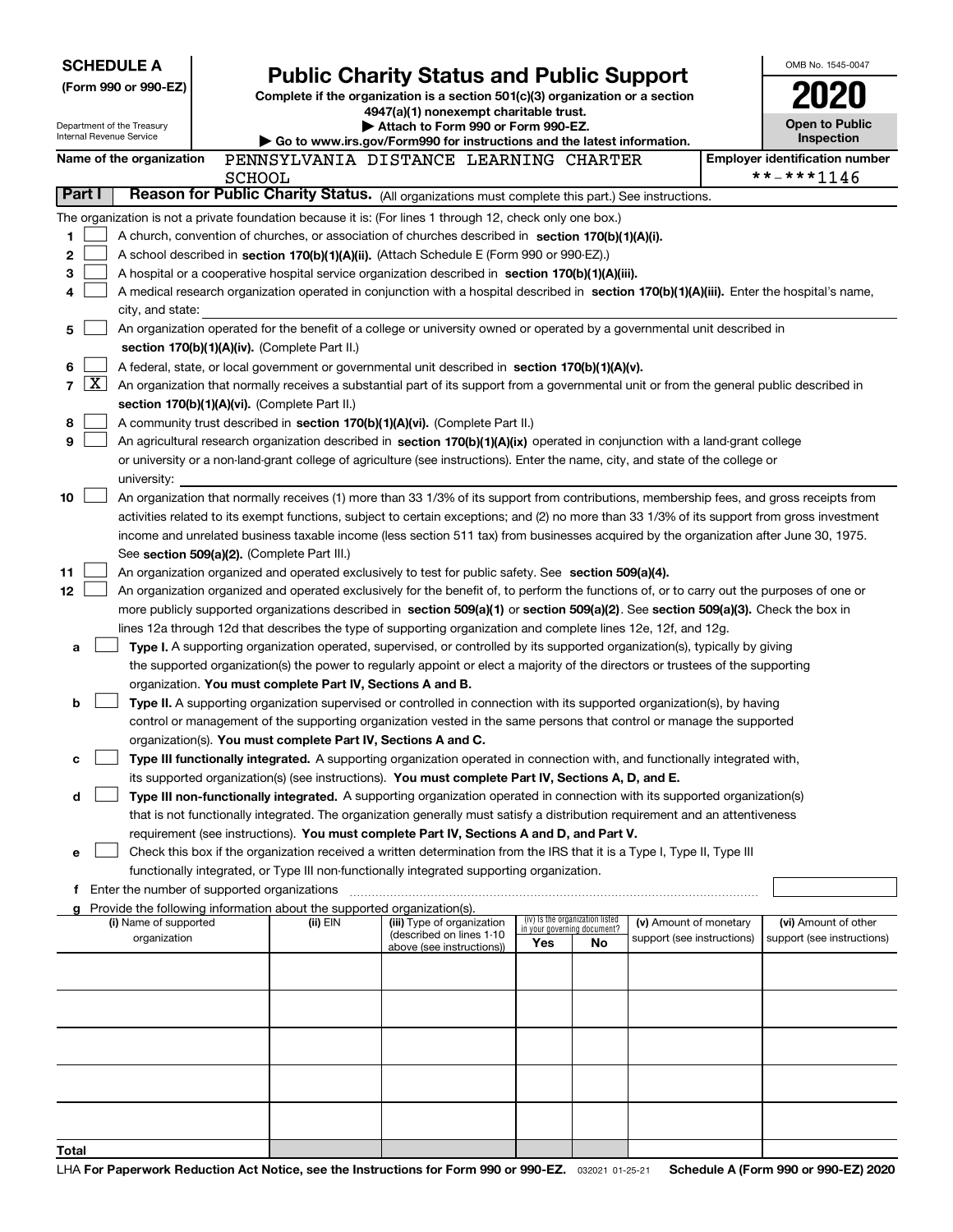# Schedule A (Form 990 or 990-EZ) 2020 SCHOOL<br>**Part II** Support Schedule for Organiz

**2** SCHOOL \*\*-\*\*\*1146

(Complete only if you checked the box on line 5, 7, or 8 of Part I or if the organization failed to qualify under Part III. If the organization fails to qualify under the tests listed below, please complete Part III.) **Bupport Schedule for Organizations Described in Sections 170(b)(1)(A)(iv) and 170(b)(1)(A)(vi)** 

| <b>Section A. Public Support</b>                                                                                                               |           |                        |                         |            |          |                                          |
|------------------------------------------------------------------------------------------------------------------------------------------------|-----------|------------------------|-------------------------|------------|----------|------------------------------------------|
| Calendar year (or fiscal year beginning in) $\blacktriangleright$                                                                              | (a) 2016  | $(b)$ 2017             | $(c)$ 2018              | $(d)$ 2019 | (e) 2020 | (f) Total                                |
| 1 Gifts, grants, contributions, and                                                                                                            |           |                        |                         |            |          |                                          |
| membership fees received. (Do not                                                                                                              |           |                        |                         |            |          |                                          |
| include any "unusual grants.")                                                                                                                 | 376, 232. | 573,072.               | 664, 404.               | 681,523.   | 1335282. | 3630513.                                 |
| 2 Tax revenues levied for the organ-                                                                                                           |           |                        |                         |            |          |                                          |
| ization's benefit and either paid to                                                                                                           |           |                        |                         |            |          |                                          |
| or expended on its behalf                                                                                                                      |           |                        |                         |            |          |                                          |
| 3 The value of services or facilities                                                                                                          |           |                        |                         |            |          |                                          |
| furnished by a governmental unit to                                                                                                            |           |                        |                         |            |          |                                          |
| the organization without charge                                                                                                                |           |                        |                         |            |          |                                          |
| 4 Total. Add lines 1 through 3                                                                                                                 | 376,232.  | 573,072.               | 664,404.                | 681,523.   | 1335282. | 3630513.                                 |
| 5 The portion of total contributions                                                                                                           |           |                        |                         |            |          |                                          |
| by each person (other than a                                                                                                                   |           |                        |                         |            |          |                                          |
| governmental unit or publicly                                                                                                                  |           |                        |                         |            |          |                                          |
| supported organization) included                                                                                                               |           |                        |                         |            |          |                                          |
| on line 1 that exceeds 2% of the                                                                                                               |           |                        |                         |            |          |                                          |
| amount shown on line 11,                                                                                                                       |           |                        |                         |            |          |                                          |
| column (f)                                                                                                                                     |           |                        |                         |            |          |                                          |
| 6 Public support. Subtract line 5 from line 4.                                                                                                 |           |                        |                         |            |          | 3630513.                                 |
| <b>Section B. Total Support</b>                                                                                                                |           |                        |                         |            |          |                                          |
| Calendar year (or fiscal year beginning in)                                                                                                    | (a) 2016  | $(b)$ 2017             | $(c)$ 2018              | $(d)$ 2019 | (e) 2020 | (f) Total                                |
| <b>7</b> Amounts from line 4                                                                                                                   | 376, 232. | $\overline{573,072}$ . | $\overline{664}$ , 404. | 681,523.   | 1335282. | 3630513.                                 |
| 8 Gross income from interest,                                                                                                                  |           |                        |                         |            |          |                                          |
| dividends, payments received on                                                                                                                |           |                        |                         |            |          |                                          |
| securities loans, rents, royalties,                                                                                                            |           |                        |                         |            |          |                                          |
| and income from similar sources                                                                                                                |           | 14,208.                | 40,638.                 | 31,975.    | 25,972.  | 112,793.                                 |
| 9 Net income from unrelated business                                                                                                           |           |                        |                         |            |          |                                          |
| activities, whether or not the                                                                                                                 |           |                        |                         |            |          |                                          |
| business is regularly carried on                                                                                                               |           |                        |                         |            |          |                                          |
| 10 Other income. Do not include gain                                                                                                           |           |                        |                         |            |          |                                          |
| or loss from the sale of capital                                                                                                               |           |                        |                         |            |          |                                          |
| assets (Explain in Part VI.) <b>Constant</b>                                                                                                   |           |                        |                         |            |          |                                          |
| 11 Total support. Add lines 7 through 10                                                                                                       |           |                        |                         |            |          | 3743306.                                 |
| 12 Gross receipts from related activities, etc. (see instructions)                                                                             |           |                        |                         |            | 12       |                                          |
| 13 First 5 years. If the Form 990 is for the organization's first, second, third, fourth, or fifth tax year as a section 501(c)(3)             |           |                        |                         |            |          |                                          |
| organization, check this box and <b>stop here</b> www.communically.communications.communications.communications.communi                        |           |                        |                         |            |          |                                          |
| <b>Section C. Computation of Public Support Percentage</b>                                                                                     |           |                        |                         |            |          |                                          |
|                                                                                                                                                |           |                        |                         |            | 14       | 96.99<br>%                               |
|                                                                                                                                                |           |                        |                         |            | 15       | 96.81<br>%                               |
| 16a 33 1/3% support test - 2020. If the organization did not check the box on line 13, and line 14 is 33 1/3% or more, check this box and      |           |                        |                         |            |          |                                          |
| stop here. The organization qualifies as a publicly supported organization                                                                     |           |                        |                         |            |          | $\blacktriangleright$ $\boxed{\text{X}}$ |
| b 33 1/3% support test - 2019. If the organization did not check a box on line 13 or 16a, and line 15 is 33 1/3% or more, check this box       |           |                        |                         |            |          |                                          |
| and stop here. The organization qualifies as a publicly supported organization                                                                 |           |                        |                         |            |          |                                          |
| 17a 10% -facts-and-circumstances test - 2020. If the organization did not check a box on line 13, 16a, or 16b, and line 14 is 10% or more,     |           |                        |                         |            |          |                                          |
| and if the organization meets the facts and circumstances test, check this box and stop here. Explain in Part VI how the organization          |           |                        |                         |            |          |                                          |
| meets the facts-and-circumstances test. The organization qualifies as a publicly supported organization                                        |           |                        |                         |            |          |                                          |
| <b>b 10% -facts-and-circumstances test - 2019.</b> If the organization did not check a box on line 13, 16a, 16b, or 17a, and line 15 is 10% or |           |                        |                         |            |          |                                          |
| more, and if the organization meets the facts-and-circumstances test, check this box and stop here. Explain in Part VI how the                 |           |                        |                         |            |          |                                          |
| organization meets the facts-and-circumstances test. The organization qualifies as a publicly supported organization                           |           |                        |                         |            |          |                                          |
| 18 Private foundation. If the organization did not check a box on line 13, 16a, 16b, 17a, or 17b, check this box and see instructions          |           |                        |                         |            |          |                                          |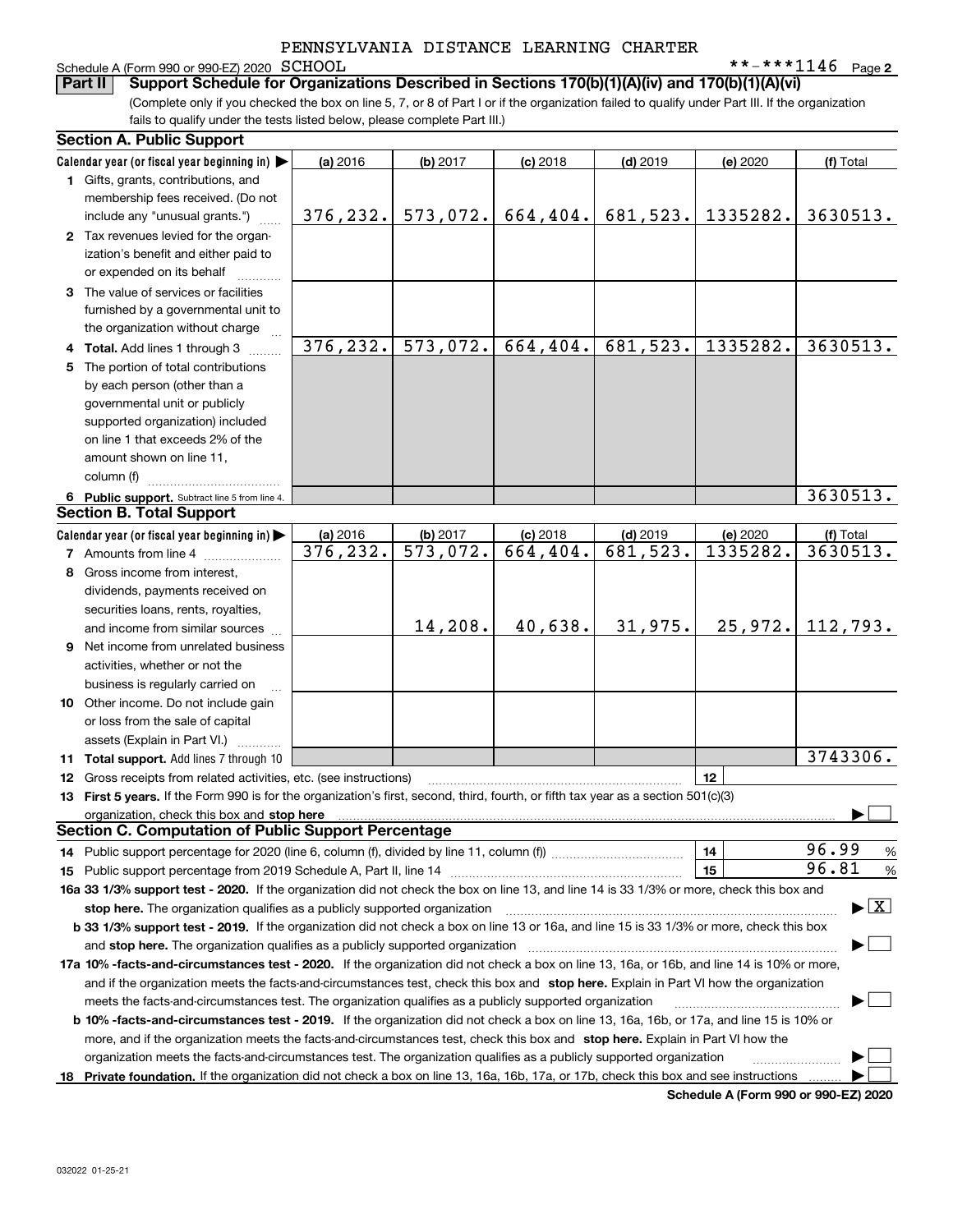# Schedule A (Form 990 or 990-EZ) 2020 SCHOOL

### **Part III Support Schedule for Organizations Described in Section 509(a)(2)**

**3** SCHOOL \*\*-\*\*\*1146

(Complete only if you checked the box on line 10 of Part I or if the organization failed to qualify under Part II. If the organization fails to qualify under the tests listed below, please complete Part II.)

|    | <b>Section A. Public Support</b>                                                                                                                 |          |          |                 |                                                      |          |           |
|----|--------------------------------------------------------------------------------------------------------------------------------------------------|----------|----------|-----------------|------------------------------------------------------|----------|-----------|
|    | Calendar year (or fiscal year beginning in) $\blacktriangleright$                                                                                | (a) 2016 | (b) 2017 | <b>(c)</b> 2018 | $(d)$ 2019                                           | (e) 2020 | (f) Total |
|    | 1 Gifts, grants, contributions, and                                                                                                              |          |          |                 |                                                      |          |           |
|    | membership fees received. (Do not                                                                                                                |          |          |                 |                                                      |          |           |
|    | include any "unusual grants.")                                                                                                                   |          |          |                 |                                                      |          |           |
|    | <b>2</b> Gross receipts from admissions,                                                                                                         |          |          |                 |                                                      |          |           |
|    | merchandise sold or services per-                                                                                                                |          |          |                 |                                                      |          |           |
|    | formed, or facilities furnished in                                                                                                               |          |          |                 |                                                      |          |           |
|    | any activity that is related to the<br>organization's tax-exempt purpose                                                                         |          |          |                 |                                                      |          |           |
|    | 3 Gross receipts from activities that                                                                                                            |          |          |                 |                                                      |          |           |
|    | are not an unrelated trade or bus-                                                                                                               |          |          |                 |                                                      |          |           |
|    | iness under section 513                                                                                                                          |          |          |                 |                                                      |          |           |
|    |                                                                                                                                                  |          |          |                 |                                                      |          |           |
|    | 4 Tax revenues levied for the organ-                                                                                                             |          |          |                 |                                                      |          |           |
|    | ization's benefit and either paid to                                                                                                             |          |          |                 |                                                      |          |           |
|    | or expended on its behalf<br>.                                                                                                                   |          |          |                 |                                                      |          |           |
|    | 5 The value of services or facilities                                                                                                            |          |          |                 |                                                      |          |           |
|    | furnished by a governmental unit to                                                                                                              |          |          |                 |                                                      |          |           |
|    | the organization without charge                                                                                                                  |          |          |                 |                                                      |          |           |
|    | <b>6 Total.</b> Add lines 1 through 5                                                                                                            |          |          |                 |                                                      |          |           |
|    | 7a Amounts included on lines 1, 2, and                                                                                                           |          |          |                 |                                                      |          |           |
|    | 3 received from disqualified persons                                                                                                             |          |          |                 |                                                      |          |           |
|    | <b>b</b> Amounts included on lines 2 and 3 received                                                                                              |          |          |                 |                                                      |          |           |
|    | from other than disqualified persons that<br>exceed the greater of \$5,000 or 1% of the                                                          |          |          |                 |                                                      |          |           |
|    | amount on line 13 for the year                                                                                                                   |          |          |                 |                                                      |          |           |
|    | c Add lines 7a and 7b                                                                                                                            |          |          |                 |                                                      |          |           |
|    | 8 Public support. (Subtract line 7c from line 6.)                                                                                                |          |          |                 |                                                      |          |           |
|    | <b>Section B. Total Support</b>                                                                                                                  |          |          |                 |                                                      |          |           |
|    | Calendar year (or fiscal year beginning in) $\blacktriangleright$                                                                                | (a) 2016 | (b) 2017 | $(c)$ 2018      | $(d)$ 2019                                           | (e) 2020 | (f) Total |
|    | 9 Amounts from line 6                                                                                                                            |          |          |                 |                                                      |          |           |
|    | 10a Gross income from interest,                                                                                                                  |          |          |                 |                                                      |          |           |
|    | dividends, payments received on                                                                                                                  |          |          |                 |                                                      |          |           |
|    | securities loans, rents, royalties,<br>and income from similar sources                                                                           |          |          |                 |                                                      |          |           |
|    | <b>b</b> Unrelated business taxable income                                                                                                       |          |          |                 |                                                      |          |           |
|    | (less section 511 taxes) from businesses                                                                                                         |          |          |                 |                                                      |          |           |
|    | acquired after June 30, 1975                                                                                                                     |          |          |                 |                                                      |          |           |
|    |                                                                                                                                                  |          |          |                 |                                                      |          |           |
|    | c Add lines 10a and 10b<br>11 Net income from unrelated business                                                                                 |          |          |                 |                                                      |          |           |
|    | activities not included in line 10b.                                                                                                             |          |          |                 |                                                      |          |           |
|    | whether or not the business is                                                                                                                   |          |          |                 |                                                      |          |           |
|    | regularly carried on                                                                                                                             |          |          |                 |                                                      |          |           |
|    | 12 Other income. Do not include gain<br>or loss from the sale of capital                                                                         |          |          |                 |                                                      |          |           |
|    | assets (Explain in Part VI.)                                                                                                                     |          |          |                 |                                                      |          |           |
|    | <b>13</b> Total support. (Add lines 9, 10c, 11, and 12.)                                                                                         |          |          |                 |                                                      |          |           |
|    | 14 First 5 years. If the Form 990 is for the organization's first, second, third, fourth, or fifth tax year as a section 501(c)(3) organization, |          |          |                 |                                                      |          |           |
|    | check this box and stop here measurements are constructed as the state of the state of the state of the state o                                  |          |          |                 |                                                      |          |           |
|    | <b>Section C. Computation of Public Support Percentage</b>                                                                                       |          |          |                 |                                                      |          |           |
|    | 15 Public support percentage for 2020 (line 8, column (f), divided by line 13, column (f))                                                       |          |          |                 | <u> 1986 - Johann Stoff, Amerikaansk politiker (</u> | 15       | %         |
|    | 16 Public support percentage from 2019 Schedule A, Part III, line 15                                                                             |          |          |                 |                                                      | 16       | %         |
|    | <b>Section D. Computation of Investment Income Percentage</b>                                                                                    |          |          |                 |                                                      |          |           |
|    |                                                                                                                                                  |          |          |                 |                                                      | 17       | %         |
|    | <b>18</b> Investment income percentage from <b>2019</b> Schedule A, Part III, line 17                                                            |          |          |                 |                                                      | 18       | %         |
|    | 19a 33 1/3% support tests - 2020. If the organization did not check the box on line 14, and line 15 is more than 33 1/3%, and line 17 is not     |          |          |                 |                                                      |          |           |
|    | more than 33 1/3%, check this box and stop here. The organization qualifies as a publicly supported organization                                 |          |          |                 |                                                      |          | ▶         |
|    | b 33 1/3% support tests - 2019. If the organization did not check a box on line 14 or line 19a, and line 16 is more than 33 1/3%, and            |          |          |                 |                                                      |          |           |
|    | line 18 is not more than 33 1/3%, check this box and stop here. The organization qualifies as a publicly supported organization                  |          |          |                 |                                                      |          |           |
| 20 |                                                                                                                                                  |          |          |                 |                                                      |          |           |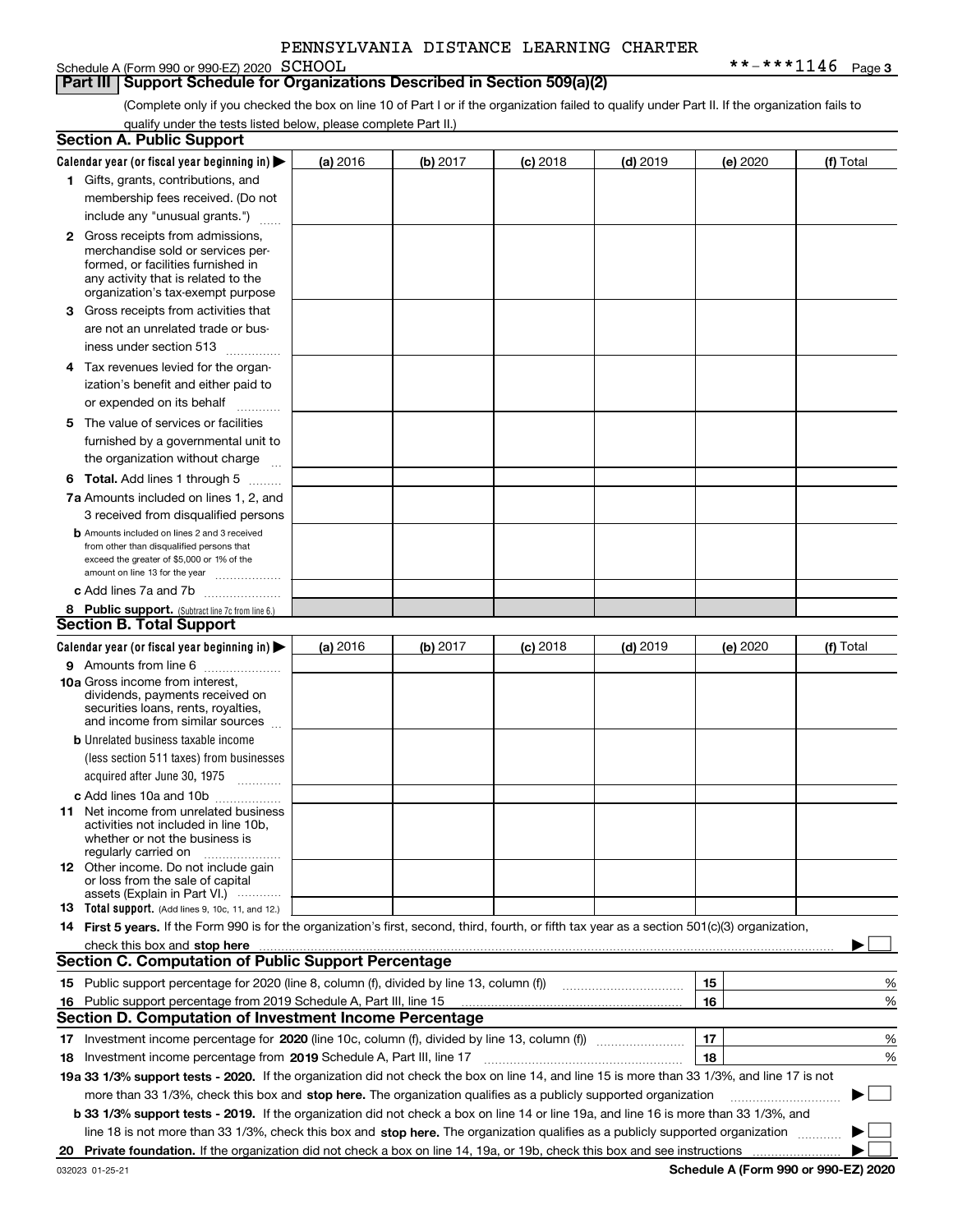Schedule A (Form 990 or 990-EZ) 2020  $\text{SCHOOL}$ **Part IV Supporting Organizations**

(Complete only if you checked a box in line 12 on Part I. If you checked box 12a, Part I, complete Sections A and B. If you checked box 12b, Part I, complete Sections A and C. If you checked box 12c, Part I, complete Sections A, D, and E. If you checked box 12d, Part I, complete Sections A and D, and complete Part V.)

### **Section A. All Supporting Organizations**

- **1** Are all of the organization's supported organizations listed by name in the organization's governing documents? If "No," describe in **Part VI** how the supported organizations are designated. If designated by *class or purpose, describe the designation. If historic and continuing relationship, explain.*
- **2** Did the organization have any supported organization that does not have an IRS determination of status under section 509(a)(1) or (2)? If "Yes," explain in Part VI how the organization determined that the supported *organization was described in section 509(a)(1) or (2).*
- **3a** Did the organization have a supported organization described in section 501(c)(4), (5), or (6)? If "Yes," answer *lines 3b and 3c below.*
- **b** Did the organization confirm that each supported organization qualified under section 501(c)(4), (5), or (6) and satisfied the public support tests under section 509(a)(2)? If "Yes," describe in **Part VI** when and how the *organization made the determination.*
- **c**Did the organization ensure that all support to such organizations was used exclusively for section 170(c)(2)(B) purposes? If "Yes," explain in **Part VI** what controls the organization put in place to ensure such use.
- **4a***If* Was any supported organization not organized in the United States ("foreign supported organization")? *"Yes," and if you checked box 12a or 12b in Part I, answer lines 4b and 4c below.*
- **b** Did the organization have ultimate control and discretion in deciding whether to make grants to the foreign supported organization? If "Yes," describe in **Part VI** how the organization had such control and discretion *despite being controlled or supervised by or in connection with its supported organizations.*
- **c** Did the organization support any foreign supported organization that does not have an IRS determination under sections 501(c)(3) and 509(a)(1) or (2)? If "Yes," explain in **Part VI** what controls the organization used *to ensure that all support to the foreign supported organization was used exclusively for section 170(c)(2)(B) purposes.*
- **5a***If "Yes,"* Did the organization add, substitute, or remove any supported organizations during the tax year? answer lines 5b and 5c below (if applicable). Also, provide detail in **Part VI,** including (i) the names and EIN *numbers of the supported organizations added, substituted, or removed; (ii) the reasons for each such action; (iii) the authority under the organization's organizing document authorizing such action; and (iv) how the action was accomplished (such as by amendment to the organizing document).*
- **b** Type I or Type II only. Was any added or substituted supported organization part of a class already designated in the organization's organizing document?
- **cSubstitutions only.**  Was the substitution the result of an event beyond the organization's control?
- **6** Did the organization provide support (whether in the form of grants or the provision of services or facilities) to **Part VI.** *If "Yes," provide detail in* support or benefit one or more of the filing organization's supported organizations? anyone other than (i) its supported organizations, (ii) individuals that are part of the charitable class benefited by one or more of its supported organizations, or (iii) other supporting organizations that also
- **7**Did the organization provide a grant, loan, compensation, or other similar payment to a substantial contributor *If "Yes," complete Part I of Schedule L (Form 990 or 990-EZ).* regard to a substantial contributor? (as defined in section 4958(c)(3)(C)), a family member of a substantial contributor, or a 35% controlled entity with
- **8** Did the organization make a loan to a disqualified person (as defined in section 4958) not described in line 7? *If "Yes," complete Part I of Schedule L (Form 990 or 990-EZ).*
- **9a** Was the organization controlled directly or indirectly at any time during the tax year by one or more in section 509(a)(1) or (2))? If "Yes," *provide detail in* <code>Part VI.</code> disqualified persons, as defined in section 4946 (other than foundation managers and organizations described
- **b** Did one or more disqualified persons (as defined in line 9a) hold a controlling interest in any entity in which the supporting organization had an interest? If "Yes," provide detail in P**art VI**.
- **c**Did a disqualified person (as defined in line 9a) have an ownership interest in, or derive any personal benefit from, assets in which the supporting organization also had an interest? If "Yes," provide detail in P**art VI.**
- **10a** Was the organization subject to the excess business holdings rules of section 4943 because of section supporting organizations)? If "Yes," answer line 10b below. 4943(f) (regarding certain Type II supporting organizations, and all Type III non-functionally integrated
- **b** Did the organization have any excess business holdings in the tax year? (Use Schedule C, Form 4720, to *determine whether the organization had excess business holdings.)*

**5a5b5c6789a 9b9c10a10bSchedule A (Form 990 or 990-EZ) 2020**

**1**

**2**

**3a**

**3b**

**3c**

**4a**

**4b**

**4c**

**YesNo**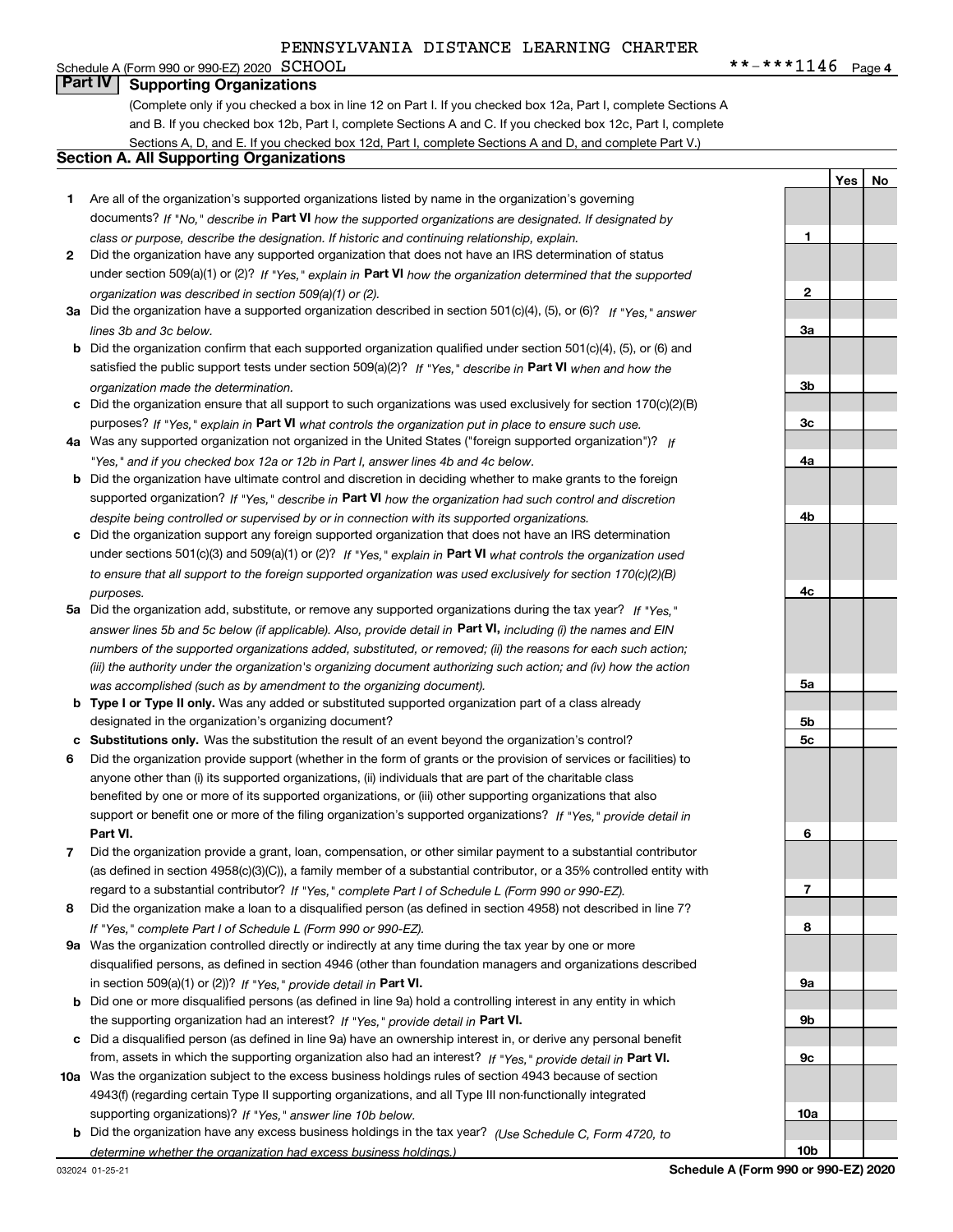|  | Schedule A (Form 990 or 990-EZ) 2020 $SCHOOL$ |  | **-***1146 | Page 5 |
|--|-----------------------------------------------|--|------------|--------|
|--|-----------------------------------------------|--|------------|--------|

|    | $300$ requie A (Form $330$ or $330$ -EZ) 2020 $\sim$ D C1100 $\pm$<br><b>Supporting Organizations (continued)</b><br><b>Part IV</b>                                                                                                                         | ∸∸≖∨            |     | r aye J |
|----|-------------------------------------------------------------------------------------------------------------------------------------------------------------------------------------------------------------------------------------------------------------|-----------------|-----|---------|
|    |                                                                                                                                                                                                                                                             |                 |     |         |
|    |                                                                                                                                                                                                                                                             |                 | Yes | No      |
| 11 | Has the organization accepted a gift or contribution from any of the following persons?                                                                                                                                                                     |                 |     |         |
|    | a A person who directly or indirectly controls, either alone or together with persons described in lines 11b and                                                                                                                                            |                 |     |         |
|    | 11c below, the governing body of a supported organization?                                                                                                                                                                                                  | 11a             |     |         |
|    | <b>b</b> A family member of a person described in line 11a above?                                                                                                                                                                                           | 11 <sub>b</sub> |     |         |
|    | c A 35% controlled entity of a person described in line 11a or 11b above? If "Yes" to line 11a, 11b, or 11c, provide                                                                                                                                        |                 |     |         |
|    | detail in Part VI.<br><b>Section B. Type I Supporting Organizations</b>                                                                                                                                                                                     | 11c             |     |         |
|    |                                                                                                                                                                                                                                                             |                 |     |         |
|    |                                                                                                                                                                                                                                                             |                 | Yes | No      |
| 1  | Did the governing body, members of the governing body, officers acting in their official capacity, or membership of one or<br>more supported organizations have the power to regularly appoint or elect at least a majority of the organization's officers, |                 |     |         |
|    | directors, or trustees at all times during the tax year? If "No," describe in Part VI how the supported organization(s)                                                                                                                                     |                 |     |         |
|    | effectively operated, supervised, or controlled the organization's activities. If the organization had more than one supported                                                                                                                              |                 |     |         |
|    | organization, describe how the powers to appoint and/or remove officers, directors, or trustees were allocated among the                                                                                                                                    | 1               |     |         |
| 2  | supported organizations and what conditions or restrictions, if any, applied to such powers during the tax year.<br>Did the organization operate for the benefit of any supported organization other than the supported                                     |                 |     |         |
|    | organization(s) that operated, supervised, or controlled the supporting organization? If "Yes," explain in                                                                                                                                                  |                 |     |         |
|    | <b>Part VI</b> how providing such benefit carried out the purposes of the supported organization(s) that operated.                                                                                                                                          |                 |     |         |
|    |                                                                                                                                                                                                                                                             | $\mathbf{2}$    |     |         |
|    | supervised, or controlled the supporting organization.<br><b>Section C. Type II Supporting Organizations</b>                                                                                                                                                |                 |     |         |
|    |                                                                                                                                                                                                                                                             |                 | Yes | No      |
| 1. | Were a majority of the organization's directors or trustees during the tax year also a majority of the directors                                                                                                                                            |                 |     |         |
|    | or trustees of each of the organization's supported organization(s)? If "No," describe in Part VI how control                                                                                                                                               |                 |     |         |
|    | or management of the supporting organization was vested in the same persons that controlled or managed                                                                                                                                                      |                 |     |         |
|    | the supported organization(s).                                                                                                                                                                                                                              | 1               |     |         |
|    | <b>Section D. All Type III Supporting Organizations</b>                                                                                                                                                                                                     |                 |     |         |
|    |                                                                                                                                                                                                                                                             |                 | Yes | No      |
| 1  | Did the organization provide to each of its supported organizations, by the last day of the fifth month of the                                                                                                                                              |                 |     |         |
|    | organization's tax year, (i) a written notice describing the type and amount of support provided during the prior tax                                                                                                                                       |                 |     |         |
|    | year, (ii) a copy of the Form 990 that was most recently filed as of the date of notification, and (iii) copies of the                                                                                                                                      |                 |     |         |
|    | organization's governing documents in effect on the date of notification, to the extent not previously provided?                                                                                                                                            | 1               |     |         |
| 2  | Were any of the organization's officers, directors, or trustees either (i) appointed or elected by the supported                                                                                                                                            |                 |     |         |
|    | organization(s) or (ii) serving on the governing body of a supported organization? If "No," explain in Part VI how                                                                                                                                          |                 |     |         |
|    | the organization maintained a close and continuous working relationship with the supported organization(s).                                                                                                                                                 | 2               |     |         |
| 3  | By reason of the relationship described in line 2, above, did the organization's supported organizations have a                                                                                                                                             |                 |     |         |
|    | significant voice in the organization's investment policies and in directing the use of the organization's                                                                                                                                                  |                 |     |         |
|    | income or assets at all times during the tax year? If "Yes," describe in Part VI the role the organization's                                                                                                                                                |                 |     |         |
|    | supported organizations played in this regard.                                                                                                                                                                                                              | 3               |     |         |
|    | Section E. Type III Functionally Integrated Supporting Organizations                                                                                                                                                                                        |                 |     |         |
| 1  | Check the box next to the method that the organization used to satisfy the Integral Part Test during the year (see instructions).                                                                                                                           |                 |     |         |
| a  | The organization satisfied the Activities Test. Complete line 2 below.                                                                                                                                                                                      |                 |     |         |
| b  | The organization is the parent of each of its supported organizations. Complete line 3 below.                                                                                                                                                               |                 |     |         |
| c  | The organization supported a governmental entity. Describe in Part VI how you supported a governmental entity (see instructions).                                                                                                                           |                 |     |         |
| 2  | Activities Test. Answer lines 2a and 2b below.                                                                                                                                                                                                              |                 | Yes | No      |
| а  | Did substantially all of the organization's activities during the tax year directly further the exempt purposes of                                                                                                                                          |                 |     |         |
|    | the supported organization(s) to which the organization was responsive? If "Yes," then in Part VI identify                                                                                                                                                  |                 |     |         |
|    | those supported organizations and explain how these activities directly furthered their exempt purposes,                                                                                                                                                    |                 |     |         |
|    | how the organization was responsive to those supported organizations, and how the organization determined                                                                                                                                                   |                 |     |         |
|    | that these activities constituted substantially all of its activities.                                                                                                                                                                                      | 2a              |     |         |
| b  | Did the activities described in line 2a, above, constitute activities that, but for the organization's involvement,                                                                                                                                         |                 |     |         |
|    | one or more of the organization's supported organization(s) would have been engaged in? If "Yes." explain in                                                                                                                                                |                 |     |         |
|    | Part VI the reasons for the organization's position that its supported organization(s) would have engaged in                                                                                                                                                |                 |     |         |
|    | these activities but for the organization's involvement.                                                                                                                                                                                                    | 2b              |     |         |
| 3  | Parent of Supported Organizations. Answer lines 3a and 3b below.                                                                                                                                                                                            |                 |     |         |
| а  | Did the organization have the power to regularly appoint or elect a majority of the officers, directors, or                                                                                                                                                 |                 |     |         |
|    | trustees of each of the supported organizations? If "Yes" or "No" provide details in Part VI.                                                                                                                                                               | За              |     |         |
| b  | Did the organization exercise a substantial degree of direction over the policies, programs, and activities of each                                                                                                                                         |                 |     |         |
|    | of its supported organizations? If "Yes," describe in Part VI the role played by the organization in this regard.                                                                                                                                           | 3b              |     |         |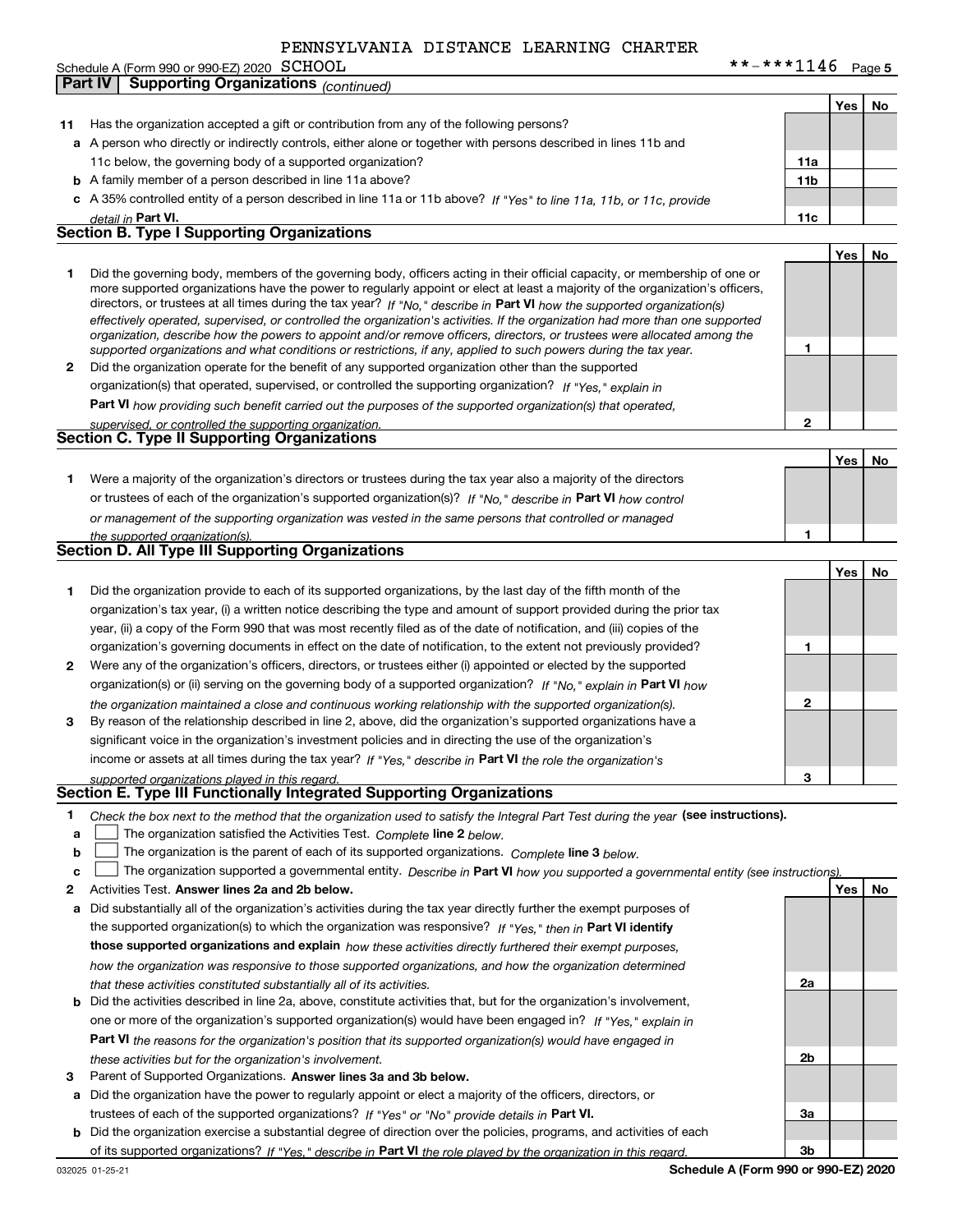|    | Schedule A (Form 990 or 990-EZ) 2020 SCHOOL                                                                                                    |                |                | **-***1146 Page 6              |
|----|------------------------------------------------------------------------------------------------------------------------------------------------|----------------|----------------|--------------------------------|
|    | Type III Non-Functionally Integrated 509(a)(3) Supporting Organizations<br><b>Part V</b>                                                       |                |                |                                |
| 1  | Check here if the organization satisfied the Integral Part Test as a qualifying trust on Nov. 20, 1970 (explain in Part VI). See instructions. |                |                |                                |
|    | All other Type III non-functionally integrated supporting organizations must complete Sections A through E.                                    |                |                |                                |
|    | Section A - Adjusted Net Income                                                                                                                |                | (A) Prior Year | (B) Current Year<br>(optional) |
| 1. | Net short-term capital gain                                                                                                                    | 1              |                |                                |
| 2  | Recoveries of prior-year distributions                                                                                                         | $\mathbf{2}$   |                |                                |
| 3  | Other gross income (see instructions)                                                                                                          | 3              |                |                                |
| 4  | Add lines 1 through 3.                                                                                                                         | 4              |                |                                |
| 5  | Depreciation and depletion                                                                                                                     | 5              |                |                                |
| 6  | Portion of operating expenses paid or incurred for production or                                                                               |                |                |                                |
|    | collection of gross income or for management, conservation, or                                                                                 |                |                |                                |
|    | maintenance of property held for production of income (see instructions)                                                                       | 6              |                |                                |
| 7  | Other expenses (see instructions)                                                                                                              | $\overline{7}$ |                |                                |
| 8  | Adjusted Net Income (subtract lines 5, 6, and 7 from line 4)                                                                                   | 8              |                |                                |
|    | <b>Section B - Minimum Asset Amount</b>                                                                                                        |                | (A) Prior Year | (B) Current Year<br>(optional) |
| 1. | Aggregate fair market value of all non-exempt-use assets (see                                                                                  |                |                |                                |
|    | instructions for short tax year or assets held for part of year):                                                                              |                |                |                                |
|    | a Average monthly value of securities                                                                                                          | 1a             |                |                                |
|    | <b>b</b> Average monthly cash balances                                                                                                         | 1 <sub>b</sub> |                |                                |
|    | c Fair market value of other non-exempt-use assets                                                                                             | 1c             |                |                                |
|    | d Total (add lines 1a, 1b, and 1c)                                                                                                             | 1d             |                |                                |
|    | <b>e</b> Discount claimed for blockage or other factors                                                                                        |                |                |                                |
|    | (explain in detail in Part VI):                                                                                                                |                |                |                                |
| 2  | Acquisition indebtedness applicable to non-exempt-use assets                                                                                   | $\mathbf{2}$   |                |                                |
| 3  | Subtract line 2 from line 1d.                                                                                                                  | 3              |                |                                |
| 4  | Cash deemed held for exempt use. Enter 0.015 of line 3 (for greater amount,                                                                    |                |                |                                |
|    | see instructions).                                                                                                                             | 4              |                |                                |
| 5  | Net value of non-exempt-use assets (subtract line 4 from line 3)                                                                               | 5              |                |                                |
| 6  | Multiply line 5 by 0.035.                                                                                                                      | 6              |                |                                |
| 7  | Recoveries of prior-year distributions                                                                                                         | $\overline{7}$ |                |                                |
| 8  | Minimum Asset Amount (add line 7 to line 6)                                                                                                    | 8              |                |                                |
|    | <b>Section C - Distributable Amount</b>                                                                                                        |                |                | <b>Current Year</b>            |
| 1. | Adjusted net income for prior year (from Section A, line 8, column A)                                                                          | 1              |                |                                |
| 2  | Enter 0.85 of line 1.                                                                                                                          | $\mathbf{2}$   |                |                                |
| 3  | Minimum asset amount for prior year (from Section B, line 8, column A)                                                                         | 3              |                |                                |
| 4  | Enter greater of line 2 or line 3.                                                                                                             | 4              |                |                                |
| 5  | Income tax imposed in prior year                                                                                                               | 5              |                |                                |
| 6  | <b>Distributable Amount.</b> Subtract line 5 from line 4, unless subject to                                                                    |                |                |                                |
|    | emergency temporary reduction (see instructions).                                                                                              | 6              |                |                                |

**7**Check here if the current year is the organization's first as a non-functionally integrated Type III supporting organization (see instructions).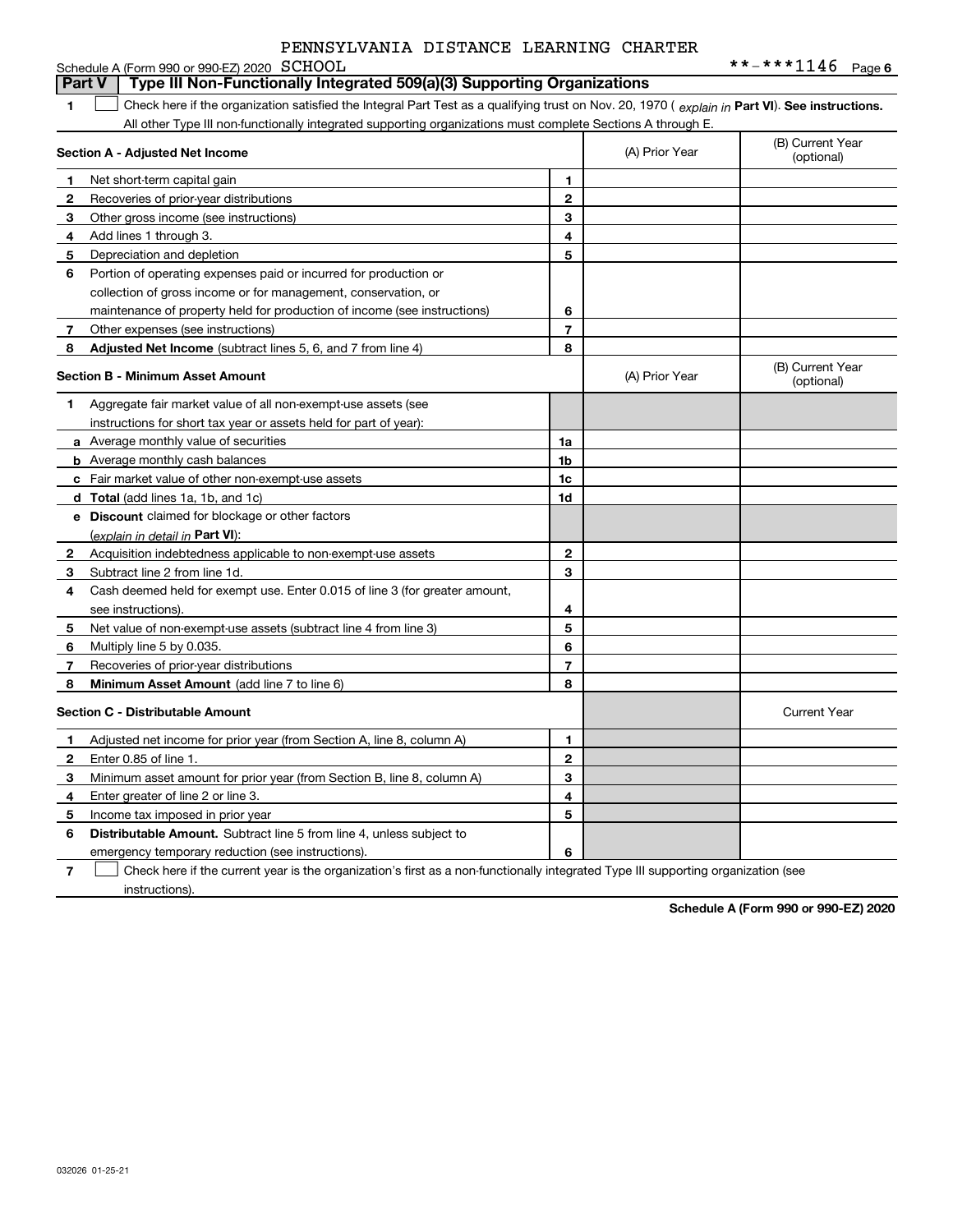|                                                                                                         | Schedule A (Form 990 or 990-EZ) 2020 SCHOOL                                                      |                                    |                                               |    |                                                  |  |  |
|---------------------------------------------------------------------------------------------------------|--------------------------------------------------------------------------------------------------|------------------------------------|-----------------------------------------------|----|--------------------------------------------------|--|--|
| Type III Non-Functionally Integrated 509(a)(3) Supporting Organizations<br><b>Part V</b><br>(continued) |                                                                                                  |                                    |                                               |    |                                                  |  |  |
|                                                                                                         | <b>Section D - Distributions</b>                                                                 |                                    |                                               |    | <b>Current Year</b>                              |  |  |
| 1                                                                                                       | Amounts paid to supported organizations to accomplish exempt purposes                            |                                    |                                               | 1  |                                                  |  |  |
| 2                                                                                                       | Amounts paid to perform activity that directly furthers exempt purposes of supported             |                                    |                                               |    |                                                  |  |  |
|                                                                                                         | organizations, in excess of income from activity                                                 |                                    | $\mathbf{2}$                                  |    |                                                  |  |  |
| 3                                                                                                       | Administrative expenses paid to accomplish exempt purposes of supported organizations            |                                    |                                               | 3  |                                                  |  |  |
| 4                                                                                                       | Amounts paid to acquire exempt-use assets                                                        |                                    |                                               | 4  |                                                  |  |  |
| 5                                                                                                       | Qualified set-aside amounts (prior IRS approval required - provide details in Part VI)           |                                    |                                               | 5  |                                                  |  |  |
| 6                                                                                                       | Other distributions (describe in Part VI). See instructions.                                     |                                    |                                               | 6  |                                                  |  |  |
| 7                                                                                                       | Total annual distributions. Add lines 1 through 6.                                               |                                    |                                               | 7  |                                                  |  |  |
| 8                                                                                                       | Distributions to attentive supported organizations to which the organization is responsive       |                                    |                                               |    |                                                  |  |  |
|                                                                                                         | (provide details in Part VI). See instructions.                                                  |                                    |                                               | 8  |                                                  |  |  |
| 9                                                                                                       | Distributable amount for 2020 from Section C, line 6                                             |                                    |                                               | 9  |                                                  |  |  |
| 10                                                                                                      | Line 8 amount divided by line 9 amount                                                           |                                    |                                               | 10 |                                                  |  |  |
|                                                                                                         | <b>Section E - Distribution Allocations</b> (see instructions)                                   | (i)<br><b>Excess Distributions</b> | (ii)<br><b>Underdistributions</b><br>Pre-2020 |    | (iii)<br><b>Distributable</b><br>Amount for 2020 |  |  |
| 1                                                                                                       | Distributable amount for 2020 from Section C, line 6                                             |                                    |                                               |    |                                                  |  |  |
| 2                                                                                                       | Underdistributions, if any, for years prior to 2020 (reason-                                     |                                    |                                               |    |                                                  |  |  |
|                                                                                                         | able cause required - explain in Part VI). See instructions.                                     |                                    |                                               |    |                                                  |  |  |
| 3                                                                                                       | Excess distributions carryover, if any, to 2020                                                  |                                    |                                               |    |                                                  |  |  |
|                                                                                                         | a From 2015                                                                                      |                                    |                                               |    |                                                  |  |  |
|                                                                                                         | <b>b</b> From 2016                                                                               |                                    |                                               |    |                                                  |  |  |
|                                                                                                         | c From 2017                                                                                      |                                    |                                               |    |                                                  |  |  |
|                                                                                                         | d From 2018                                                                                      |                                    |                                               |    |                                                  |  |  |
|                                                                                                         | e From 2019                                                                                      |                                    |                                               |    |                                                  |  |  |
|                                                                                                         | f Total of lines 3a through 3e                                                                   |                                    |                                               |    |                                                  |  |  |
|                                                                                                         | g Applied to underdistributions of prior years                                                   |                                    |                                               |    |                                                  |  |  |
|                                                                                                         | <b>h</b> Applied to 2020 distributable amount                                                    |                                    |                                               |    |                                                  |  |  |
| Ť.                                                                                                      | Carryover from 2015 not applied (see instructions)                                               |                                    |                                               |    |                                                  |  |  |
|                                                                                                         |                                                                                                  |                                    |                                               |    |                                                  |  |  |
| 4                                                                                                       | Remainder. Subtract lines 3g, 3h, and 3i from line 3f.<br>Distributions for 2020 from Section D, |                                    |                                               |    |                                                  |  |  |
|                                                                                                         |                                                                                                  |                                    |                                               |    |                                                  |  |  |
|                                                                                                         | line $7:$                                                                                        |                                    |                                               |    |                                                  |  |  |
|                                                                                                         | a Applied to underdistributions of prior years                                                   |                                    |                                               |    |                                                  |  |  |
|                                                                                                         | <b>b</b> Applied to 2020 distributable amount                                                    |                                    |                                               |    |                                                  |  |  |
|                                                                                                         | <b>c</b> Remainder. Subtract lines 4a and 4b from line 4.                                        |                                    |                                               |    |                                                  |  |  |
|                                                                                                         | 5 Remaining underdistributions for years prior to 2020, if                                       |                                    |                                               |    |                                                  |  |  |
|                                                                                                         | any. Subtract lines 3g and 4a from line 2. For result greater                                    |                                    |                                               |    |                                                  |  |  |
|                                                                                                         | than zero, explain in Part VI. See instructions.                                                 |                                    |                                               |    |                                                  |  |  |
| 6                                                                                                       | Remaining underdistributions for 2020. Subtract lines 3h                                         |                                    |                                               |    |                                                  |  |  |
|                                                                                                         | and 4b from line 1. For result greater than zero, explain in                                     |                                    |                                               |    |                                                  |  |  |
|                                                                                                         | <b>Part VI.</b> See instructions.                                                                |                                    |                                               |    |                                                  |  |  |
| 7                                                                                                       | Excess distributions carryover to 2021. Add lines 3j                                             |                                    |                                               |    |                                                  |  |  |
|                                                                                                         | and 4c.                                                                                          |                                    |                                               |    |                                                  |  |  |
| 8                                                                                                       | Breakdown of line 7:                                                                             |                                    |                                               |    |                                                  |  |  |
|                                                                                                         | a Excess from 2016                                                                               |                                    |                                               |    |                                                  |  |  |
|                                                                                                         | <b>b</b> Excess from 2017                                                                        |                                    |                                               |    |                                                  |  |  |
|                                                                                                         | c Excess from 2018                                                                               |                                    |                                               |    |                                                  |  |  |
|                                                                                                         | d Excess from 2019                                                                               |                                    |                                               |    |                                                  |  |  |
|                                                                                                         | e Excess from 2020                                                                               |                                    |                                               |    |                                                  |  |  |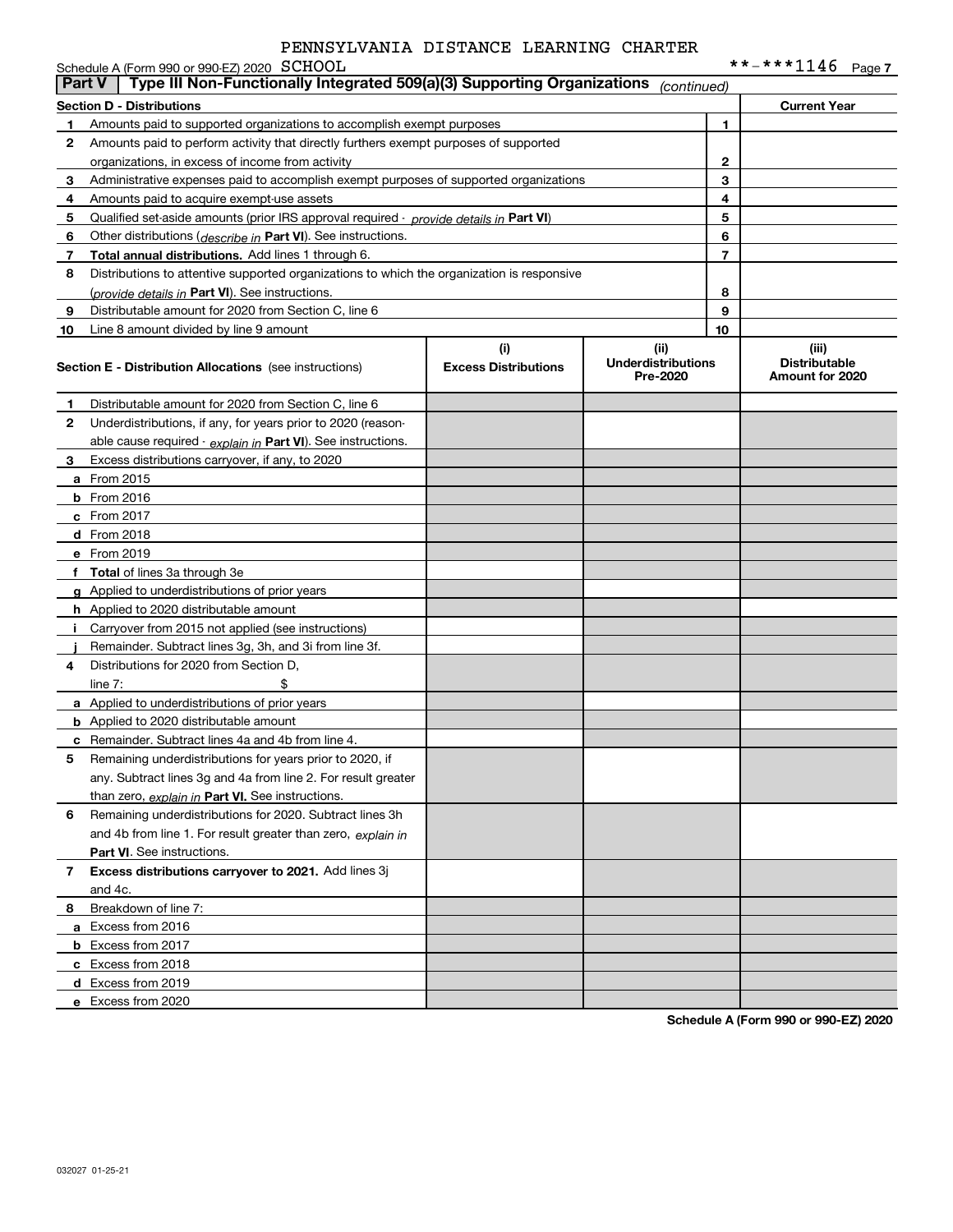| PENNSYLVANIA DISTANCE LEARNING CHARTER |  |  |  |
|----------------------------------------|--|--|--|
|----------------------------------------|--|--|--|

|                | PENNSYLVANIA DISTANCE LEARNING CHARTER                                                                                                                                                                                                                                                                                                                                                                                                                                                                                                                                                      |
|----------------|---------------------------------------------------------------------------------------------------------------------------------------------------------------------------------------------------------------------------------------------------------------------------------------------------------------------------------------------------------------------------------------------------------------------------------------------------------------------------------------------------------------------------------------------------------------------------------------------|
|                | **-***1146 Page 8<br>Schedule A (Form 990 or 990-EZ) 2020 SCHOOL                                                                                                                                                                                                                                                                                                                                                                                                                                                                                                                            |
| <b>Part VI</b> | Supplemental Information. Provide the explanations required by Part II, line 10; Part II, line 17a or 17b; Part III, line 12;<br>Part IV, Section A, lines 1, 2, 3b, 3c, 4b, 4c, 5a, 6, 9a, 9b, 9c, 11a, 11b, and 11c; Part IV, Section B, lines 1 and 2; Part IV, Section C,<br>line 1; Part IV, Section D, lines 2 and 3; Part IV, Section E, lines 1c, 2a, 2b, 3a, and 3b; Part V, line 1; Part V, Section B, line 1e; Part V,<br>Section D, lines 5, 6, and 8; and Part V, Section E, lines 2, 5, and 6. Also complete this part for any additional information.<br>(See instructions.) |
|                |                                                                                                                                                                                                                                                                                                                                                                                                                                                                                                                                                                                             |
|                |                                                                                                                                                                                                                                                                                                                                                                                                                                                                                                                                                                                             |
|                |                                                                                                                                                                                                                                                                                                                                                                                                                                                                                                                                                                                             |
|                |                                                                                                                                                                                                                                                                                                                                                                                                                                                                                                                                                                                             |
|                |                                                                                                                                                                                                                                                                                                                                                                                                                                                                                                                                                                                             |
|                |                                                                                                                                                                                                                                                                                                                                                                                                                                                                                                                                                                                             |
|                |                                                                                                                                                                                                                                                                                                                                                                                                                                                                                                                                                                                             |
|                |                                                                                                                                                                                                                                                                                                                                                                                                                                                                                                                                                                                             |
|                |                                                                                                                                                                                                                                                                                                                                                                                                                                                                                                                                                                                             |
|                |                                                                                                                                                                                                                                                                                                                                                                                                                                                                                                                                                                                             |
|                |                                                                                                                                                                                                                                                                                                                                                                                                                                                                                                                                                                                             |
|                |                                                                                                                                                                                                                                                                                                                                                                                                                                                                                                                                                                                             |
|                |                                                                                                                                                                                                                                                                                                                                                                                                                                                                                                                                                                                             |
|                |                                                                                                                                                                                                                                                                                                                                                                                                                                                                                                                                                                                             |
|                |                                                                                                                                                                                                                                                                                                                                                                                                                                                                                                                                                                                             |
|                |                                                                                                                                                                                                                                                                                                                                                                                                                                                                                                                                                                                             |
|                |                                                                                                                                                                                                                                                                                                                                                                                                                                                                                                                                                                                             |
|                |                                                                                                                                                                                                                                                                                                                                                                                                                                                                                                                                                                                             |
|                |                                                                                                                                                                                                                                                                                                                                                                                                                                                                                                                                                                                             |
|                |                                                                                                                                                                                                                                                                                                                                                                                                                                                                                                                                                                                             |
|                |                                                                                                                                                                                                                                                                                                                                                                                                                                                                                                                                                                                             |
|                |                                                                                                                                                                                                                                                                                                                                                                                                                                                                                                                                                                                             |
|                |                                                                                                                                                                                                                                                                                                                                                                                                                                                                                                                                                                                             |
|                |                                                                                                                                                                                                                                                                                                                                                                                                                                                                                                                                                                                             |
|                |                                                                                                                                                                                                                                                                                                                                                                                                                                                                                                                                                                                             |
|                |                                                                                                                                                                                                                                                                                                                                                                                                                                                                                                                                                                                             |
|                |                                                                                                                                                                                                                                                                                                                                                                                                                                                                                                                                                                                             |
|                |                                                                                                                                                                                                                                                                                                                                                                                                                                                                                                                                                                                             |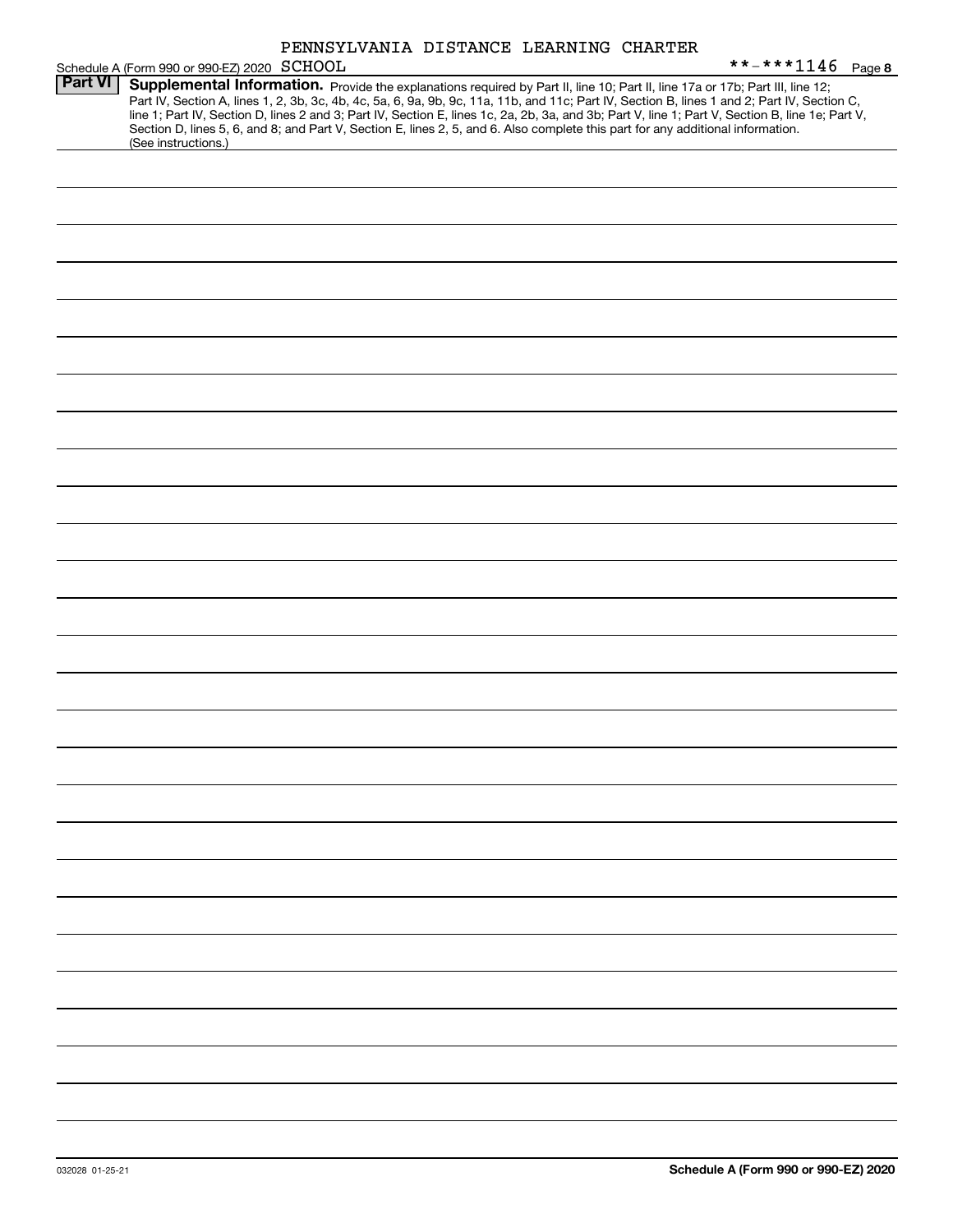Department of the Treasury Internal Revenue Service **(Form 990, 990-EZ, or 990-PF)**

### Name of the organization

### \*\* PUBLIC DISCLOSURE COPY \*\*

# **Schedule B Schedule of Contributors**

**| Attach to Form 990, Form 990-EZ, or Form 990-PF. | Go to www.irs.gov/Form990 for the latest information.** OMB No. 1545-0047

**2020**

**Employer identification number**

| PENNSYLVANIA DISTANCE LEARNING CHARTER |  |  |            |
|----------------------------------------|--|--|------------|
| <b>SCHOOL</b>                          |  |  | **-***1146 |

**Organization type** (check one):

| Filers of:         | Section:                                                                    |
|--------------------|-----------------------------------------------------------------------------|
| Form 990 or 990-EZ | $\boxed{\mathbf{X}}$ 501(c)( 3) (enter number) organization                 |
|                    | $4947(a)(1)$ nonexempt charitable trust not treated as a private foundation |
|                    | 527 political organization                                                  |
| Form 990-PF        | 501(c)(3) exempt private foundation                                         |
|                    | 4947(a)(1) nonexempt charitable trust treated as a private foundation       |
|                    | 501(c)(3) taxable private foundation                                        |

Check if your organization is covered by the **General Rule** or a **Special Rule. Note:**  Only a section 501(c)(7), (8), or (10) organization can check boxes for both the General Rule and a Special Rule. See instructions.

### **General Rule**

 $\mathcal{L}^{\text{max}}$ 

For an organization filing Form 990, 990-EZ, or 990-PF that received, during the year, contributions totaling \$5,000 or more (in money or property) from any one contributor. Complete Parts I and II. See instructions for determining a contributor's total contributions.

### **Special Rules**

any one contributor, during the year, total contributions of the greater of  $\,$  (1) \$5,000; or **(2)** 2% of the amount on (i) Form 990, Part VIII, line 1h;  $\boxed{\textbf{X}}$  For an organization described in section 501(c)(3) filing Form 990 or 990-EZ that met the 33 1/3% support test of the regulations under sections 509(a)(1) and 170(b)(1)(A)(vi), that checked Schedule A (Form 990 or 990-EZ), Part II, line 13, 16a, or 16b, and that received from or (ii) Form 990-EZ, line 1. Complete Parts I and II.

For an organization described in section 501(c)(7), (8), or (10) filing Form 990 or 990-EZ that received from any one contributor, during the year, total contributions of more than \$1,000 exclusively for religious, charitable, scientific, literary, or educational purposes, or for the prevention of cruelty to children or animals. Complete Parts I (entering "N/A" in column (b) instead of the contributor name and address), II, and III.  $\mathcal{L}^{\text{max}}$ 

purpose. Don't complete any of the parts unless the **General Rule** applies to this organization because it received *nonexclusively* year, contributions <sub>exclusively</sub> for religious, charitable, etc., purposes, but no such contributions totaled more than \$1,000. If this box is checked, enter here the total contributions that were received during the year for an  $\;$ exclusively religious, charitable, etc., For an organization described in section 501(c)(7), (8), or (10) filing Form 990 or 990-EZ that received from any one contributor, during the religious, charitable, etc., contributions totaling \$5,000 or more during the year  $\Box$ — $\Box$   $\Box$  $\mathcal{L}^{\text{max}}$ 

**Caution:**  An organization that isn't covered by the General Rule and/or the Special Rules doesn't file Schedule B (Form 990, 990-EZ, or 990-PF),  **must** but it answer "No" on Part IV, line 2, of its Form 990; or check the box on line H of its Form 990-EZ or on its Form 990-PF, Part I, line 2, to certify that it doesn't meet the filing requirements of Schedule B (Form 990, 990-EZ, or 990-PF).

**For Paperwork Reduction Act Notice, see the instructions for Form 990, 990-EZ, or 990-PF. Schedule B (Form 990, 990-EZ, or 990-PF) (2020)** LHA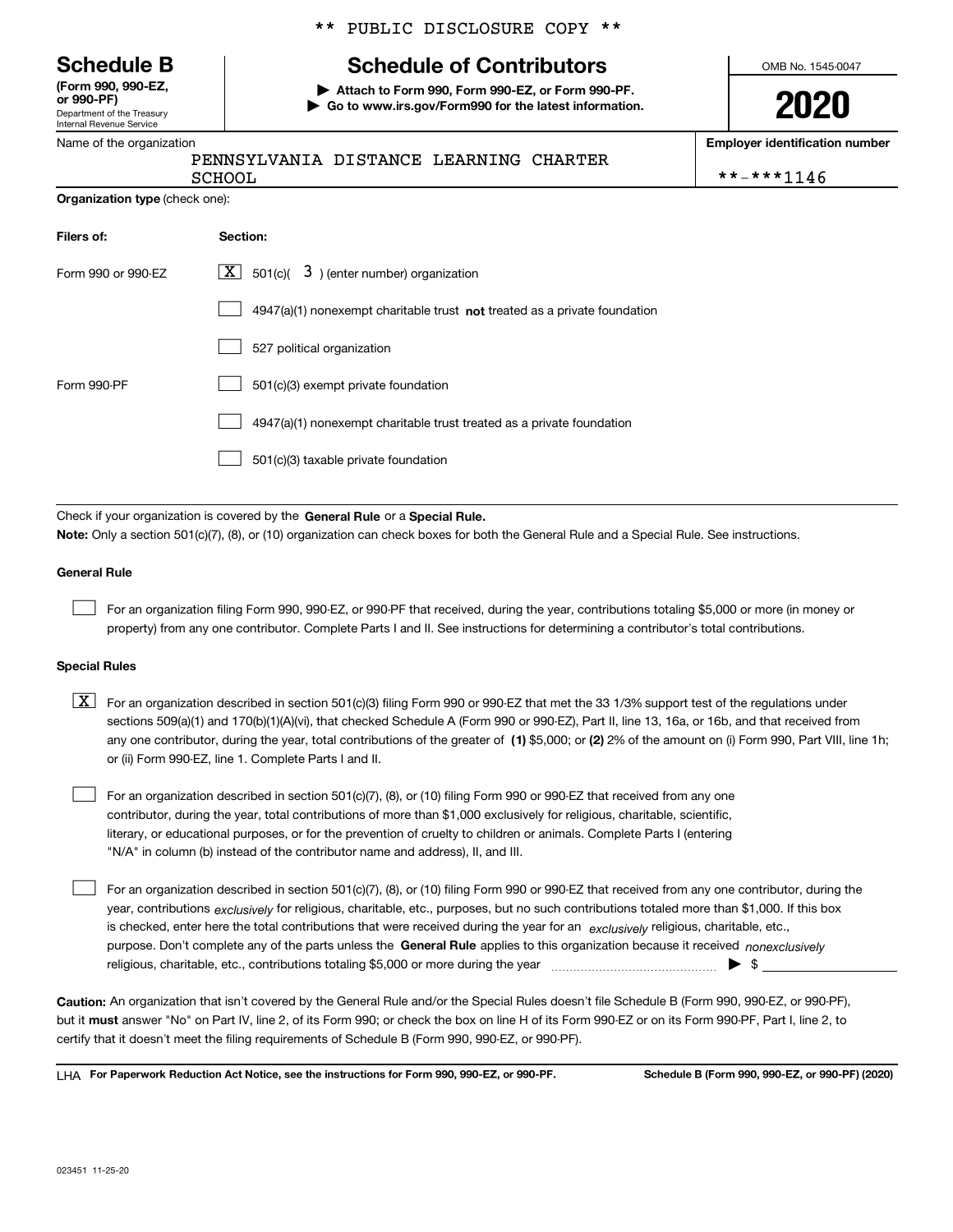### Schedule B (Form 990, 990-EZ, or 990-PF) (2020) **Page 2** Page 2 and the state of the state of the state of the state of the state of the state of the state of the state of the state of the state of the state of the state o

Name of organization

# Chedule B (Form 990, 990-EZ, or 990-PF) (2020)<br>Iame of organization<br>**2PART II CONTIBUTORY DESTANCE LEARNING CHARTER**<br>**2CHOOL**<br>**2PART I** Contributors (see instructions). Use duplicate copies of Part I if additional space is PENNSYLVANIA DISTANCE LEARNING CHARTER SCHOOL \*\*-\*\*\*1146

**Employer identification number**

#### **(a)No.(b)Name, address, and ZIP + 4 (c)Total contributions (d)Type of contribution PersonPayrollNoncash (a)No.(b)Name, address, and ZIP + 4 (c)Total contributions (d)Type of contribution PersonPayrollNoncash (a)No.(b)Name, address, and ZIP + 4 (c)Total contributions (d)Type of contribution PersonPayrollNoncash (a) No.(b) Name, address, and ZIP + 4 (c) Total contributions (d) Type of contribution PersonPayrollNoncash (a) No.(b)Name, address, and ZIP + 4 (c) Total contributions (d) Type of contribution PersonPayrollNoncash (a) No.(b)Name, address, and ZIP + 4 (c) Total contributions (d) Type of contribution PersonPayrollNoncash Contributors** (see instructions). Use duplicate copies of Part I if additional space is needed. \$(Complete Part II for noncash contributions.) \$(Complete Part II for noncash contributions.) \$(Complete Part II for noncash contributions.) \$(Complete Part II for noncash contributions.) \$(Complete Part II for noncash contributions.) \$(Complete Part II for noncash contributions.)  $\lceil \text{X} \rceil$  $\mathcal{L}^{\text{max}}$  $\mathcal{L}^{\text{max}}$  $\boxed{\text{X}}$  $\mathcal{L}^{\text{max}}$  $\mathcal{L}^{\text{max}}$  $|X|$  $\mathcal{L}^{\text{max}}$  $\mathcal{L}^{\text{max}}$  $|X|$  $\mathcal{L}^{\text{max}}$  $\mathcal{L}^{\text{max}}$  $\mathcal{L}^{\text{max}}$  $\mathcal{L}^{\text{max}}$  $\mathcal{L}^{\text{max}}$  $\mathcal{L}^{\text{max}}$  $\mathcal{L}^{\text{max}}$  $\mathcal{L}^{\text{max}}$  $\begin{array}{c|c|c|c|c|c} 1 & \hspace{1.5cm} & \hspace{1.5cm} & \hspace{1.5cm} & \hspace{1.5cm} & \hspace{1.5cm} & \hspace{1.5cm} & \hspace{1.5cm} & \hspace{1.5cm} & \hspace{1.5cm} & \hspace{1.5cm} & \hspace{1.5cm} & \hspace{1.5cm} & \hspace{1.5cm} & \hspace{1.5cm} & \hspace{1.5cm} & \hspace{1.5cm} & \hspace{1.5cm} & \hspace{1.5cm} & \hspace{1.5cm} & \hspace{1.5cm} &$ 633,253.  $2$  | Person  $\overline{\text{X}}$ 268,145.  $\overline{3}$  | Person  $\overline{X}$ 319,835.  $4$  | Person  $\overline{\text{X}}$ 90,000.

023452 11-25-20 **Schedule B (Form 990, 990-EZ, or 990-PF) (2020)**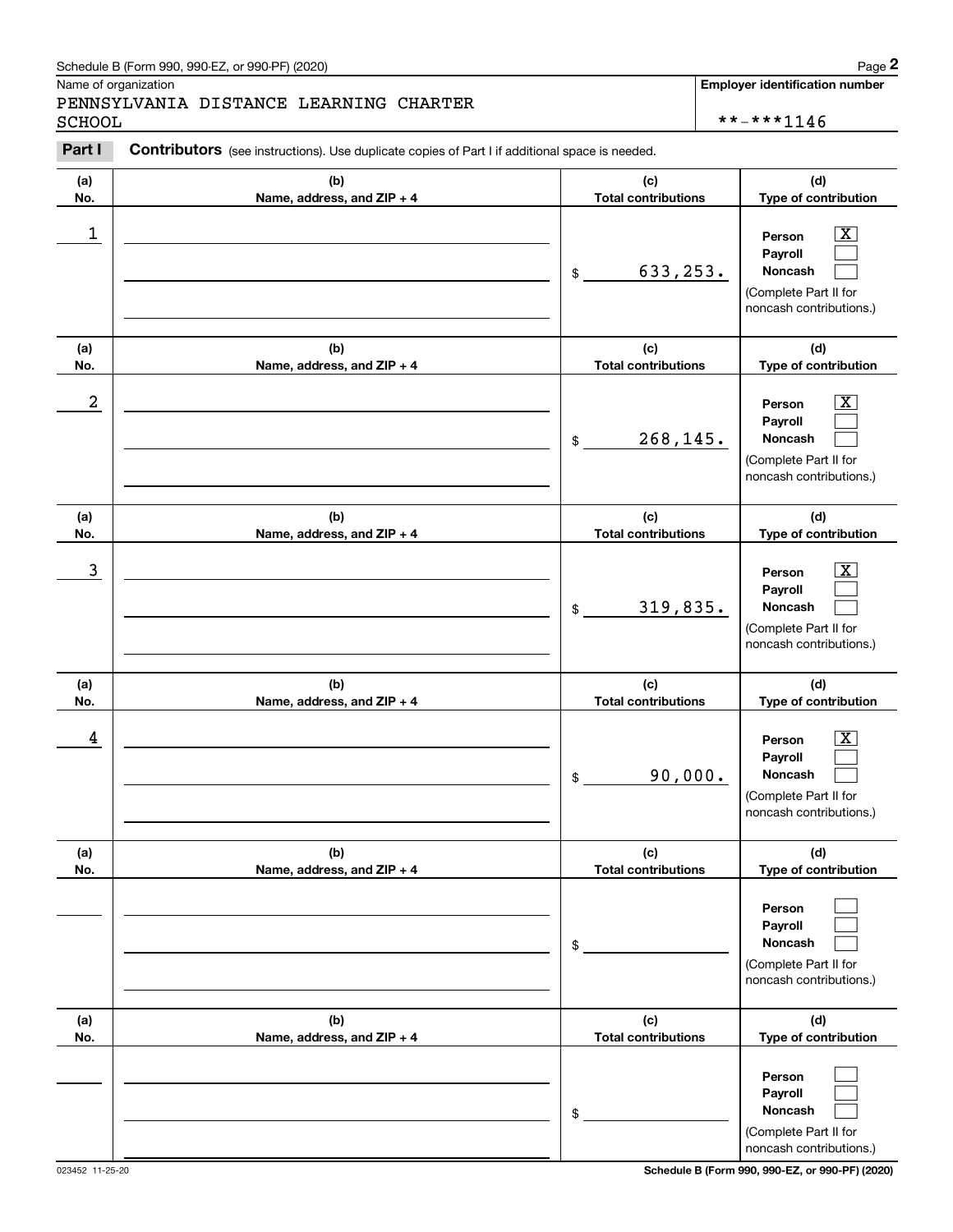|                              | Schedule B (Form 990, 990-EZ, or 990-PF) (2020)                                                     |                                                 | Page 3                                              |
|------------------------------|-----------------------------------------------------------------------------------------------------|-------------------------------------------------|-----------------------------------------------------|
| <b>SCHOOL</b>                | Name of organization<br>PENNSYLVANIA DISTANCE LEARNING CHARTER                                      |                                                 | <b>Employer identification number</b><br>**-***1146 |
| Part II                      | Noncash Property (see instructions). Use duplicate copies of Part II if additional space is needed. |                                                 |                                                     |
| (a)<br>No.<br>from<br>Part I | (b)<br>Description of noncash property given                                                        | (c)<br>FMV (or estimate)<br>(See instructions.) | (d)<br>Date received                                |
|                              |                                                                                                     | \$                                              |                                                     |
| (a)<br>No.<br>from<br>Part I | (b)<br>Description of noncash property given                                                        | (c)<br>FMV (or estimate)<br>(See instructions.) | (d)<br>Date received                                |
|                              |                                                                                                     | \$                                              |                                                     |
| (a)<br>No.<br>from<br>Part I | (b)<br>Description of noncash property given                                                        | (c)<br>FMV (or estimate)<br>(See instructions.) | (d)<br>Date received                                |
|                              |                                                                                                     | \$                                              |                                                     |
| (a)<br>No.<br>from<br>Part I | (b)<br>Description of noncash property given                                                        | (c)<br>FMV (or estimate)<br>(See instructions.) | (d)<br>Date received                                |
|                              |                                                                                                     | \$                                              |                                                     |
| (a)<br>No.<br>from<br>Part I | (b)<br>Description of noncash property given                                                        | (c)<br>FMV (or estimate)<br>(See instructions.) | (d)<br>Date received                                |
|                              |                                                                                                     | \$                                              |                                                     |
| (a)<br>No.<br>from<br>Part I | (b)<br>Description of noncash property given                                                        | (c)<br>FMV (or estimate)<br>(See instructions.) | (d)<br>Date received                                |
|                              |                                                                                                     |                                                 |                                                     |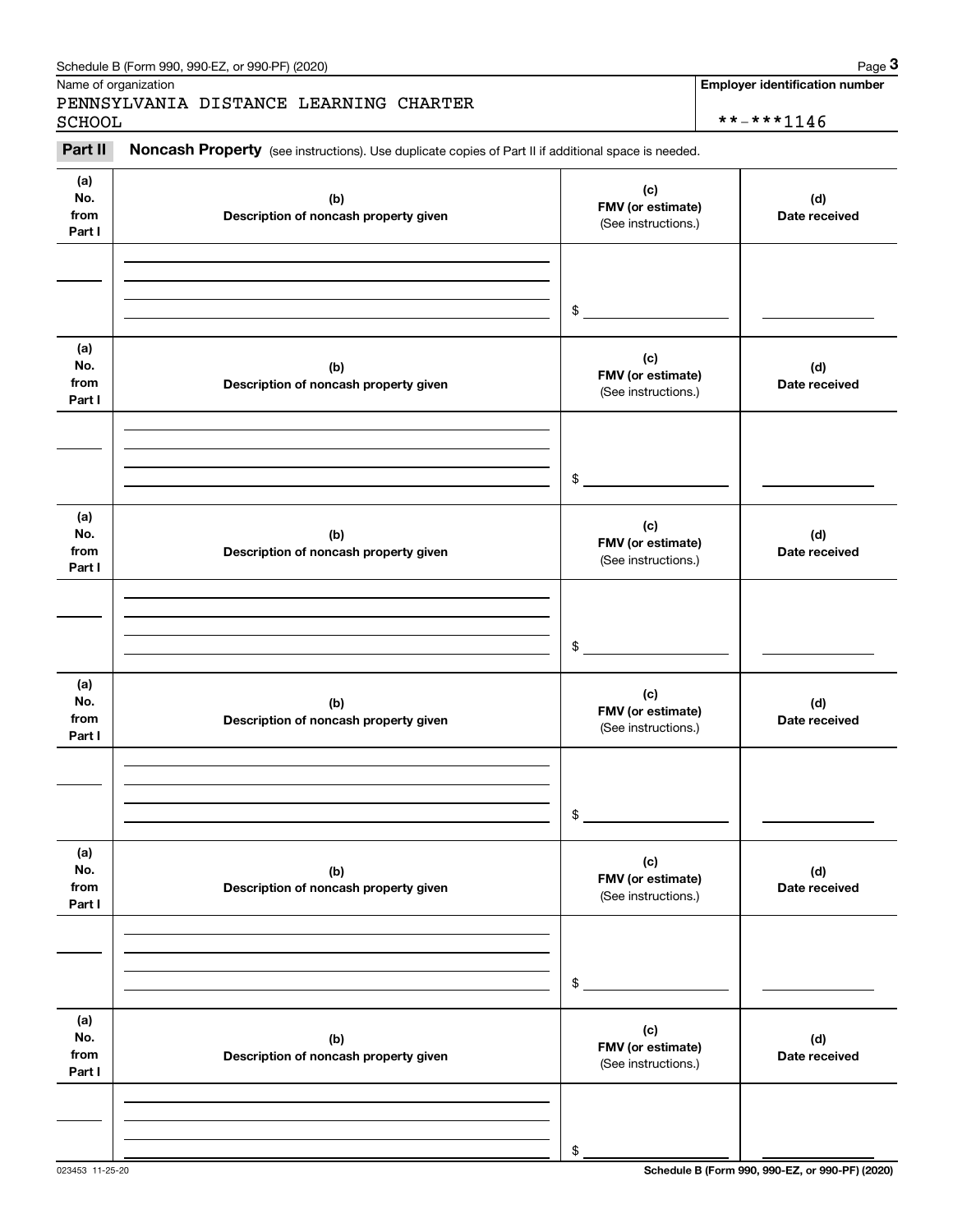|                      | Schedule B (Form 990, 990-EZ, or 990-PF) (2020)                                                                                                                                                                                                                            |                      | Page 4                                                                                                                                                         |  |  |  |  |  |
|----------------------|----------------------------------------------------------------------------------------------------------------------------------------------------------------------------------------------------------------------------------------------------------------------------|----------------------|----------------------------------------------------------------------------------------------------------------------------------------------------------------|--|--|--|--|--|
| Name of organization |                                                                                                                                                                                                                                                                            |                      | <b>Employer identification number</b>                                                                                                                          |  |  |  |  |  |
|                      | PENNSYLVANIA DISTANCE LEARNING CHARTER                                                                                                                                                                                                                                     |                      |                                                                                                                                                                |  |  |  |  |  |
| <b>SCHOOL</b>        |                                                                                                                                                                                                                                                                            |                      | **-***1146                                                                                                                                                     |  |  |  |  |  |
| Part III             |                                                                                                                                                                                                                                                                            |                      | Exclusively religious, charitable, etc., contributions to organizations described in section 501(c)(7), (8), or (10) that total more than \$1,000 for the year |  |  |  |  |  |
|                      | from any one contributor. Complete columns (a) through (e) and the following line entry. For organizations<br>completing Part III, enter the total of exclusively religious, charitable, etc., contributions of \$1,000 or less for the year. (Enter this info. once.) \\$ |                      |                                                                                                                                                                |  |  |  |  |  |
|                      | Use duplicate copies of Part III if additional space is needed.                                                                                                                                                                                                            |                      |                                                                                                                                                                |  |  |  |  |  |
| $(a)$ No.<br>from    |                                                                                                                                                                                                                                                                            |                      |                                                                                                                                                                |  |  |  |  |  |
| Part I               | (b) Purpose of gift                                                                                                                                                                                                                                                        | (c) Use of gift      | (d) Description of how gift is held                                                                                                                            |  |  |  |  |  |
|                      |                                                                                                                                                                                                                                                                            |                      |                                                                                                                                                                |  |  |  |  |  |
|                      |                                                                                                                                                                                                                                                                            |                      |                                                                                                                                                                |  |  |  |  |  |
|                      |                                                                                                                                                                                                                                                                            |                      |                                                                                                                                                                |  |  |  |  |  |
|                      |                                                                                                                                                                                                                                                                            |                      |                                                                                                                                                                |  |  |  |  |  |
|                      |                                                                                                                                                                                                                                                                            | (e) Transfer of gift |                                                                                                                                                                |  |  |  |  |  |
|                      |                                                                                                                                                                                                                                                                            |                      |                                                                                                                                                                |  |  |  |  |  |
|                      | Transferee's name, address, and ZIP + 4                                                                                                                                                                                                                                    |                      | Relationship of transferor to transferee                                                                                                                       |  |  |  |  |  |
|                      |                                                                                                                                                                                                                                                                            |                      |                                                                                                                                                                |  |  |  |  |  |
|                      |                                                                                                                                                                                                                                                                            |                      |                                                                                                                                                                |  |  |  |  |  |
|                      |                                                                                                                                                                                                                                                                            |                      |                                                                                                                                                                |  |  |  |  |  |
| (a) No.              |                                                                                                                                                                                                                                                                            |                      |                                                                                                                                                                |  |  |  |  |  |
| from<br>Part I       | (b) Purpose of gift                                                                                                                                                                                                                                                        | (c) Use of gift      | (d) Description of how gift is held                                                                                                                            |  |  |  |  |  |
|                      |                                                                                                                                                                                                                                                                            |                      |                                                                                                                                                                |  |  |  |  |  |
|                      |                                                                                                                                                                                                                                                                            |                      |                                                                                                                                                                |  |  |  |  |  |
|                      |                                                                                                                                                                                                                                                                            |                      |                                                                                                                                                                |  |  |  |  |  |
|                      |                                                                                                                                                                                                                                                                            |                      |                                                                                                                                                                |  |  |  |  |  |
|                      | (e) Transfer of gift                                                                                                                                                                                                                                                       |                      |                                                                                                                                                                |  |  |  |  |  |
|                      |                                                                                                                                                                                                                                                                            |                      |                                                                                                                                                                |  |  |  |  |  |
|                      | Transferee's name, address, and ZIP + 4                                                                                                                                                                                                                                    |                      | Relationship of transferor to transferee                                                                                                                       |  |  |  |  |  |
|                      |                                                                                                                                                                                                                                                                            |                      |                                                                                                                                                                |  |  |  |  |  |
|                      |                                                                                                                                                                                                                                                                            |                      |                                                                                                                                                                |  |  |  |  |  |
|                      |                                                                                                                                                                                                                                                                            |                      |                                                                                                                                                                |  |  |  |  |  |
| (a) No.              |                                                                                                                                                                                                                                                                            |                      |                                                                                                                                                                |  |  |  |  |  |
| from                 | (b) Purpose of gift<br>(c) Use of gift                                                                                                                                                                                                                                     |                      | (d) Description of how gift is held                                                                                                                            |  |  |  |  |  |
| Part I               |                                                                                                                                                                                                                                                                            |                      |                                                                                                                                                                |  |  |  |  |  |
|                      |                                                                                                                                                                                                                                                                            |                      |                                                                                                                                                                |  |  |  |  |  |
|                      |                                                                                                                                                                                                                                                                            |                      |                                                                                                                                                                |  |  |  |  |  |
|                      |                                                                                                                                                                                                                                                                            |                      |                                                                                                                                                                |  |  |  |  |  |
|                      |                                                                                                                                                                                                                                                                            | (e) Transfer of gift |                                                                                                                                                                |  |  |  |  |  |
|                      |                                                                                                                                                                                                                                                                            |                      |                                                                                                                                                                |  |  |  |  |  |
|                      | Transferee's name, address, and ZIP + 4                                                                                                                                                                                                                                    |                      | Relationship of transferor to transferee                                                                                                                       |  |  |  |  |  |
|                      |                                                                                                                                                                                                                                                                            |                      |                                                                                                                                                                |  |  |  |  |  |
|                      |                                                                                                                                                                                                                                                                            |                      |                                                                                                                                                                |  |  |  |  |  |
|                      |                                                                                                                                                                                                                                                                            |                      |                                                                                                                                                                |  |  |  |  |  |
|                      |                                                                                                                                                                                                                                                                            |                      |                                                                                                                                                                |  |  |  |  |  |
| (a) No.<br>from      | (b) Purpose of gift                                                                                                                                                                                                                                                        | (c) Use of gift      | (d) Description of how gift is held                                                                                                                            |  |  |  |  |  |
| Part I               |                                                                                                                                                                                                                                                                            |                      |                                                                                                                                                                |  |  |  |  |  |
|                      |                                                                                                                                                                                                                                                                            |                      |                                                                                                                                                                |  |  |  |  |  |
|                      |                                                                                                                                                                                                                                                                            |                      |                                                                                                                                                                |  |  |  |  |  |
|                      |                                                                                                                                                                                                                                                                            |                      |                                                                                                                                                                |  |  |  |  |  |
|                      | (e) Transfer of gift                                                                                                                                                                                                                                                       |                      |                                                                                                                                                                |  |  |  |  |  |
|                      |                                                                                                                                                                                                                                                                            |                      |                                                                                                                                                                |  |  |  |  |  |
|                      | Transferee's name, address, and ZIP + 4                                                                                                                                                                                                                                    |                      | Relationship of transferor to transferee                                                                                                                       |  |  |  |  |  |
|                      |                                                                                                                                                                                                                                                                            |                      |                                                                                                                                                                |  |  |  |  |  |
|                      |                                                                                                                                                                                                                                                                            |                      |                                                                                                                                                                |  |  |  |  |  |
|                      |                                                                                                                                                                                                                                                                            |                      |                                                                                                                                                                |  |  |  |  |  |
|                      |                                                                                                                                                                                                                                                                            |                      |                                                                                                                                                                |  |  |  |  |  |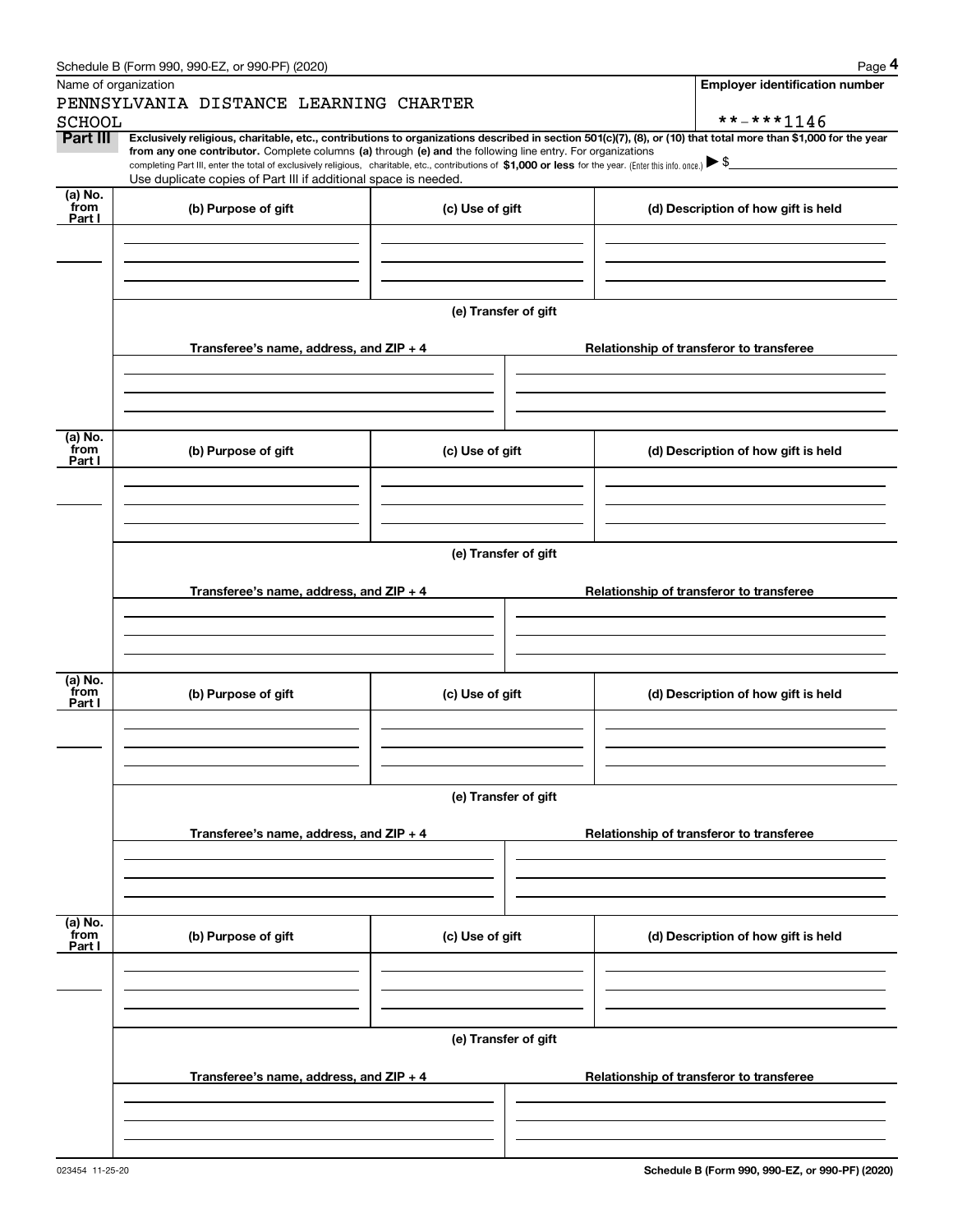|                                                                                                                                                    |                                                                                                                                                                                                                                                          |                                                                                                        |                                                                                                                                                | OMB No. 1545-0047                                   |  |  |  |  |  |  |
|----------------------------------------------------------------------------------------------------------------------------------------------------|----------------------------------------------------------------------------------------------------------------------------------------------------------------------------------------------------------------------------------------------------------|--------------------------------------------------------------------------------------------------------|------------------------------------------------------------------------------------------------------------------------------------------------|-----------------------------------------------------|--|--|--|--|--|--|
| <b>Supplemental Financial Statements</b><br><b>SCHEDULE D</b>                                                                                      |                                                                                                                                                                                                                                                          |                                                                                                        |                                                                                                                                                |                                                     |  |  |  |  |  |  |
| (Form 990)<br>Complete if the organization answered "Yes" on Form 990,<br>Part IV, line 6, 7, 8, 9, 10, 11a, 11b, 11c, 11d, 11e, 11f, 12a, or 12b. |                                                                                                                                                                                                                                                          |                                                                                                        |                                                                                                                                                |                                                     |  |  |  |  |  |  |
|                                                                                                                                                    | <b>Open to Public</b><br>Attach to Form 990.<br>Department of the Treasury<br>Inspection<br>Go to www.irs.gov/Form990 for instructions and the latest information.<br>Internal Revenue Service                                                           |                                                                                                        |                                                                                                                                                |                                                     |  |  |  |  |  |  |
|                                                                                                                                                    | Name of the organization                                                                                                                                                                                                                                 | <b>SCHOOL</b>                                                                                          | PENNSYLVANIA DISTANCE LEARNING CHARTER                                                                                                         | <b>Employer identification number</b><br>**-***1146 |  |  |  |  |  |  |
| Part I                                                                                                                                             |                                                                                                                                                                                                                                                          |                                                                                                        | Organizations Maintaining Donor Advised Funds or Other Similar Funds or Accounts. Complete if the                                              |                                                     |  |  |  |  |  |  |
|                                                                                                                                                    |                                                                                                                                                                                                                                                          | organization answered "Yes" on Form 990, Part IV, line 6.                                              |                                                                                                                                                |                                                     |  |  |  |  |  |  |
|                                                                                                                                                    |                                                                                                                                                                                                                                                          |                                                                                                        | (a) Donor advised funds                                                                                                                        | (b) Funds and other accounts                        |  |  |  |  |  |  |
| 1                                                                                                                                                  |                                                                                                                                                                                                                                                          |                                                                                                        |                                                                                                                                                |                                                     |  |  |  |  |  |  |
| 2                                                                                                                                                  |                                                                                                                                                                                                                                                          | Aggregate value of contributions to (during year)                                                      |                                                                                                                                                |                                                     |  |  |  |  |  |  |
| з                                                                                                                                                  |                                                                                                                                                                                                                                                          |                                                                                                        |                                                                                                                                                |                                                     |  |  |  |  |  |  |
| 4                                                                                                                                                  |                                                                                                                                                                                                                                                          |                                                                                                        |                                                                                                                                                |                                                     |  |  |  |  |  |  |
| 5                                                                                                                                                  |                                                                                                                                                                                                                                                          |                                                                                                        | Did the organization inform all donors and donor advisors in writing that the assets held in donor advised funds                               | Yes<br>No                                           |  |  |  |  |  |  |
| 6                                                                                                                                                  |                                                                                                                                                                                                                                                          |                                                                                                        | Did the organization inform all grantees, donors, and donor advisors in writing that grant funds can be used only                              |                                                     |  |  |  |  |  |  |
|                                                                                                                                                    |                                                                                                                                                                                                                                                          |                                                                                                        | for charitable purposes and not for the benefit of the donor or donor advisor, or for any other purpose conferring                             |                                                     |  |  |  |  |  |  |
|                                                                                                                                                    | impermissible private benefit?                                                                                                                                                                                                                           |                                                                                                        |                                                                                                                                                | Yes<br>No                                           |  |  |  |  |  |  |
| Part II                                                                                                                                            |                                                                                                                                                                                                                                                          |                                                                                                        | Conservation Easements. Complete if the organization answered "Yes" on Form 990, Part IV, line 7.                                              |                                                     |  |  |  |  |  |  |
| 1                                                                                                                                                  |                                                                                                                                                                                                                                                          | Purpose(s) of conservation easements held by the organization (check all that apply).                  |                                                                                                                                                |                                                     |  |  |  |  |  |  |
|                                                                                                                                                    |                                                                                                                                                                                                                                                          | Preservation of land for public use (for example, recreation or education)                             |                                                                                                                                                | Preservation of a historically important land area  |  |  |  |  |  |  |
|                                                                                                                                                    |                                                                                                                                                                                                                                                          | Protection of natural habitat                                                                          | Preservation of a certified historic structure                                                                                                 |                                                     |  |  |  |  |  |  |
|                                                                                                                                                    |                                                                                                                                                                                                                                                          | Preservation of open space                                                                             |                                                                                                                                                |                                                     |  |  |  |  |  |  |
| 2                                                                                                                                                  |                                                                                                                                                                                                                                                          |                                                                                                        | Complete lines 2a through 2d if the organization held a qualified conservation contribution in the form of a conservation easement on the last |                                                     |  |  |  |  |  |  |
|                                                                                                                                                    | day of the tax year.                                                                                                                                                                                                                                     |                                                                                                        |                                                                                                                                                | Held at the End of the Tax Year                     |  |  |  |  |  |  |
| а                                                                                                                                                  |                                                                                                                                                                                                                                                          | Total number of conservation easements                                                                 |                                                                                                                                                | 2a<br>2b                                            |  |  |  |  |  |  |
| b<br>с                                                                                                                                             |                                                                                                                                                                                                                                                          | Total acreage restricted by conservation easements                                                     | Number of conservation easements on a certified historic structure included in (a) manufacture of conservation                                 | 2c                                                  |  |  |  |  |  |  |
| d                                                                                                                                                  |                                                                                                                                                                                                                                                          |                                                                                                        | Number of conservation easements included in (c) acquired after 7/25/06, and not on a historic structure                                       |                                                     |  |  |  |  |  |  |
|                                                                                                                                                    |                                                                                                                                                                                                                                                          |                                                                                                        |                                                                                                                                                | 2d                                                  |  |  |  |  |  |  |
| 3                                                                                                                                                  |                                                                                                                                                                                                                                                          |                                                                                                        | Number of conservation easements modified, transferred, released, extinguished, or terminated by the organization during the tax               |                                                     |  |  |  |  |  |  |
|                                                                                                                                                    | $year \blacktriangleright$                                                                                                                                                                                                                               |                                                                                                        |                                                                                                                                                |                                                     |  |  |  |  |  |  |
| 4                                                                                                                                                  |                                                                                                                                                                                                                                                          | Number of states where property subject to conservation easement is located >                          |                                                                                                                                                |                                                     |  |  |  |  |  |  |
| 5                                                                                                                                                  |                                                                                                                                                                                                                                                          | Does the organization have a written policy regarding the periodic monitoring, inspection, handling of |                                                                                                                                                |                                                     |  |  |  |  |  |  |
|                                                                                                                                                    |                                                                                                                                                                                                                                                          | violations, and enforcement of the conservation easements it holds?                                    |                                                                                                                                                | Yes<br>No                                           |  |  |  |  |  |  |
| 6                                                                                                                                                  |                                                                                                                                                                                                                                                          |                                                                                                        | Staff and volunteer hours devoted to monitoring, inspecting, handling of violations, and enforcing conservation easements during the year      |                                                     |  |  |  |  |  |  |
|                                                                                                                                                    |                                                                                                                                                                                                                                                          |                                                                                                        |                                                                                                                                                |                                                     |  |  |  |  |  |  |
| 7                                                                                                                                                  |                                                                                                                                                                                                                                                          |                                                                                                        | Amount of expenses incurred in monitoring, inspecting, handling of violations, and enforcing conservation easements during the year            |                                                     |  |  |  |  |  |  |
| 8                                                                                                                                                  | $\blacktriangleright$ \$                                                                                                                                                                                                                                 |                                                                                                        | Does each conservation easement reported on line 2(d) above satisfy the requirements of section 170(h)(4)(B)(i)                                |                                                     |  |  |  |  |  |  |
|                                                                                                                                                    |                                                                                                                                                                                                                                                          |                                                                                                        |                                                                                                                                                | Yes<br>No                                           |  |  |  |  |  |  |
| 9                                                                                                                                                  |                                                                                                                                                                                                                                                          |                                                                                                        |                                                                                                                                                |                                                     |  |  |  |  |  |  |
|                                                                                                                                                    | In Part XIII, describe how the organization reports conservation easements in its revenue and expense statement and<br>balance sheet, and include, if applicable, the text of the footnote to the organization's financial statements that describes the |                                                                                                        |                                                                                                                                                |                                                     |  |  |  |  |  |  |
|                                                                                                                                                    |                                                                                                                                                                                                                                                          | organization's accounting for conservation easements.                                                  |                                                                                                                                                |                                                     |  |  |  |  |  |  |
|                                                                                                                                                    | Part III                                                                                                                                                                                                                                                 |                                                                                                        | Organizations Maintaining Collections of Art, Historical Treasures, or Other Similar Assets.                                                   |                                                     |  |  |  |  |  |  |
|                                                                                                                                                    |                                                                                                                                                                                                                                                          | Complete if the organization answered "Yes" on Form 990, Part IV, line 8.                              |                                                                                                                                                |                                                     |  |  |  |  |  |  |
|                                                                                                                                                    | 1a If the organization elected, as permitted under FASB ASC 958, not to report in its revenue statement and balance sheet works                                                                                                                          |                                                                                                        |                                                                                                                                                |                                                     |  |  |  |  |  |  |
|                                                                                                                                                    | of art, historical treasures, or other similar assets held for public exhibition, education, or research in furtherance of public                                                                                                                        |                                                                                                        |                                                                                                                                                |                                                     |  |  |  |  |  |  |
|                                                                                                                                                    |                                                                                                                                                                                                                                                          |                                                                                                        | service, provide in Part XIII the text of the footnote to its financial statements that describes these items.                                 |                                                     |  |  |  |  |  |  |
| b                                                                                                                                                  |                                                                                                                                                                                                                                                          |                                                                                                        | If the organization elected, as permitted under FASB ASC 958, to report in its revenue statement and balance sheet works of                    |                                                     |  |  |  |  |  |  |
|                                                                                                                                                    |                                                                                                                                                                                                                                                          | provide the following amounts relating to these items:                                                 | art, historical treasures, or other similar assets held for public exhibition, education, or research in furtherance of public service,        |                                                     |  |  |  |  |  |  |
|                                                                                                                                                    | (i)                                                                                                                                                                                                                                                      |                                                                                                        |                                                                                                                                                | $\frac{1}{2}$                                       |  |  |  |  |  |  |
|                                                                                                                                                    |                                                                                                                                                                                                                                                          |                                                                                                        | (ii) Assets included in Form 990, Part X [11] [2000] [2010] Assets included in Form 990, Part X [11] [11] [200                                 | $\blacktriangleright$ \$                            |  |  |  |  |  |  |
| 2                                                                                                                                                  |                                                                                                                                                                                                                                                          |                                                                                                        | If the organization received or held works of art, historical treasures, or other similar assets for financial gain, provide                   |                                                     |  |  |  |  |  |  |
|                                                                                                                                                    |                                                                                                                                                                                                                                                          | the following amounts required to be reported under FASB ASC 958 relating to these items:              |                                                                                                                                                |                                                     |  |  |  |  |  |  |
| а                                                                                                                                                  |                                                                                                                                                                                                                                                          |                                                                                                        |                                                                                                                                                |                                                     |  |  |  |  |  |  |
|                                                                                                                                                    | $\blacktriangleright$ s                                                                                                                                                                                                                                  |                                                                                                        |                                                                                                                                                |                                                     |  |  |  |  |  |  |

**For Paperwork Reduction Act Notice, see the Instructions for Form 990. Schedule D (Form 990) 2020** LHA

032051 12-01-20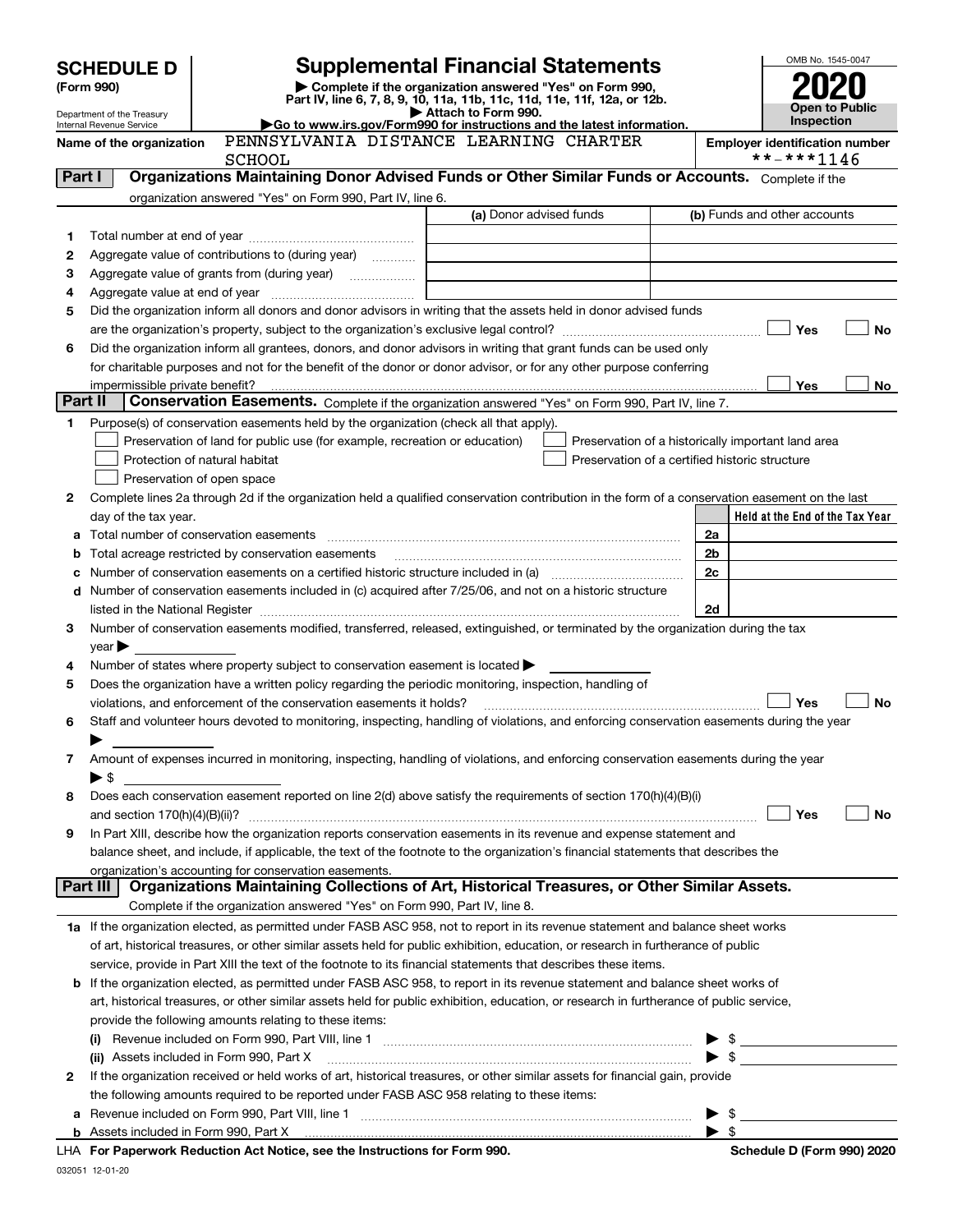|--|

|          | SCHOOL<br>Schedule D (Form 990) 2020                                                                                                                                                                                                                                                                                                                 | FENNSIDVANIA DISIANCE DEARNING CHARIER  |   |                |                                    |  |                                 | **-***1146 |                | Page 2              |
|----------|------------------------------------------------------------------------------------------------------------------------------------------------------------------------------------------------------------------------------------------------------------------------------------------------------------------------------------------------------|-----------------------------------------|---|----------------|------------------------------------|--|---------------------------------|------------|----------------|---------------------|
| Part III | Organizations Maintaining Collections of Art, Historical Treasures, or Other Similar Assets (continued)                                                                                                                                                                                                                                              |                                         |   |                |                                    |  |                                 |            |                |                     |
| 3        | Using the organization's acquisition, accession, and other records, check any of the following that make significant use of its                                                                                                                                                                                                                      |                                         |   |                |                                    |  |                                 |            |                |                     |
|          | collection items (check all that apply):                                                                                                                                                                                                                                                                                                             |                                         |   |                |                                    |  |                                 |            |                |                     |
| a        | Public exhibition                                                                                                                                                                                                                                                                                                                                    |                                         | d |                | Loan or exchange program           |  |                                 |            |                |                     |
| b        | Scholarly research                                                                                                                                                                                                                                                                                                                                   | e                                       |   |                |                                    |  |                                 |            |                |                     |
| C        | Preservation for future generations                                                                                                                                                                                                                                                                                                                  |                                         |   |                |                                    |  |                                 |            |                |                     |
| 4        | Provide a description of the organization's collections and explain how they further the organization's exempt purpose in Part XIII.                                                                                                                                                                                                                 |                                         |   |                |                                    |  |                                 |            |                |                     |
| 5        | During the year, did the organization solicit or receive donations of art, historical treasures, or other similar assets                                                                                                                                                                                                                             |                                         |   |                |                                    |  |                                 |            |                |                     |
|          |                                                                                                                                                                                                                                                                                                                                                      |                                         |   |                |                                    |  |                                 |            | Yes            | No                  |
|          | Part IV I<br>Escrow and Custodial Arrangements. Complete if the organization answered "Yes" on Form 990, Part IV, line 9, or                                                                                                                                                                                                                         |                                         |   |                |                                    |  |                                 |            |                |                     |
|          | reported an amount on Form 990, Part X, line 21.                                                                                                                                                                                                                                                                                                     |                                         |   |                |                                    |  |                                 |            |                |                     |
|          | 1a Is the organization an agent, trustee, custodian or other intermediary for contributions or other assets not included                                                                                                                                                                                                                             |                                         |   |                |                                    |  |                                 |            |                |                     |
|          |                                                                                                                                                                                                                                                                                                                                                      |                                         |   |                |                                    |  |                                 |            | Yes            | <b>No</b>           |
|          | <b>b</b> If "Yes," explain the arrangement in Part XIII and complete the following table:                                                                                                                                                                                                                                                            |                                         |   |                |                                    |  |                                 |            |                |                     |
|          |                                                                                                                                                                                                                                                                                                                                                      |                                         |   |                |                                    |  |                                 |            | Amount         |                     |
| c        | Beginning balance measurements and contain a series of the series of the series of the series of the series of                                                                                                                                                                                                                                       |                                         |   |                |                                    |  | 1c                              |            |                |                     |
|          |                                                                                                                                                                                                                                                                                                                                                      |                                         |   |                |                                    |  | 1d                              |            |                |                     |
|          | Distributions during the year manufactured and contain an account of the year manufactured and the year manufactured and the year manufactured and the year manufactured and the year manufactured and the year manufactured a                                                                                                                       |                                         |   |                |                                    |  | 1e                              |            |                |                     |
| f        | Ending balance manufactured and contact the contract of the contract of the contract of the contract of the contract of the contract of the contract of the contract of the contract of the contract of the contract of the co<br>2a Did the organization include an amount on Form 990, Part X, line 21, for escrow or custodial account liability? |                                         |   |                |                                    |  | 1f                              |            | <b>Yes</b>     | No                  |
|          | <b>b</b> If "Yes," explain the arrangement in Part XIII. Check here if the explanation has been provided on Part XIII                                                                                                                                                                                                                                |                                         |   |                |                                    |  |                                 |            |                |                     |
| Part V   | Endowment Funds. Complete if the organization answered "Yes" on Form 990, Part IV, line 10.                                                                                                                                                                                                                                                          |                                         |   |                |                                    |  |                                 |            |                |                     |
|          |                                                                                                                                                                                                                                                                                                                                                      | (a) Current year                        |   | (b) Prior year | (c) Two years back                 |  | (d) Three years back            |            |                | (e) Four years back |
| 1a       | Beginning of year balance                                                                                                                                                                                                                                                                                                                            |                                         |   |                |                                    |  |                                 |            |                |                     |
| b        |                                                                                                                                                                                                                                                                                                                                                      |                                         |   |                |                                    |  |                                 |            |                |                     |
|          | Net investment earnings, gains, and losses                                                                                                                                                                                                                                                                                                           |                                         |   |                |                                    |  |                                 |            |                |                     |
| d        |                                                                                                                                                                                                                                                                                                                                                      |                                         |   |                |                                    |  |                                 |            |                |                     |
|          | <b>e</b> Other expenditures for facilities                                                                                                                                                                                                                                                                                                           |                                         |   |                |                                    |  |                                 |            |                |                     |
|          | and programs                                                                                                                                                                                                                                                                                                                                         | and the control of the control of       |   |                |                                    |  |                                 |            |                |                     |
| 1.       |                                                                                                                                                                                                                                                                                                                                                      | and the control of the control of the   |   |                |                                    |  |                                 |            |                |                     |
| g        | End of year balance                                                                                                                                                                                                                                                                                                                                  |                                         |   |                |                                    |  |                                 |            |                |                     |
| 2        | Provide the estimated percentage of the current year end balance (line 1g, column (a)) held as:                                                                                                                                                                                                                                                      |                                         |   |                |                                    |  |                                 |            |                |                     |
| а        | Board designated or quasi-endowment                                                                                                                                                                                                                                                                                                                  |                                         |   |                |                                    |  |                                 |            |                |                     |
| b        | Permanent endowment $\blacktriangleright$                                                                                                                                                                                                                                                                                                            | %                                       |   |                |                                    |  |                                 |            |                |                     |
|          | Term endowment $\blacktriangleright$                                                                                                                                                                                                                                                                                                                 | %                                       |   |                |                                    |  |                                 |            |                |                     |
|          | The percentages on lines 2a, 2b, and 2c should equal 100%.                                                                                                                                                                                                                                                                                           |                                         |   |                |                                    |  |                                 |            |                |                     |
|          | 3a Are there endowment funds not in the possession of the organization that are held and administered for the organization                                                                                                                                                                                                                           |                                         |   |                |                                    |  |                                 |            |                |                     |
|          | Yes<br>No<br>by:                                                                                                                                                                                                                                                                                                                                     |                                         |   |                |                                    |  |                                 |            |                |                     |
|          | 3a(i)<br>(i)                                                                                                                                                                                                                                                                                                                                         |                                         |   |                |                                    |  |                                 |            |                |                     |
|          | 3a(ii)<br>(ii) Related organizations <b>constructions</b> and construction of the construction of the construction of the construction of the construction of the construction of the construction of the construction of the construction of                                                                                                        |                                         |   |                |                                    |  |                                 |            |                |                     |
|          | 3b                                                                                                                                                                                                                                                                                                                                                   |                                         |   |                |                                    |  |                                 |            |                |                     |
|          | Describe in Part XIII the intended uses of the organization's endowment funds.<br><b>Part VI</b><br>Land, Buildings, and Equipment.                                                                                                                                                                                                                  |                                         |   |                |                                    |  |                                 |            |                |                     |
|          |                                                                                                                                                                                                                                                                                                                                                      |                                         |   |                |                                    |  |                                 |            |                |                     |
|          | Complete if the organization answered "Yes" on Form 990, Part IV, line 11a. See Form 990, Part X, line 10.                                                                                                                                                                                                                                           |                                         |   |                |                                    |  |                                 |            |                |                     |
|          | Description of property                                                                                                                                                                                                                                                                                                                              | (a) Cost or other<br>basis (investment) |   |                | (b) Cost or other<br>basis (other) |  | (c) Accumulated<br>depreciation |            | (d) Book value |                     |
|          |                                                                                                                                                                                                                                                                                                                                                      |                                         |   |                |                                    |  |                                 |            |                |                     |
| b        |                                                                                                                                                                                                                                                                                                                                                      |                                         |   |                |                                    |  |                                 |            |                |                     |
|          | Leasehold improvements                                                                                                                                                                                                                                                                                                                               |                                         |   |                | 171,952.                           |  |                                 |            |                | 171,952.            |
|          |                                                                                                                                                                                                                                                                                                                                                      |                                         |   |                | 1,686,603.                         |  | 351,982.                        |            |                | 1,334,621.          |
|          |                                                                                                                                                                                                                                                                                                                                                      |                                         |   |                |                                    |  |                                 |            |                |                     |
|          |                                                                                                                                                                                                                                                                                                                                                      |                                         |   |                |                                    |  |                                 |            |                | 1,506,573.          |
|          |                                                                                                                                                                                                                                                                                                                                                      |                                         |   |                |                                    |  |                                 |            |                |                     |

**Schedule D (Form 990) 2020**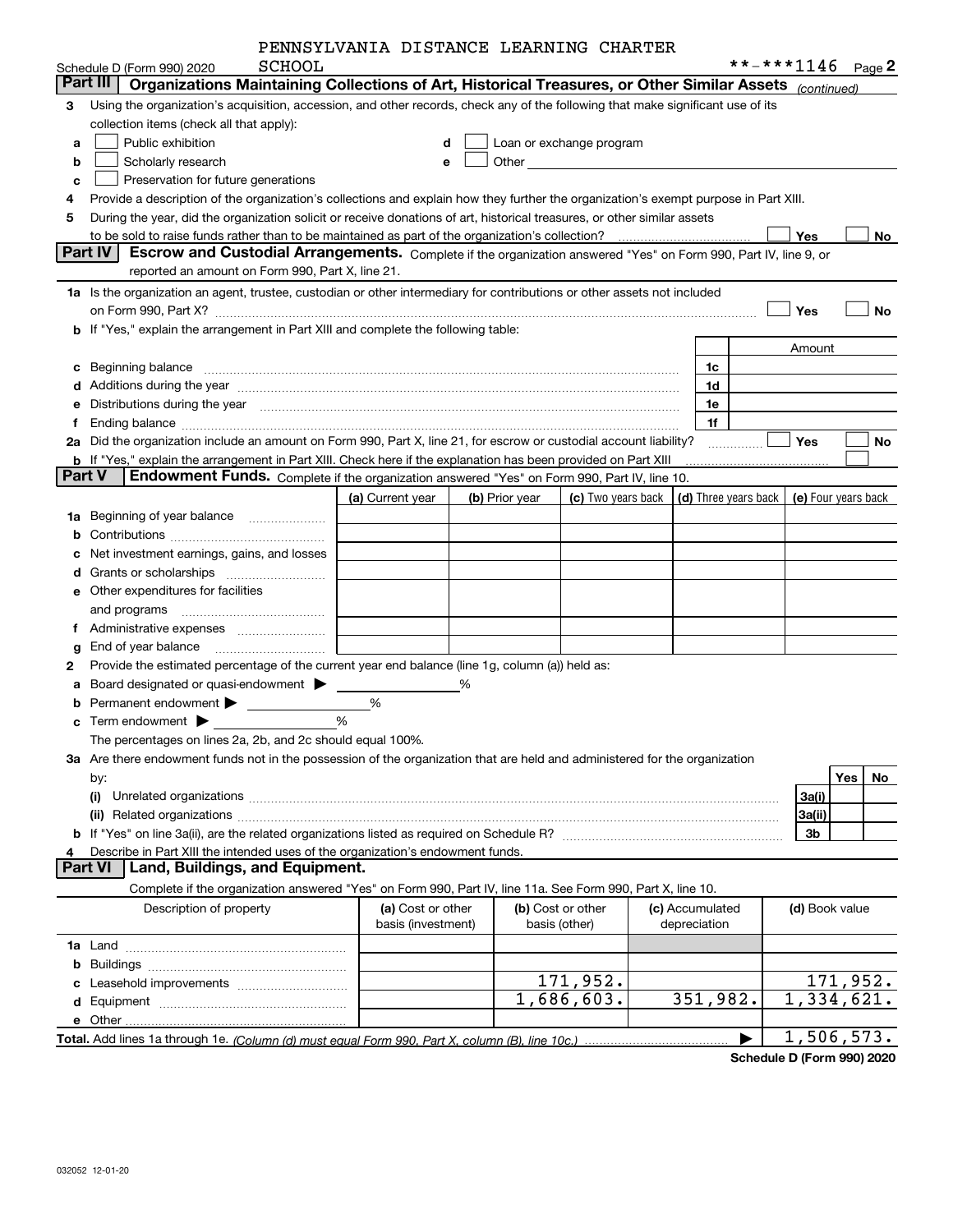Schedule D (Form 990) 2020 SCHOOL

# Complete if the organization answered "Yes" on Form 990, Part IV, line 11b. See Form 990, Part X, line 12. **Part VII Investments - Other Securities.**

| (a) Description of security or category (including name of security) | (b) Book value | (c) Method of valuation: Cost or end-of-year market value |
|----------------------------------------------------------------------|----------------|-----------------------------------------------------------|
| (1) Financial derivatives                                            |                |                                                           |
| (2) Closely held equity interests                                    |                |                                                           |
| $(3)$ Other                                                          |                |                                                           |
| (A)                                                                  |                |                                                           |
| (B)                                                                  |                |                                                           |
| (C)                                                                  |                |                                                           |
| (D)                                                                  |                |                                                           |
| (E)                                                                  |                |                                                           |
| (F)                                                                  |                |                                                           |
| (G)                                                                  |                |                                                           |
| (H)                                                                  |                |                                                           |
| Total. (Col. (b) must equal Form 990, Part X, col. (B) line $12$ .)  |                |                                                           |

### **Part VIII Investments - Program Related.**

Complete if the organization answered "Yes" on Form 990, Part IV, line 11c. See Form 990, Part X, line 13.

| (a) Description of investment                                       | (b) Book value | (c) Method of valuation: Cost or end-of-year market value |
|---------------------------------------------------------------------|----------------|-----------------------------------------------------------|
| (1)                                                                 |                |                                                           |
| (2)                                                                 |                |                                                           |
| (3)                                                                 |                |                                                           |
| (4)                                                                 |                |                                                           |
| $\frac{1}{2}$                                                       |                |                                                           |
| (6)                                                                 |                |                                                           |
| (7)                                                                 |                |                                                           |
| (8)                                                                 |                |                                                           |
| (9)                                                                 |                |                                                           |
| Total. (Col. (b) must equal Form 990, Part X, col. (B) line $13.$ ) |                |                                                           |

### **Part IX Other Assets.**

Complete if the organization answered "Yes" on Form 990, Part IV, line 11d. See Form 990, Part X, line 15.

| OUTIQUE IT LIKE ORGANIZATION LATOWORDED TRUE ON IT ONLY JOURNAL MINE THU. OCC TUTTI JOU, IT ALL A, THIC TO.       |                |
|-------------------------------------------------------------------------------------------------------------------|----------------|
| (a) Description                                                                                                   | (b) Book value |
| GASB 68<br>75<br>DEFERRED<br>OUTFLOWS OF RESOURCES RELATED<br>TО<br>&.<br>(1)                                     |                |
| PENSIONS<br>AND<br>OPEB<br>(2)                                                                                    | 2,100,493.     |
| SECURITY<br>DEPOSITS<br>(3)                                                                                       | 23,010.        |
| DUE FROM SCHOOL DISTRICT<br>(4)                                                                                   | $-6, 253.$     |
| (5)                                                                                                               |                |
| (6)                                                                                                               |                |
| (7)                                                                                                               |                |
| (8)                                                                                                               |                |
| (9)                                                                                                               |                |
| Total. (Column (b) must equal Form 990, Part X, col. (B) line 15.)                                                | 2,117,250.     |
| <b>Other Liabilities.</b><br>Part X                                                                               |                |
|                                                                                                                   |                |
| Complete if the organization answered "Yes" on Form 990, Part IV, line 11e or 11f. See Form 990, Part X, line 25. |                |
| (a) Description of liability<br>1.                                                                                | (b) Book value |
| (1)<br>Federal income taxes                                                                                       |                |
| -68<br>GASB<br><b>INFLOWS</b><br>FROM PENSIONS<br>(2)                                                             | 229,000.       |
| 68<br>GASB<br>PENSION<br>LIABILITY<br>(3)                                                                         | 8,420,000.     |
| SCHOOL DISTRICTS<br>TO<br>DUE<br>(4)                                                                              | 491,828.       |
| <b>INFLOWS</b><br><b>DEFERRED</b><br>OF.<br>OPEB<br>(5)                                                           | 11,000.        |
| OPEB LIABILITY<br>(6)                                                                                             | 367,000.       |
| DEFERRED RENT<br>(7)                                                                                              | 232,476.       |
| (8)                                                                                                               |                |
| (9)                                                                                                               |                |

**Total.**  *(Column (b) must equal Form 990, Part X, col. (B) line 25.)* 

Liability for uncertain tax positions. In Part XIII, provide the text of the footnote to the organization's financial statements that reports the

organization's liability for uncertain tax positions under FASB ASC 740. Check here if the text of the footnote has been provided in Part XIII

 $\mathcal{L}^{\text{max}}$ 

**2.**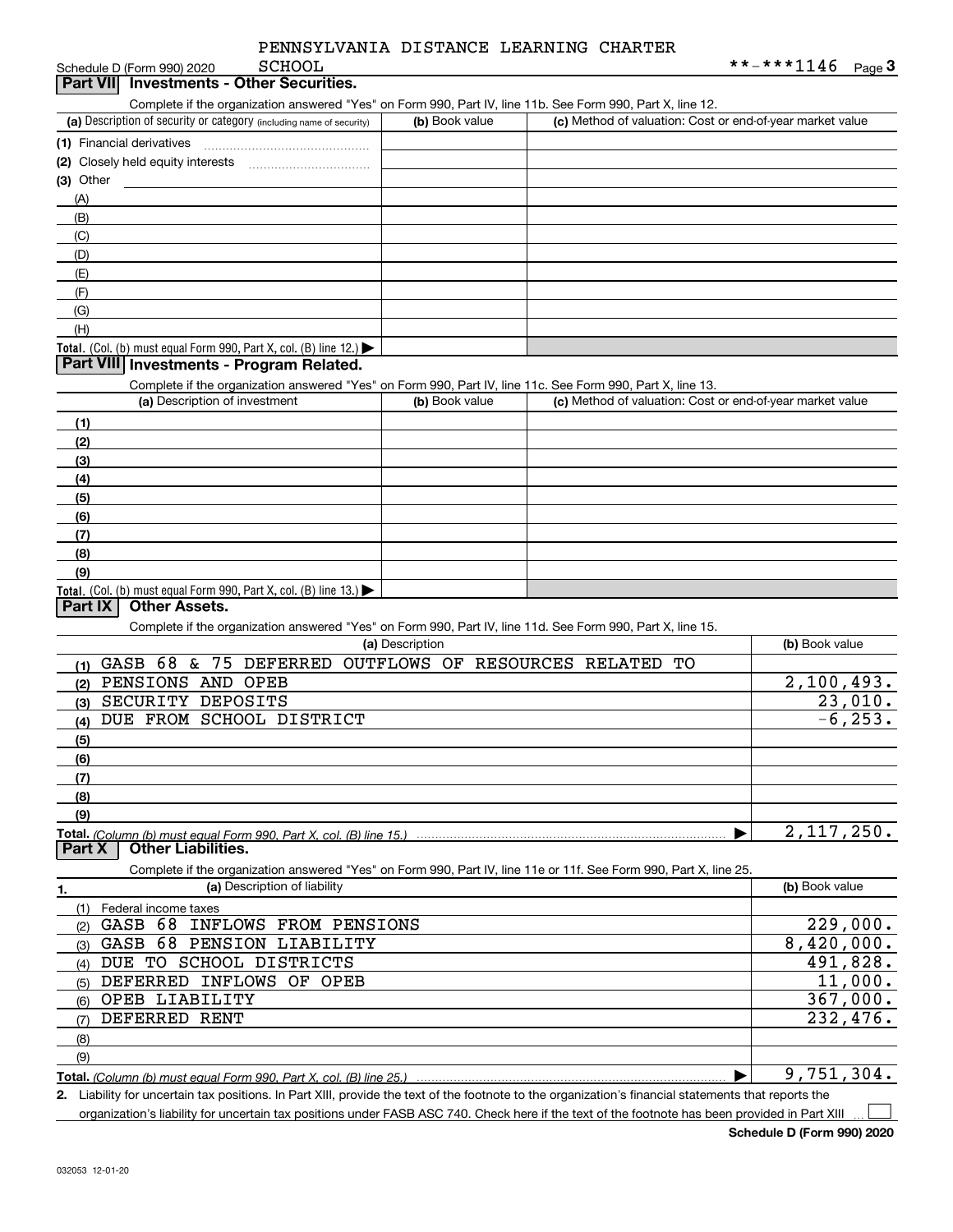|    | SCHOOL<br>Schedule D (Form 990) 2020                                                                                                                                                                                                |                |                | **-***1146<br>Page 4 |
|----|-------------------------------------------------------------------------------------------------------------------------------------------------------------------------------------------------------------------------------------|----------------|----------------|----------------------|
|    | <b>Part XI</b><br>Reconciliation of Revenue per Audited Financial Statements With Revenue per Return.                                                                                                                               |                |                |                      |
|    | Complete if the organization answered "Yes" on Form 990, Part IV, line 12a.                                                                                                                                                         |                |                |                      |
| 1  | Total revenue, gains, and other support per audited financial statements                                                                                                                                                            |                | $\blacksquare$ | 23,438,383.          |
| 2  | Amounts included on line 1 but not on Form 990, Part VIII, line 12:                                                                                                                                                                 |                |                |                      |
| a  | Net unrealized gains (losses) on investments [11] matter contracts and the unrealized gains (losses) on investments                                                                                                                 | 2a             |                |                      |
| b  |                                                                                                                                                                                                                                     | 2 <sub>b</sub> |                |                      |
| c  |                                                                                                                                                                                                                                     | 2 <sub>c</sub> |                |                      |
| d  | Other (Describe in Part XIII.) <b>Construction Contract Construction</b> Chern Construction Construction Construction                                                                                                               | 2d             |                |                      |
| e  | Add lines 2a through 2d                                                                                                                                                                                                             |                | 2e             | 0.                   |
| 3  |                                                                                                                                                                                                                                     |                | $\mathbf{3}$   | 23,438,383.          |
| 4  | Amounts included on Form 990, Part VIII, line 12, but not on line 1:                                                                                                                                                                |                |                |                      |
|    |                                                                                                                                                                                                                                     | 4a             |                |                      |
| b  | Other (Describe in Part XIII.) <b>2006</b> 2006 2010 2010 2010 2010 2011 2012 2013 2014 2015 2016 2017 2018 2019 2016 2016 2017 2018 2019 2016 2017 2018 2019 2016 2017 2018 2019 2018 2019 2016 2017 2018 2019 2018 2019 2018 2019 | 4 <sub>b</sub> |                |                      |
| c. | Add lines 4a and 4b                                                                                                                                                                                                                 |                | 4c             | 0.                   |
| 5  |                                                                                                                                                                                                                                     | 5              | 23,438,383.    |                      |
|    | Part XII   Reconciliation of Expenses per Audited Financial Statements With Expenses per Return.                                                                                                                                    |                |                |                      |
|    | Complete if the organization answered "Yes" on Form 990, Part IV, line 12a.                                                                                                                                                         |                |                |                      |
| 1  | Total expenses and losses per audited financial statements [11] [12] contraction control of the statements [11] [12] and the statements [11] [12] and the statements [12] and the statements [12] and the statements [12] and       |                | $\blacksquare$ | 18, 283, 056.        |
| 2  | Amounts included on line 1 but not on Form 990, Part IX, line 25:                                                                                                                                                                   |                |                |                      |
| a  |                                                                                                                                                                                                                                     | 2a             |                |                      |
| b  |                                                                                                                                                                                                                                     | 2 <sub>b</sub> |                |                      |
| с  |                                                                                                                                                                                                                                     | 2 <sub>c</sub> |                |                      |
| d  |                                                                                                                                                                                                                                     | 2d             |                |                      |
| е  | Add lines 2a through 2d <b>must be a constructed as the constant of the constant of the constant of the construction</b>                                                                                                            |                | <b>2e</b>      | 0.                   |
| з  |                                                                                                                                                                                                                                     |                | 3              | 18, 283, 056.        |
| 4  | Amounts included on Form 990, Part IX, line 25, but not on line 1:                                                                                                                                                                  |                |                |                      |
| a  |                                                                                                                                                                                                                                     | 4a             |                |                      |
| b  | Other (Describe in Part XIII.)                                                                                                                                                                                                      | 4 <sub>b</sub> |                |                      |
| C. | Add lines 4a and 4b                                                                                                                                                                                                                 |                | 4с             |                      |
|    | Part XIII Supplemental Information.                                                                                                                                                                                                 |                | 5              | 18, 283, 056.        |
|    |                                                                                                                                                                                                                                     |                |                |                      |

Provide the descriptions required for Part II, lines 3, 5, and 9; Part III, lines 1a and 4; Part IV, lines 1b and 2b; Part V, line 4; Part X, line 2; Part XI, lines 2d and 4b; and Part XII, lines 2d and 4b. Also complete this part to provide any additional information.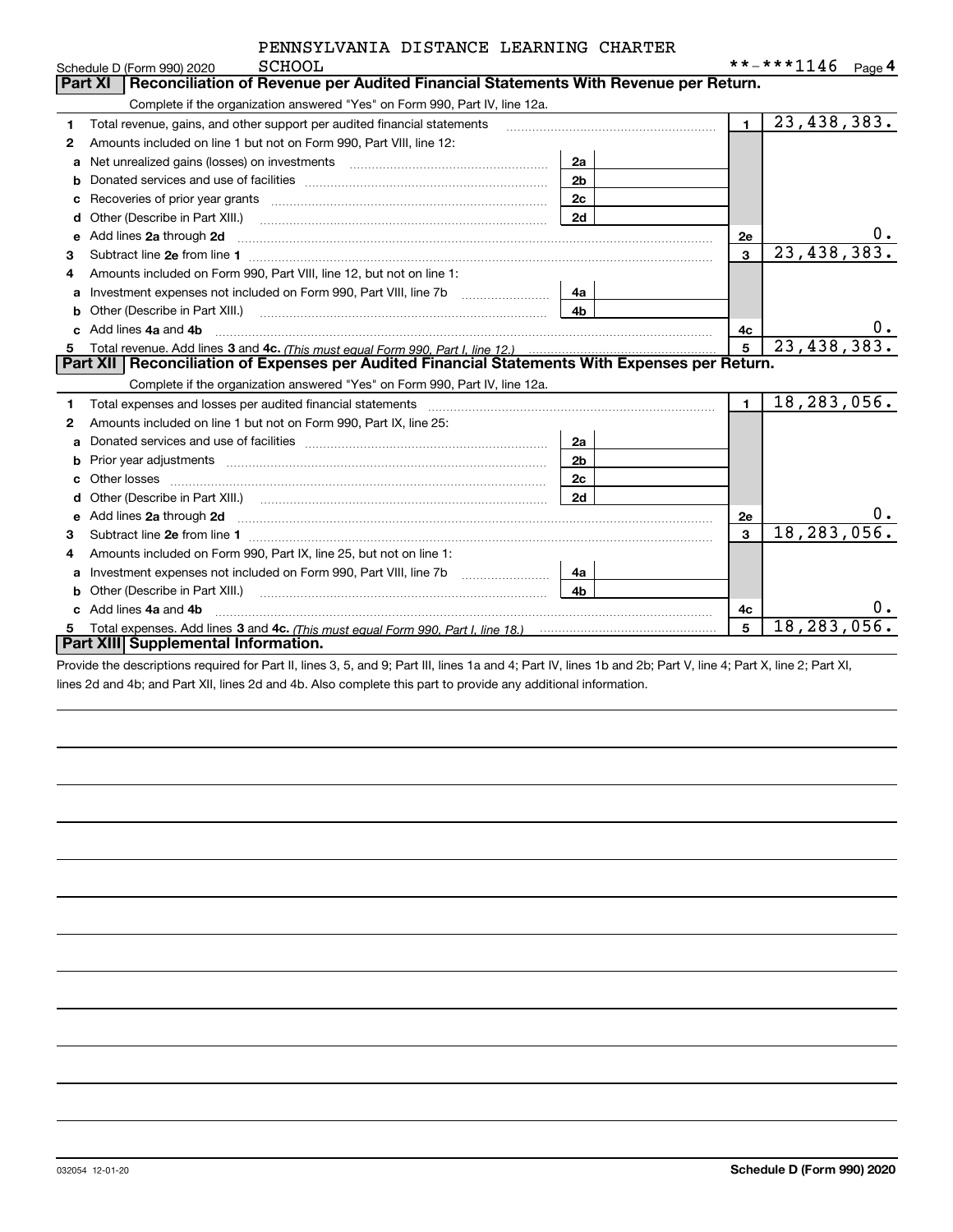|        | <b>SCHEDULE J</b>                                                                                          | <b>Compensation Information</b>                                                                                                                                                                                                      |                                       | OMB No. 1545-0047          |     |                  |
|--------|------------------------------------------------------------------------------------------------------------|--------------------------------------------------------------------------------------------------------------------------------------------------------------------------------------------------------------------------------------|---------------------------------------|----------------------------|-----|------------------|
|        | (Form 990)<br>For certain Officers, Directors, Trustees, Key Employees, and Highest                        |                                                                                                                                                                                                                                      |                                       |                            |     |                  |
|        | <b>Compensated Employees</b><br>Complete if the organization answered "Yes" on Form 990, Part IV, line 23. |                                                                                                                                                                                                                                      |                                       | 2020                       |     |                  |
|        | Department of the Treasury                                                                                 | Attach to Form 990.                                                                                                                                                                                                                  |                                       | <b>Open to Public</b>      |     |                  |
|        | Internal Revenue Service                                                                                   | Go to www.irs.gov/Form990 for instructions and the latest information.                                                                                                                                                               |                                       | Inspection                 |     |                  |
|        | Name of the organization                                                                                   | PENNSYLVANIA DISTANCE LEARNING CHARTER                                                                                                                                                                                               | <b>Employer identification number</b> |                            |     |                  |
|        |                                                                                                            | <b>SCHOOL</b>                                                                                                                                                                                                                        |                                       | **-***1146                 |     |                  |
| Part I |                                                                                                            | <b>Questions Regarding Compensation</b>                                                                                                                                                                                              |                                       |                            |     |                  |
|        |                                                                                                            |                                                                                                                                                                                                                                      |                                       |                            | Yes | No               |
|        |                                                                                                            | Check the appropriate box(es) if the organization provided any of the following to or for a person listed on Form 990,                                                                                                               |                                       |                            |     |                  |
|        |                                                                                                            | Part VII, Section A, line 1a. Complete Part III to provide any relevant information regarding these items.                                                                                                                           |                                       |                            |     |                  |
|        | First-class or charter travel<br>Travel for companions                                                     | Housing allowance or residence for personal use                                                                                                                                                                                      |                                       |                            |     |                  |
|        |                                                                                                            | Payments for business use of personal residence<br>Health or social club dues or initiation fees<br>Tax indemnification and gross-up payments                                                                                        |                                       |                            |     |                  |
|        |                                                                                                            | Discretionary spending account<br>Personal services (such as maid, chauffeur, chef)                                                                                                                                                  |                                       |                            |     |                  |
|        |                                                                                                            |                                                                                                                                                                                                                                      |                                       |                            |     |                  |
| b      |                                                                                                            | If any of the boxes on line 1a are checked, did the organization follow a written policy regarding payment or                                                                                                                        |                                       |                            |     |                  |
|        |                                                                                                            | reimbursement or provision of all of the expenses described above? If "No," complete Part III to explain                                                                                                                             |                                       | 1b                         |     |                  |
| 2      |                                                                                                            | Did the organization require substantiation prior to reimbursing or allowing expenses incurred by all directors,                                                                                                                     |                                       |                            |     |                  |
|        |                                                                                                            |                                                                                                                                                                                                                                      |                                       | $\mathbf{2}$               |     |                  |
|        |                                                                                                            |                                                                                                                                                                                                                                      |                                       |                            |     |                  |
| з      |                                                                                                            | Indicate which, if any, of the following the organization used to establish the compensation of the organization's                                                                                                                   |                                       |                            |     |                  |
|        |                                                                                                            | CEO/Executive Director. Check all that apply. Do not check any boxes for methods used by a related organization to                                                                                                                   |                                       |                            |     |                  |
|        |                                                                                                            | establish compensation of the CEO/Executive Director, but explain in Part III.                                                                                                                                                       |                                       |                            |     |                  |
|        | Compensation committee                                                                                     | Written employment contract                                                                                                                                                                                                          |                                       |                            |     |                  |
|        |                                                                                                            | Compensation survey or study<br>Independent compensation consultant                                                                                                                                                                  |                                       |                            |     |                  |
|        |                                                                                                            | Approval by the board or compensation committee<br>Form 990 of other organizations                                                                                                                                                   |                                       |                            |     |                  |
|        |                                                                                                            |                                                                                                                                                                                                                                      |                                       |                            |     |                  |
| 4      |                                                                                                            | During the year, did any person listed on Form 990, Part VII, Section A, line 1a, with respect to the filing                                                                                                                         |                                       |                            |     |                  |
|        | organization or a related organization:                                                                    |                                                                                                                                                                                                                                      |                                       |                            |     |                  |
| а      |                                                                                                            | Receive a severance payment or change-of-control payment?                                                                                                                                                                            |                                       | 4a                         |     | х                |
| b      |                                                                                                            | Participate in or receive payment from a supplemental nonqualified retirement plan?                                                                                                                                                  |                                       | 4b                         |     | $\mathbf X$      |
|        |                                                                                                            | Participate in or receive payment from an equity-based compensation arrangement?                                                                                                                                                     |                                       | 4с                         |     | $\mathbf X$      |
|        |                                                                                                            | If "Yes" to any of lines 4a-c, list the persons and provide the applicable amounts for each item in Part III.                                                                                                                        |                                       |                            |     |                  |
|        |                                                                                                            |                                                                                                                                                                                                                                      |                                       |                            |     |                  |
|        |                                                                                                            | Only section 501(c)(3), 501(c)(4), and 501(c)(29) organizations must complete lines 5-9.                                                                                                                                             |                                       |                            |     |                  |
| 5      |                                                                                                            | For persons listed on Form 990, Part VII, Section A, line 1a, did the organization pay or accrue any compensation                                                                                                                    |                                       |                            |     |                  |
|        | contingent on the revenues of:                                                                             |                                                                                                                                                                                                                                      |                                       |                            |     |                  |
| a      |                                                                                                            | The organization? <b>With the contract of the contract of the contract of the contract of the contract of the contract of the contract of the contract of the contract of the contract of the contract of the contract of the co</b> |                                       | 5a                         |     | х<br>$\mathbf X$ |
|        |                                                                                                            |                                                                                                                                                                                                                                      |                                       | 5b                         |     |                  |
|        |                                                                                                            | If "Yes" on line 5a or 5b, describe in Part III.                                                                                                                                                                                     |                                       |                            |     |                  |
| 6.     |                                                                                                            | For persons listed on Form 990, Part VII, Section A, line 1a, did the organization pay or accrue any compensation                                                                                                                    |                                       |                            |     |                  |
|        | contingent on the net earnings of:                                                                         |                                                                                                                                                                                                                                      |                                       |                            |     | х                |
| a      |                                                                                                            |                                                                                                                                                                                                                                      |                                       | 6a                         |     | $\mathbf X$      |
|        |                                                                                                            | If "Yes" on line 6a or 6b, describe in Part III.                                                                                                                                                                                     |                                       | 6b                         |     |                  |
|        |                                                                                                            | 7 For persons listed on Form 990, Part VII, Section A, line 1a, did the organization provide any nonfixed payments                                                                                                                   |                                       |                            |     |                  |
|        |                                                                                                            |                                                                                                                                                                                                                                      |                                       | 7                          |     | x                |
| 8      |                                                                                                            | Were any amounts reported on Form 990, Part VII, paid or accrued pursuant to a contract that was subject to the                                                                                                                      |                                       |                            |     |                  |
|        |                                                                                                            | initial contract exception described in Regulations section 53.4958-4(a)(3)? If "Yes," describe in Part III                                                                                                                          |                                       | 8                          |     | х                |
| 9      |                                                                                                            | If "Yes" on line 8, did the organization also follow the rebuttable presumption procedure described in                                                                                                                               |                                       |                            |     |                  |
|        |                                                                                                            |                                                                                                                                                                                                                                      |                                       | 9                          |     |                  |
|        |                                                                                                            | LHA For Paperwork Reduction Act Notice, see the Instructions for Form 990.                                                                                                                                                           |                                       | Schedule J (Form 990) 2020 |     |                  |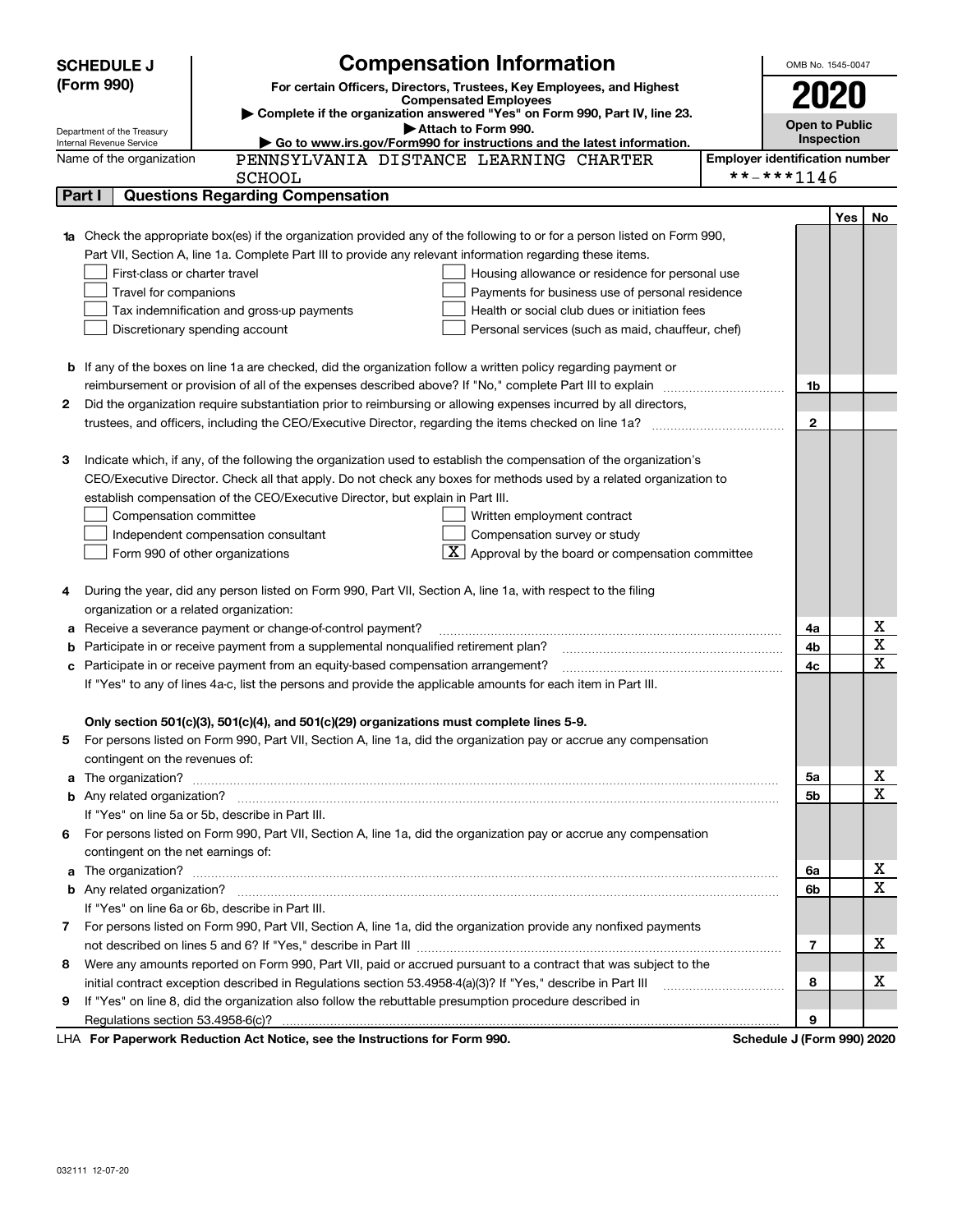**Part II Officers, Directors, Trustees, Key Employees, and Highest Compensated Employees.**  Schedule J (Form 990) 2020 Page Use duplicate copies if additional space is needed.

For each individual whose compensation must be reported on Schedule J, report compensation from the organization on row (i) and from related organizations, described in the instructions, on row (ii). Do not list any individuals that aren't listed on Form 990, Part VII.

**Note:**  The sum of columns (B)(i)-(iii) for each listed individual must equal the total amount of Form 990, Part VII, Section A, line 1a, applicable column (D) and (E) amounts for that individual.

| (A) Name and Title                  |            | (B) Breakdown of W-2 and/or 1099-MISC compensation |                                           |                                           | (C) Retirement and<br>(D) Nontaxable<br>other deferred | (E) Total of columns<br>$(B)(i)-(D)$ | (F) Compensation<br>in column (B) |                                           |
|-------------------------------------|------------|----------------------------------------------------|-------------------------------------------|-------------------------------------------|--------------------------------------------------------|--------------------------------------|-----------------------------------|-------------------------------------------|
|                                     |            | (i) Base<br>compensation                           | (ii) Bonus &<br>incentive<br>compensation | (iii) Other<br>reportable<br>compensation | compensation                                           | benefits                             |                                   | reported as deferred<br>on prior Form 990 |
| (1) PATRICIA ROSSETTI               | (i)        | 141, 157.                                          | 0.                                        | $\mathbf 0$ .                             | 46,652.                                                | 20, 110.                             | 207,919.                          | 0.                                        |
| CEO                                 | (ii)       | $\overline{0}$ .                                   | $\overline{0}$ .                          | $\mathbf 0$ .                             | 0.                                                     | 0.                                   | $\mathbf 0$ .                     | $\overline{0}$ .                          |
| (2) AUBREY PLOESCH                  | (i)        | 99,676.                                            | $\overline{0}$ .                          | $\overline{0}$ .                          | 33,258.                                                | 21,526.                              | 154, 460.                         | $\overline{\mathbf{0}}$ .                 |
| ELEMENTARY PRINCIPAL                | (ii)       | $\overline{0}$ .                                   | $\overline{0}$ .                          | $\mathbf 0$ .                             | 0.                                                     | 0.                                   | 0.                                | $\overline{\mathbf{0}}$ .                 |
| (3) KELLY CROOKS                    | (i)        | 99,677.                                            | $\overline{0}$ .                          | $\mathbf 0$ .                             | 33,259.                                                | 20, 110.                             | 153,046.                          | $\overline{0}$ .                          |
| MIDDLE SCHOOL/HIGH SCHOOL PRINCIPAL | (ii)       | $\overline{0}$ .                                   | $\overline{0}$ .                          | 0.                                        | 0.                                                     | 0.                                   | 0.                                | $\overline{\mathbf{0}}$ .                 |
|                                     | $(\sf{i})$ |                                                    |                                           |                                           |                                                        |                                      |                                   |                                           |
|                                     | (i)        |                                                    |                                           |                                           |                                                        |                                      |                                   |                                           |
|                                     | (i)        |                                                    |                                           |                                           |                                                        |                                      |                                   |                                           |
|                                     | (i)        |                                                    |                                           |                                           |                                                        |                                      |                                   |                                           |
|                                     | (i)        |                                                    |                                           |                                           |                                                        |                                      |                                   |                                           |
|                                     | (i)        |                                                    |                                           |                                           |                                                        |                                      |                                   |                                           |
|                                     | (i)        |                                                    |                                           |                                           |                                                        |                                      |                                   |                                           |
|                                     | (i)        |                                                    |                                           |                                           |                                                        |                                      |                                   |                                           |
|                                     | $(\sf{i})$ |                                                    |                                           |                                           |                                                        |                                      |                                   |                                           |
|                                     | (i)        |                                                    |                                           |                                           |                                                        |                                      |                                   |                                           |
|                                     | $(\sf{i})$ |                                                    |                                           |                                           |                                                        |                                      |                                   |                                           |
|                                     | (i)        |                                                    |                                           |                                           |                                                        |                                      |                                   |                                           |
|                                     | $(\sf{i})$ |                                                    |                                           |                                           |                                                        |                                      |                                   |                                           |
|                                     | (i)        |                                                    |                                           |                                           |                                                        |                                      |                                   |                                           |
|                                     | (i)        |                                                    |                                           |                                           |                                                        |                                      |                                   |                                           |
|                                     | (i)        |                                                    |                                           |                                           |                                                        |                                      |                                   |                                           |
|                                     | (i)        |                                                    |                                           |                                           |                                                        |                                      |                                   |                                           |
|                                     | (i)        |                                                    |                                           |                                           |                                                        |                                      |                                   |                                           |
|                                     | (i)        |                                                    |                                           |                                           |                                                        |                                      |                                   |                                           |
|                                     | (i)        |                                                    |                                           |                                           |                                                        |                                      |                                   |                                           |
|                                     | $(\sf{i})$ |                                                    |                                           |                                           |                                                        |                                      |                                   |                                           |
|                                     | (i)        |                                                    |                                           |                                           |                                                        |                                      |                                   |                                           |
|                                     | $(\sf{i})$ |                                                    |                                           |                                           |                                                        |                                      |                                   |                                           |
|                                     | (i)        |                                                    |                                           |                                           |                                                        |                                      |                                   |                                           |
|                                     | $(\sf{i})$ |                                                    |                                           |                                           |                                                        |                                      |                                   |                                           |
|                                     | (ii)       |                                                    |                                           |                                           |                                                        |                                      |                                   |                                           |

**2**

\*\*-\*\*\*1146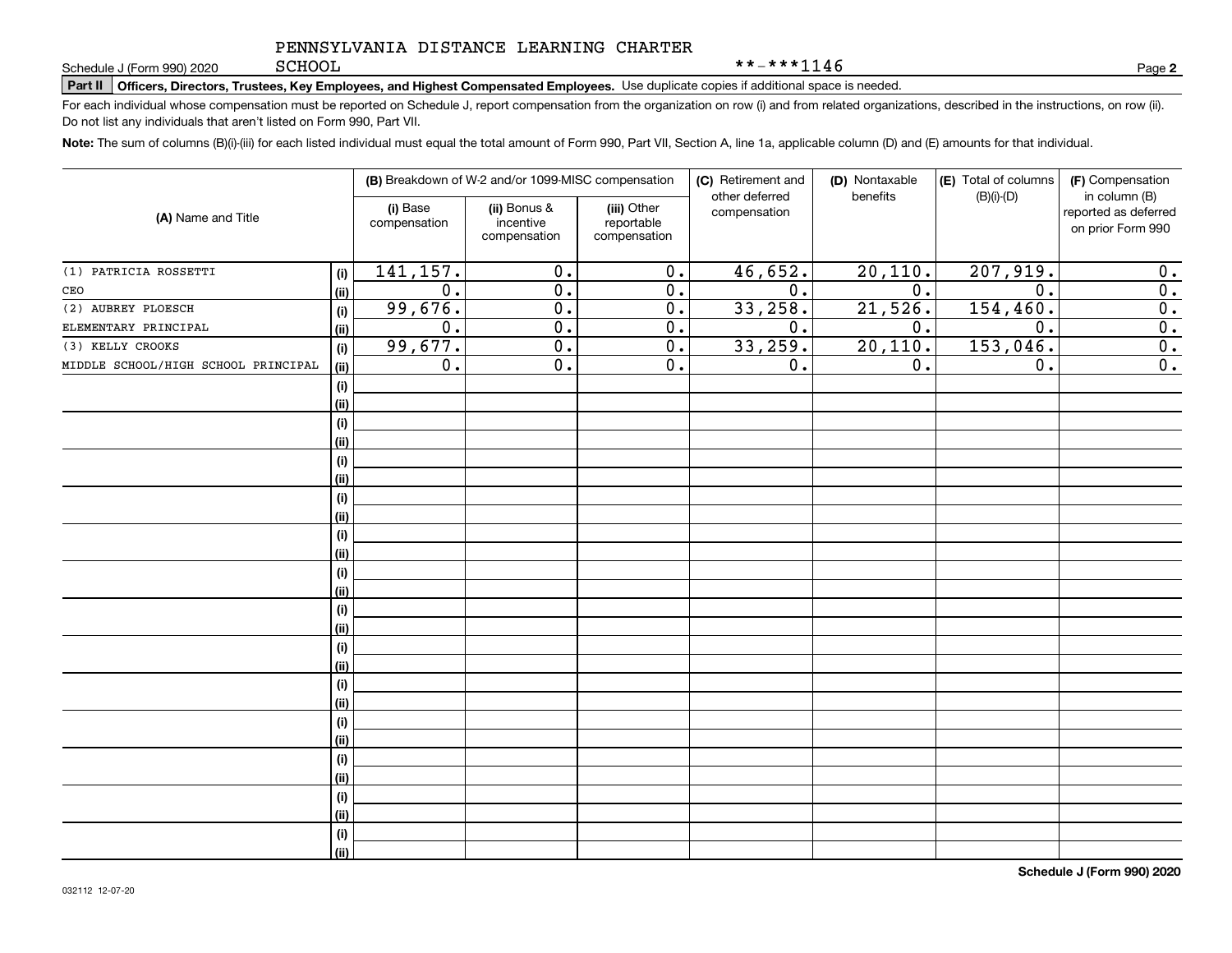| PENNSYLVANIA DISTANCE LEARNING CHARTER |  |
|----------------------------------------|--|
|----------------------------------------|--|

**Part III Supplemental Information**

Schedule J (Form 990) 2020 SCHOOL<br>Part III Supplemental Information<br>Provide the information, explanation, or descriptions required for Part I, lines 1a, 1b, 3, 4a, 4b, 4c, 5a, 5b, 6a, 6b, 7, and 8, and for Part II. Also c

**Schedule J (Form 990) 2020**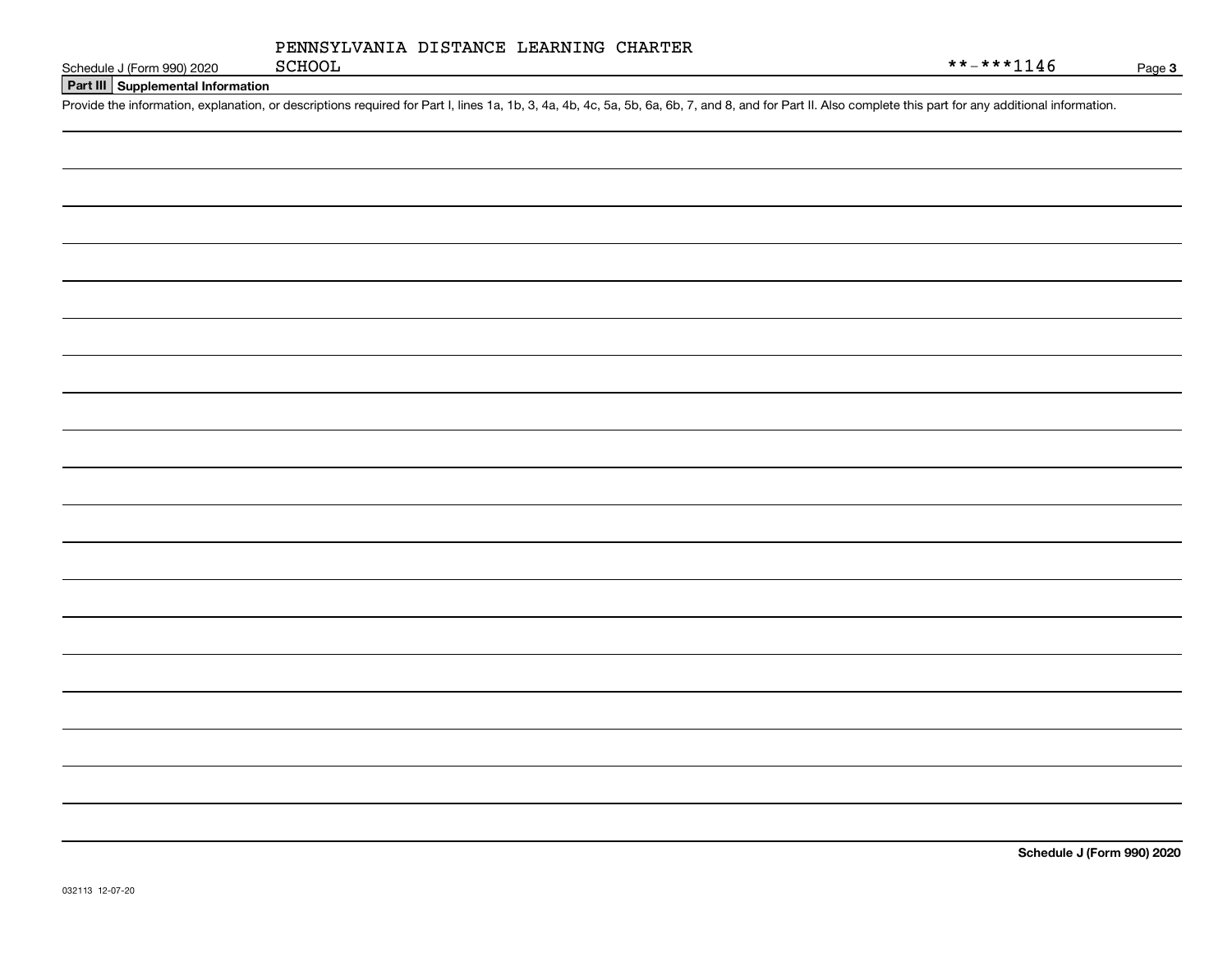**(Form 990 or 990-EZ)**

Department of the Treasury Internal Revenue Service Name of the organization

**Complete to provide information for responses to specific questions on SCHEDULE O Supplemental Information to Form 990 or 990-EZ**

**Form 990 or 990-EZ or to provide any additional information. | Attach to Form 990 or 990-EZ. | Go to www.irs.gov/Form990 for the latest information.** PENNSYLVANIA DISTANCE LEARNING CHARTER



SCHOOL **\*\*-\*\*\*1146** 

# FORM 990, PART VI, SECTION A, LINE 3:

SUBSTANTIALLY ALL OF THE SCHOOL'S BUSINESS FUNCTIONS HAVE BEEN CONTRACTED

TO CHARTER CHOICES, INC (CC). CC PERFORMS PAYROLL SERVICES, ACCOUNTS

PAYABLE SERVICES, ACCOUNTS RECEIVABLE SERVICES, MAINTAINS THE ACCOUNTING

SYSTEM OF RECORDS AND REPORTS, FEDERAL CONSOLIDATED GRANT RECONCILIATIONS,

FINANCIAL REPORTING AND BUDGETS, FINANCIAL PROJECTIONS AND PLANNING, ENTERS

AND MAINTAINS STUDENT DATA RECORDS FOR BILLING PURPOSES, PREPARES DISTRICT

BILLING USING SCHOOL PROVIDED INFORMATION, AND FISCAL COMPLIANCE REPORTING.

THE SCHOOL PAYS AN ANNUAL FEE OF \$560 PER AVERAGE DAILY MEMBERSHIP TO CC.

FORM 990, PART VI, SECTION A, LINE 8B:

THERE ARE NO UNDERLYING COMMITTEES OF THE GOVERNING BODY.

FORM 990, PART VI, SECTION B, LINE 11B:

DRAFTS OF THE FORM 990 ARE DISTRIBUTED TO THE MANAGEMENT COMPANY AND THE BOARD, FOR THEIR REVIEW. HILL, BARTH & KING LLC PREPARES THE SCHOOL'S FORM 990. THEY ARE AVAILABLE TO RESPOND TO QUESTIONS OR RECOMMENDATIONS AS A RESULT OF THE BOARD REVIEW.

FORM 990, PART VI, SECTION B, LINE 12C:

LHA For Paperwork Reduction Act Notice, see the Instructions for Form 990 or 990-EZ. Schedule O (Form 990 or 990-EZ) 2020 THE BOARD OF TRUSTEES MONITORS EMPLOYMENT AND CONSULTING ARRANGEMENTS TO ENSURE THAT CONFLICTS OF INTEREST DO NOT OCCUR IN THE SCHOOL. ALL APPOINTMENTS ARE ASKED AT THE TIME OF INTERVIEW IF THEY ARE RELATED TO ANYONE IN THE ORGANIZATION. ADDITIONALLY, TRUSTEES AND THE CEO ARE REQUIRED TO COMPLETE A FINANCIAL DISCLOSURE DECLARATION ANNUALLY. THE DISCLOSURE FORM IS CONSISTENT WITH THE PENNSYLVANIA ETHICS REQUIREMENTS FOR SCHOOL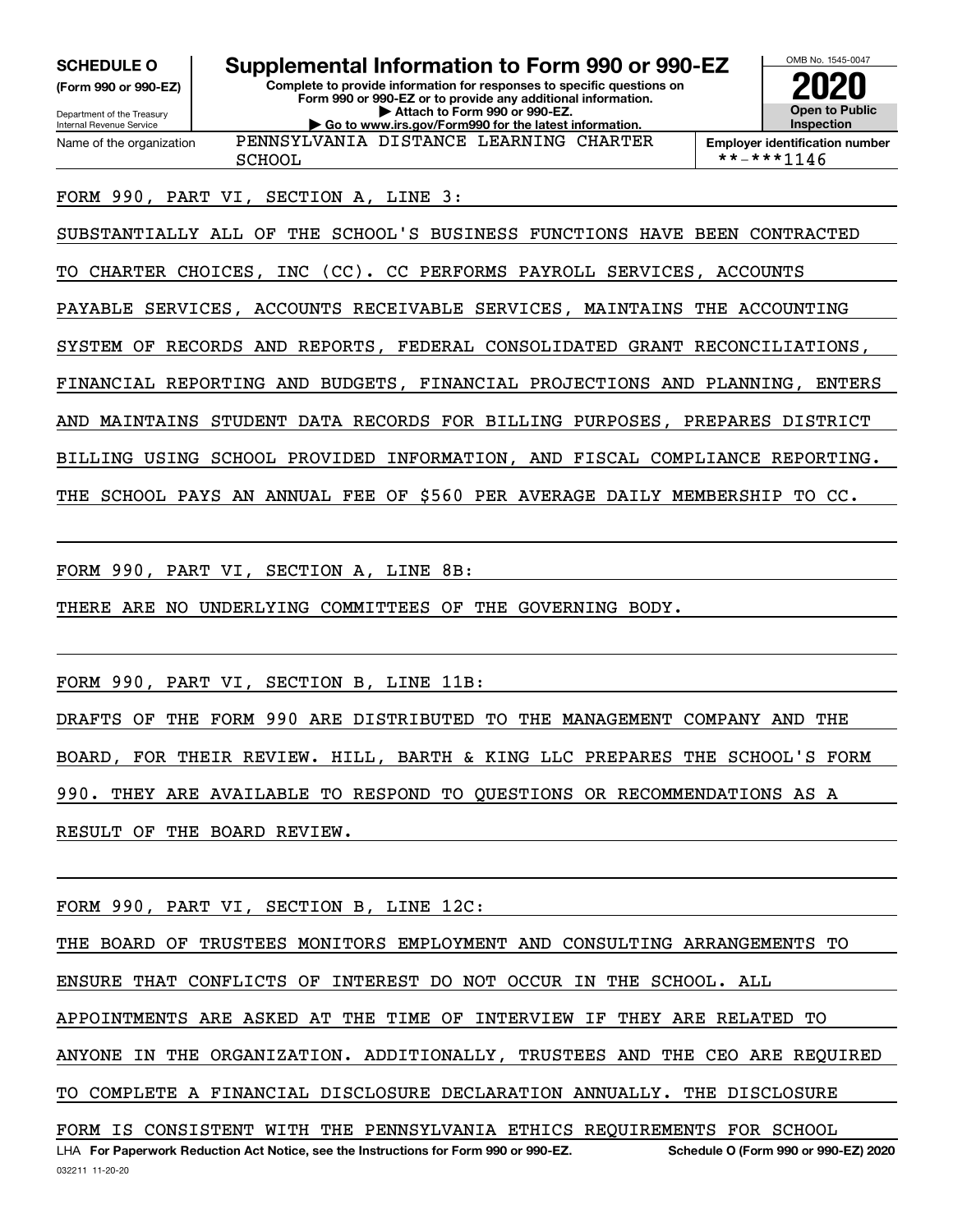| Schedule O (Form 990 or 990-EZ) 2020<br>Page 2 |                                                  |  |  |  |                                                           |  |
|------------------------------------------------|--------------------------------------------------|--|--|--|-----------------------------------------------------------|--|
| Name of the organization                       | PENNSYLVANIA DISTANCE LEARNING CHARTER<br>SCHOOL |  |  |  | <b>Employer identification number</b><br>$***$ $***$ 1146 |  |
|                                                |                                                  |  |  |  |                                                           |  |

### BOARD OFFICIALS.

FORM 990, PART VI, SECTION B, LINE 15:

THE PRESIDENT OF THE BOARD OF TRUSTEES ANNUALLY EVALUATES THE CEO AND USES

COMPARABILITY DATA TO RECOMMEND COMPENSATION AND BENEFITS SUBJECT TO THE

APPROVAL OF THE TRUSTEES.

THE CEO IS RESPONSIBLE FOR RECOMMENDING SALARIES FOR ALL OTHER EMPLOYEES

### FOR TRUSTEE APPROVAL.

FORM 990, PART VI, SECTION C, LINE 19:

REQUESTS FOR ADDITIONAL INFORMATION SHOULD BE ADDRESSED TO THE FISCAL

OFFICER C/O PENNSYLVANIA DISTANCE LEARNING CHARTER SCHOOL, 2605 NICHOLSON

RD, SUITE 4100, SEWICKLEY, PA 15143.

FORM 990, PART IX, LINE 11G, OTHER FEES:

BUSINESS CONTRACTED SERVICES:

PROGRAM SERVICE EXPENSES 0. MANAGEMENT AND GENERAL EXPENSES 778,381. FUNDRAISING EXPENSES 0.

TOTAL EXPENSES 778, 201.

SOFTWARE AND IT CONTRACTED SERVICES: PROGRAM SERVICE EXPENSES 1,163,233. MANAGEMENT AND GENERAL EXPENSES **569,886.** SEPARATE SERVICES SERVICES AND STRINGENT AND SERVICES SERVICES SERVICES FUNDRAISING EXPENSES 0.

TOTAL EXPENSES 1,733,119.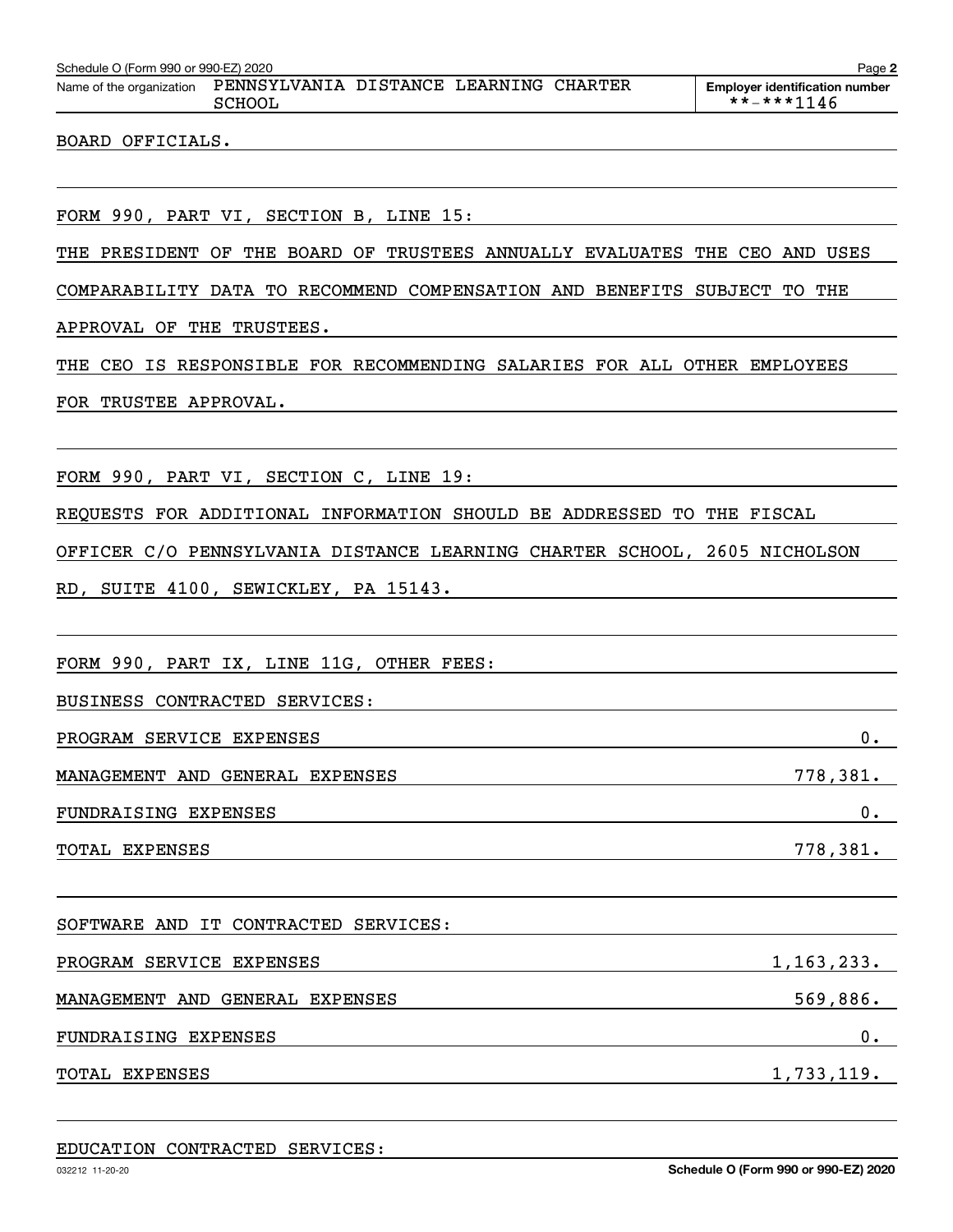| Schedule O (Form 990 or 990-EZ) 2020                                                | Page 2                                              |
|-------------------------------------------------------------------------------------|-----------------------------------------------------|
| PENNSYLVANIA DISTANCE LEARNING CHARTER<br>Name of the organization<br><b>SCHOOL</b> | <b>Employer identification number</b><br>**-***1146 |
| PROGRAM SERVICE EXPENSES                                                            | 1,628,614.                                          |
| MANAGEMENT AND GENERAL EXPENSES                                                     | $0$ .                                               |
| FUNDRAISING EXPENSES                                                                | 0.                                                  |
| TOTAL EXPENSES                                                                      | 1,628,614.                                          |
| OTHER CONTRACTED SERVICES:                                                          |                                                     |
| PROGRAM SERVICE EXPENSES                                                            | 195,448.                                            |
| MANAGEMENT AND GENERAL EXPENSES                                                     | 89,036.                                             |
| <b>FUNDRAISING EXPENSES</b>                                                         | 0.                                                  |
| TOTAL EXPENSES                                                                      | 284,484.                                            |
| TOTAL OTHER FEES ON FORM 990, PART IX, LINE 11G, COL A                              | 4,424,598.                                          |
| FORM 990, PART XII, LINE 2B:                                                        |                                                     |
| THE PROCESS HAS NOT CHANGED FROM THE PRIOR YEAR.                                    |                                                     |
| FORM 990, PART XII, LINE 2C:                                                        |                                                     |
| THE ORGANIZATION DID NOT CHANGE ITS OVERSIGHT PROCESS NOR THE SELECTION             |                                                     |
| PROCESS DURING THE TAX YEAR.                                                        |                                                     |
|                                                                                     |                                                     |
| SCHEDULE A, PART II, SECTIONS A-C:                                                  |                                                     |
| FOR PURPOSES OF REPORTING THE SCHOOL'S REASON FOR PUBLIC CHARITY STATUS             |                                                     |
| IN SCHEDULE A OF FORM 990, THE SCHOOL CLASSIFIES ITSELF AS AN                       |                                                     |
| ORGANIZATION THAT NORMALLY RECEIVES A SUBSTANTIAL PART OF ITS SUPPORT               |                                                     |
| FROM A GOVERNMENT UNIT OR FROM THE GENERAL PUBLIC DESCRIBED IN SECTION              |                                                     |
| $170(B)(1)(A)(VI)$ SOLELY FOR CONSISTENCY WITH THE SCHOOL'S PUBLIC                  |                                                     |
| CHARITY STATUS AS DETERMINED BY THE IRS EFFECTIVE JUNE 10, 2003.                    | THE                                                 |
| SCHOOL DOES NOT ACTIVELY SOLICIT FUNDS FROM THE GENERAL PUBLIC;<br>032212 11-20-20  | Schedule O (Form 990 or 990-EZ) 2020                |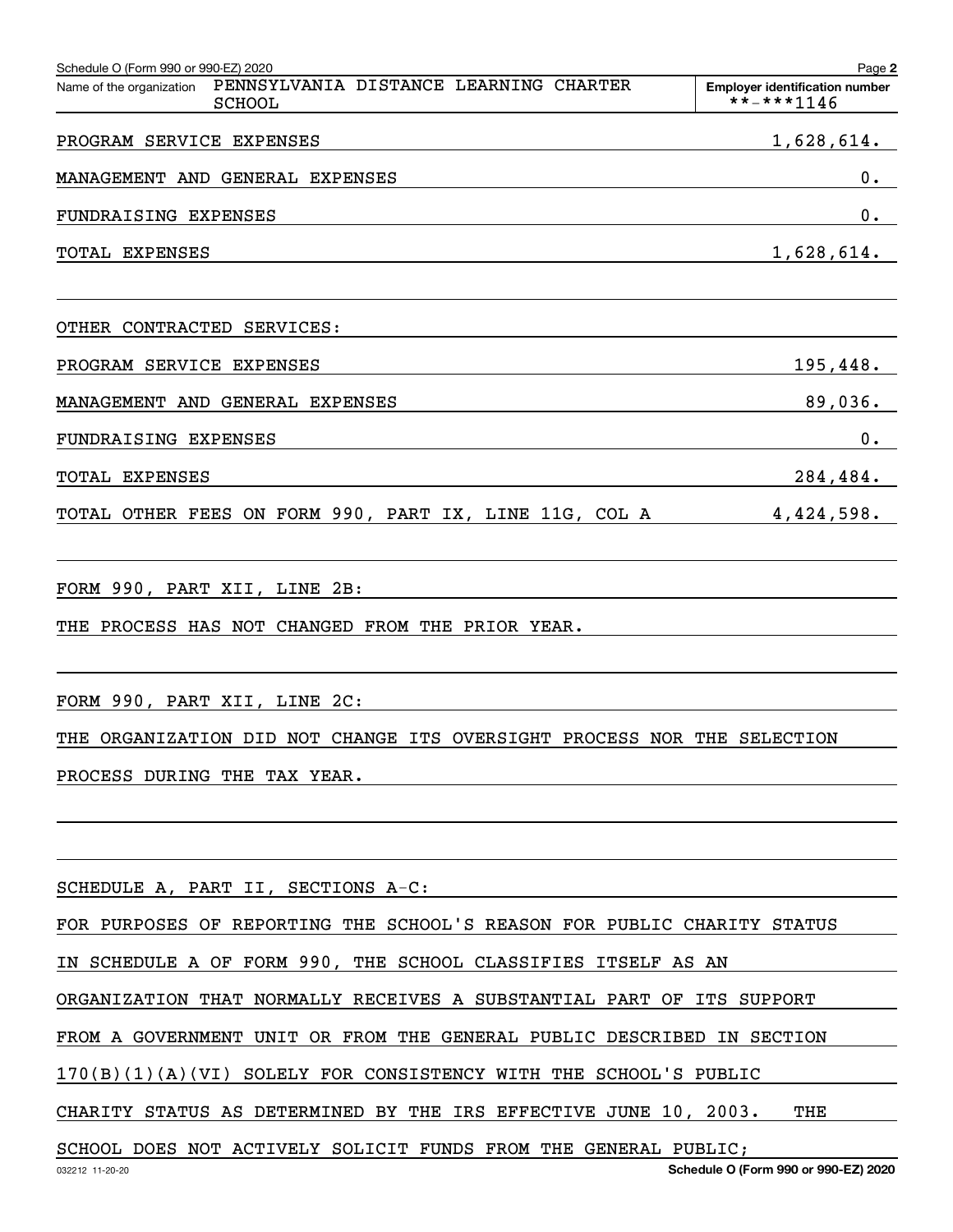| Schedule O (Form 990 or 990-EZ) 2020                                                | Page 2                                              |
|-------------------------------------------------------------------------------------|-----------------------------------------------------|
| PENNSYLVANIA DISTANCE LEARNING CHARTER<br>Name of the organization<br><b>SCHOOL</b> | <b>Employer identification number</b><br>**-***1146 |
| HOWEVER, IT RECEIVES A PORTION OF ITS REVENUE FROM PUBLIC SOURCES IN                |                                                     |
| THE FORM OF GRANTS AND CONTRIBUTIONS FROM THE PENNSYLVANIA DEPARTMENT               |                                                     |
| OF EDUCATION AND A LOCAL INTERMEDIATE UNIT.<br>CONSISTENT WITH OTHER                |                                                     |
| PENNSYLVANIA CHARTER SCHOOLS, THE MAJORITY OF THE SCHOOL'S REVENUES ARE             |                                                     |
| RECEIVED FROM THE RESIDENT SCHOOL DISTRICTS OF ITS STUDENTS BASED ON                |                                                     |
| ADMISSION AND REIMBURSEMENT RATES ESTABLISHED BY THE PENNSYLVANIA                   |                                                     |
| DEPARTMENT OF EDUCATION.<br>REVENUES FROM SCHOOL DISTRICTS ARE NOT                  |                                                     |
| CONSIDERED PUBLIC SUPPORT FOR PURPOSES OF THE COMPUTATION OF PUBLIC                 |                                                     |
| SUPPORT IN SCHEDULE A. A REVIEW OF THE ORIGINAL APPLICATION FOR                     |                                                     |
| EXEMPTION INDICATES THAT WE APPLIED FOR EXEMPTION AS A SCHOOL, AND THAT             |                                                     |
| THROUGH THE PROCESS OF APPROVAL, OUR STATUS WAS ULTIMATELY GRANTED AS A             |                                                     |
| PUBLIC SUPPORTED CHARITY RATHER THAN AS A SCHOOL.<br>IN FILING THIS                 |                                                     |
| WE CERTIFY THAT WE MEET ALL OF THE REQUIREMENTS FOR TAX<br>RETURN,                  |                                                     |
| EXEMPTION AS A SCHOOL, INCLUDING THE NON-DISCRIMINATION RULES.                      | <b>BASED</b>                                        |
| ON THESE FACTS AND CIRCUMSTANCES WHICH HAVE NOT CHANGED FROM THE                    |                                                     |
| SCHOOL'S INCEPTION AND ORIGINAL IRS DETERMINATION OF EXEMPTION, THE                 |                                                     |
| SCHOOL'S OPERATIONS SUPPORT ITS PUBLIC CHARITY STATUS.                              |                                                     |

SCHEDULE D, PARTS IX AND X:

032212 11-20-20 **Schedule O (Form 990 or 990-EZ) 2020** DURING THE FISCAL YEAR ENDING JUNE 30, 2015, THE SCHOOL WAS REQUIRED TO IMPLEMENT GASB 68. THIS ACCOUNTING STANDARD REQUIRED THE SCHOOL TO REPORT ITS PROPORTIONATE SHARE OF THE NET PENSION LIABILITY OF THE UNDERFUNDED COST-SHARING MULTI-EMPLOYER DEFINED BENEFIT PENSION PLAN PROVIDED BY THE COMMONWEALTH OF PENNSYLVANIA. AT JUNE 30, 2021, THE SCHOOL REPORTED A LIABILITY OF \$8,420,000 WHICH IS REDUCED BY DEFERRED OUTFLOWS OF RESOURCES IN THE AMOUNT OF \$2,014,409. EACH YEAR, THE SCHOOL'S PROPORTIONATE SHARE OF THE LIABILITY WILL BE ADJUSTED. THE ADJUSTMENT WILL BE DONE IN ACCORDANCE WITH THE ACCOUNTING STANDARD BUT